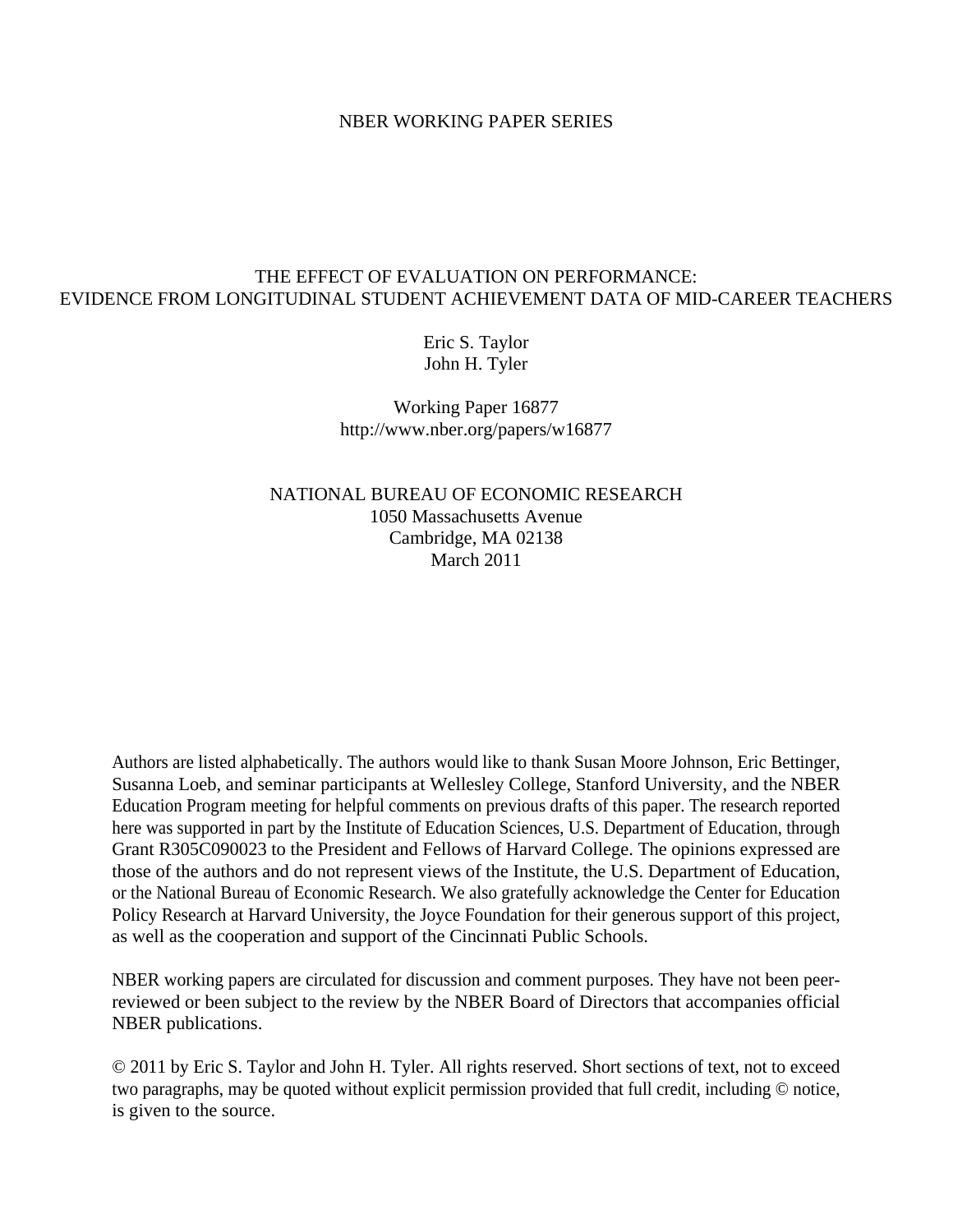The Effect of Evaluation on Performance: Evidence from Longitudinal Student Achievement Data of Mid-career Teachers Eric S. Taylor and John H. Tyler NBER Working Paper No. 16877 March 2011 JEL No. I21,J24,M59

# **ABSTRACT**

The effect of evaluation on employee performance is traditionally studied in the context of the principal-agent problem. Evaluation can, however, also be characterized as an investment in the evaluated employee's human capital. We study a sample of mid-career public school teachers where we can consider these two types of evaluation effect separately. Employee evaluation is a particularly salient topic in public schools where teacher effectiveness varies substantially and where teacher evaluation itself is increasingly a focus of public policy proposals. We find evidence that a quality classroom-observation-based evaluation and performance measures can improve mid-career teacher performance both during the period of evaluation, consistent with the traditional predictions; and in subsequent years, consistent with human capital investment. However the estimated improvements during evaluation are less precise. Additionally, the effects sizes represent a substantial gain in welfare given the program's costs.

Eric S. Taylor Stanford University eswt@stanford.edu

John H. Tyler Box 1938 21 Manning Walk Brown University Providence, RI 02912 and NBER john\_tyler@brown.edu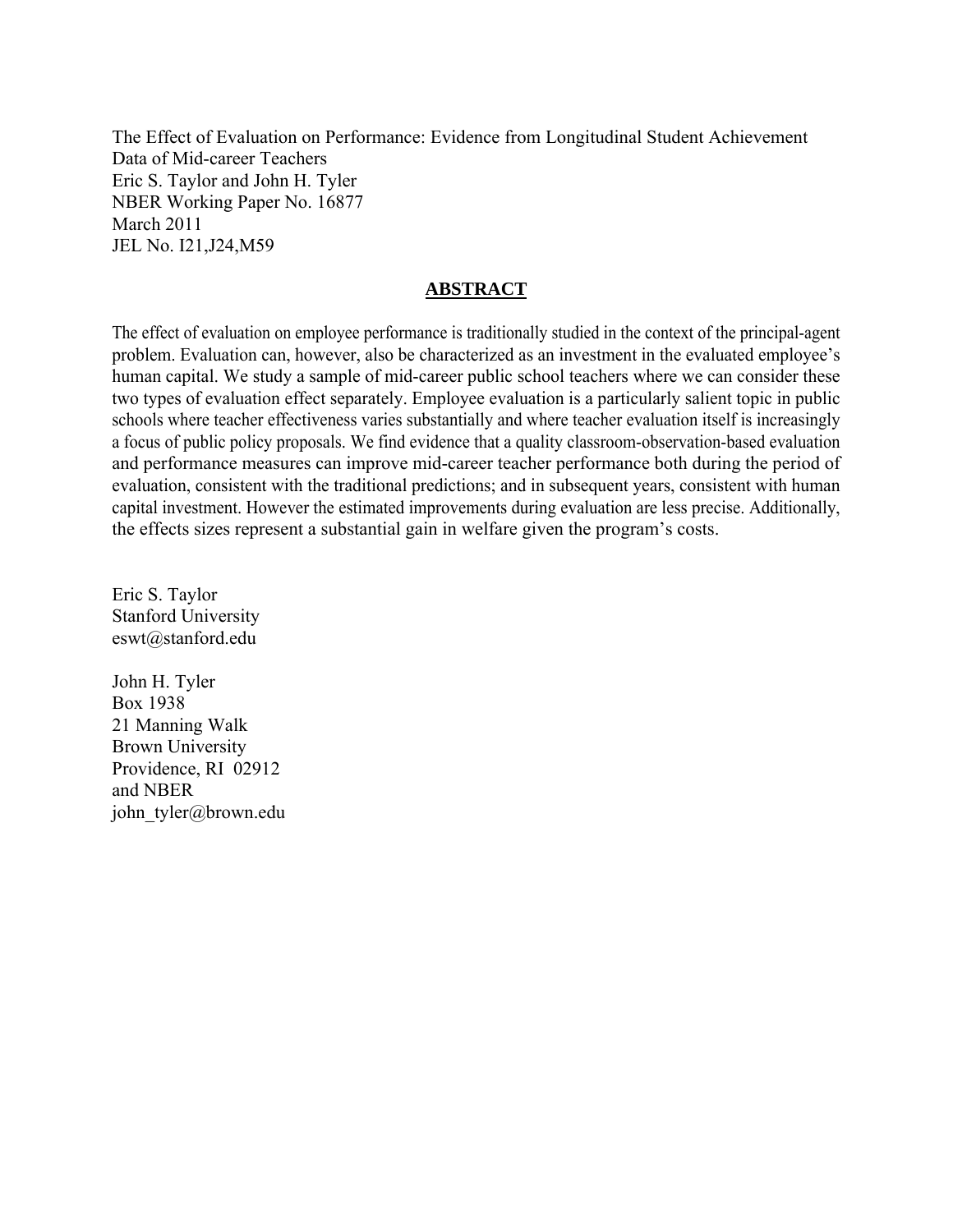## **Introduction**

Employers evaluate employees partly to encourage better job performance. Evaluationinduced improvements may, however, be transient if the incentives only operate on behavior that contributes to an evaluation score. By contrast, the effects may be more likely to persist if the evaluation spurs employees' investment in human capital. While distinct, these mechanisms are not mutually-exclusive which complicates any investigation of the effect of evaluation on performance.

Economics has built a substantial body of research, both theoretical and empirical, on performance evaluation and employee responses (see Prendergast 1999 and Gibbons 2005 for reviews). The literature, however, focuses on the predictions of principal-agent, contractincentive models of the proximate effects. There is much less evidence on how information from an evaluation contributes to investments in human capital. In this paper we study a sample of mid-career public school teachers where we can measure performance in periods before, during, and after evaluation.

Thoughtful consideration of performance evaluation is particularly timely for American public school teachers and their employers. In recent years evaluating teacher effectiveness has become a dominant theme in American education reform efforts, an emphasis motivated in no small part by the apparently large variation in teacher productivity as measured by ability to promote student achievement growth. Estimates of the standard deviation in teacher effectiveness range between 0.10 and 0.25 student-level standard deviations in math with somewhat smaller differences reported for English language arts (see Hanushek and Rivkin 2010 for a review).<sup>1</sup> Coupling the large variation in teacher effectiveness with research documenting

<sup>&</sup>lt;sup>1</sup> Pioneering work in this area was done by Hanushek (1971) and Murnane and Phillips (1981). More recent examples include Aaronson, Barrow, and Sander (2003), Rockoff (2004), Rivkin, Hanushek, and Kain (2005), and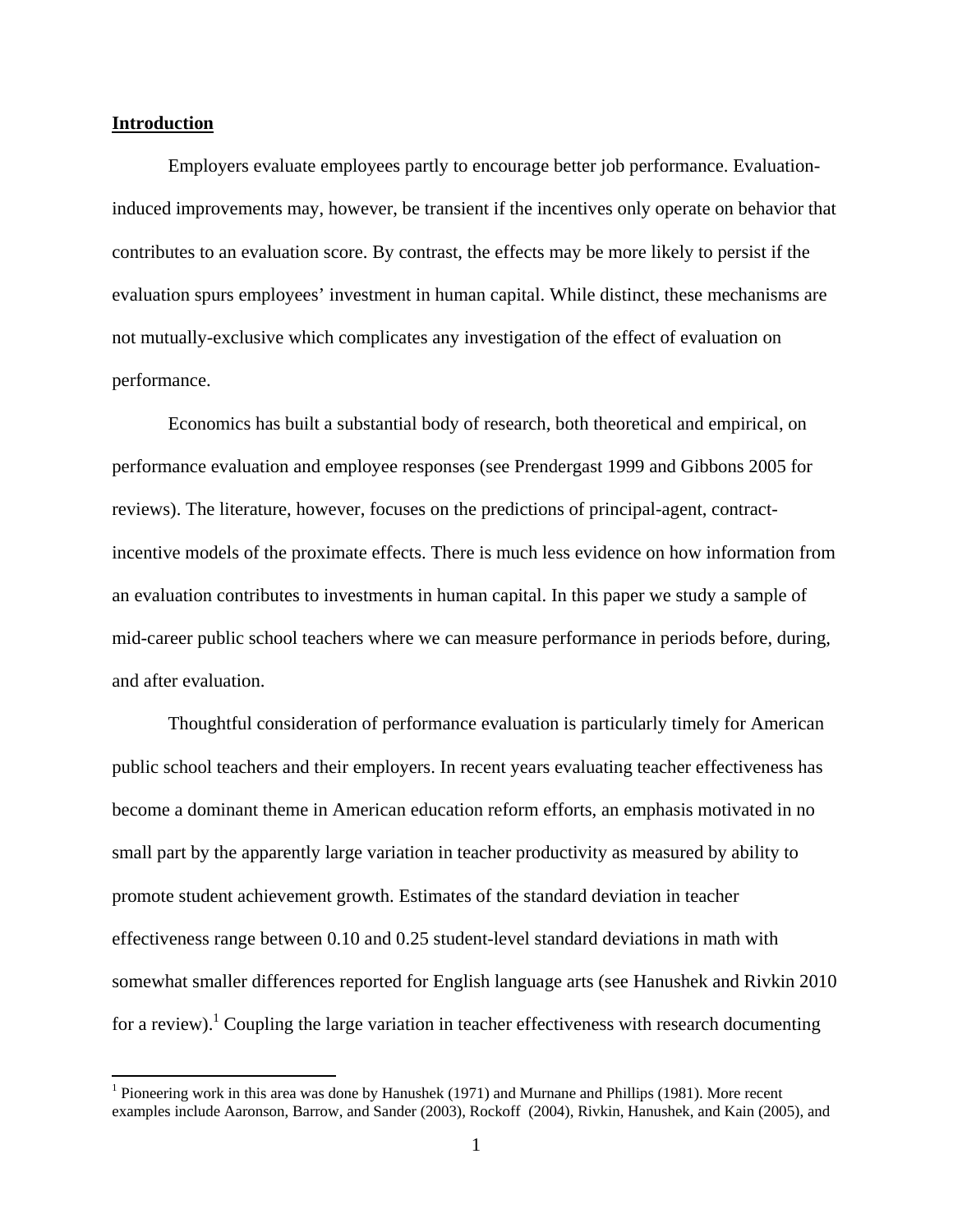the long-run labor market effects of achievement differences (Chetty et al. 2010, Hanushek 2010), the recent emphasis on teacher evaluation should come as no surprise.

Advocates believe robust teacher evaluation could improve average teacher performance, citing both the incentives of evaluation per se and the potential contribution to teachers' human capital development. To date, however, there is little empirical evidence to support either of these propositions.<sup>2</sup> In any case, existing evaluation programs, widely viewed as mostly perfunctory, do not appear up to the task (Johnson 1990, Donaldson 2009, Weisburg et al. 2009).

In this paper we address two questions: First, does evaluation improve teacher performance, as measured by student achievement gains, during the evaluation period? Second, does past evaluation improve teacher performance in periods after the teacher is no longer being evaluated?

We use data from the Cincinnati Public Schools, who's long-running Teacher Evaluation System (TES) is considered much more well-developed than most existing teacher evaluation programs (Fairman et al. 2009, Johnson 2010). TES evaluates teachers' professional practice through multiple, detailed classroom observations and a review of work products (but not student test scores). We compare within teacher differences in performance over time for a sample where the timing of evaluation is plausibly exogenous.

We focus on classroom observation based evaluation for two reasons. First, much has been written about the potential use of test-score based measures in teacher evaluation, particularly in selective retention policies (Gordon, Kane, and Staiger 2006, Glazerman et al.

<u> 1989 - Johann Stoff, amerikansk politiker (d. 1989)</u>

Kane, Rockoff, and Staiger (2006). And while estimates across researchers and settings are relatively consistent, there remain questions about the empirical identification (Rothstein 2010, Kodel and Betts 2009, Kane and Staiger 2008, Todd and Wolpin 2003).

 $2$  One exception is Golhaber and Anthony (2007) who study the National Board for Professional Teaching Standards teacher certification process; as a side note the authors find that, if anything, teachers applying for NBPTS certification perform less well during the school year that they are applying for certification. A second is Rockoff et al. 2010, which studies how principals use new information on teacher performance to update their appraisals and make human resource decisions.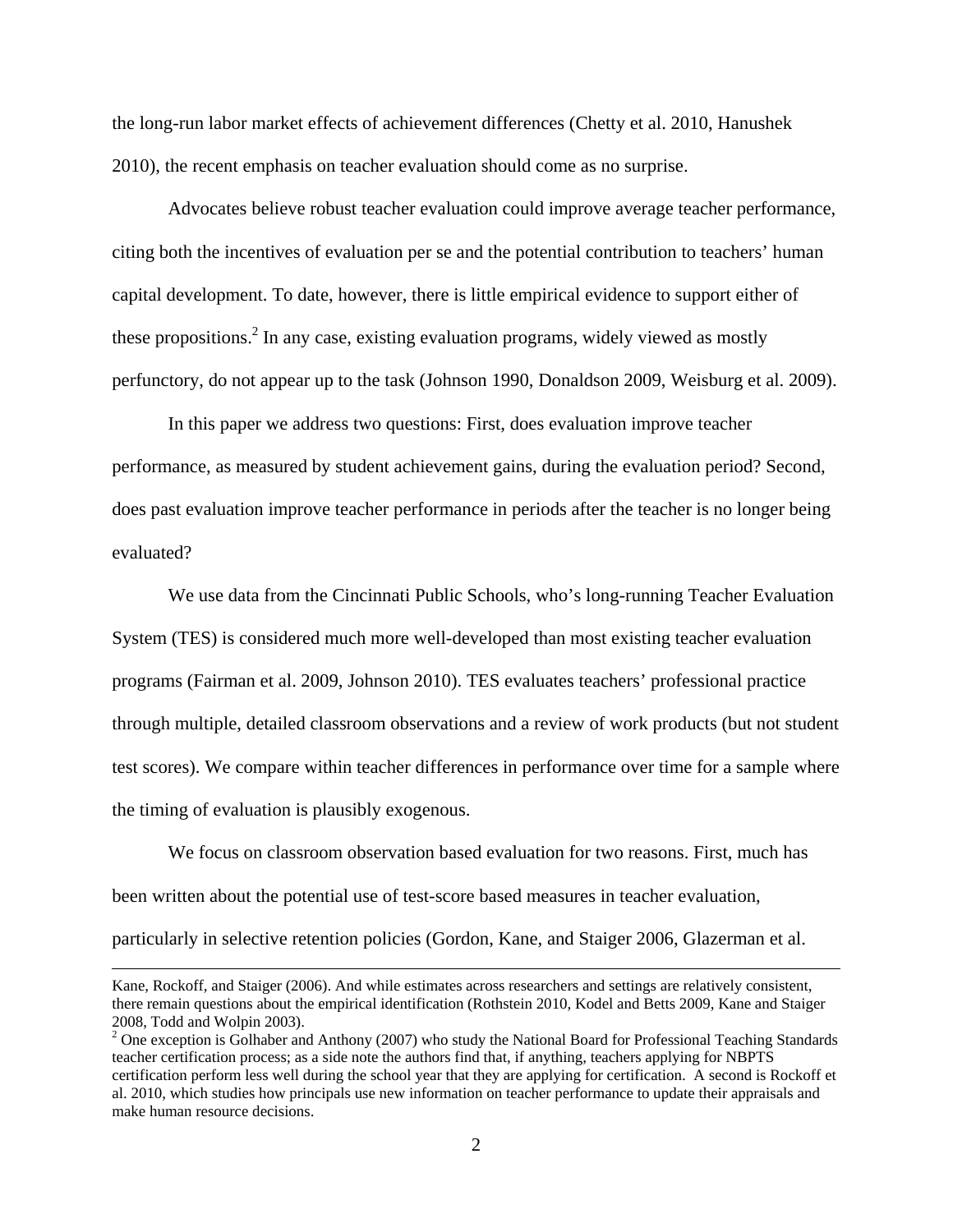2010, Staiger and Rockoff 2010, Golhaber and Hansen 2010). Classroom observation measures have received little attention by comparison, $3$  though the two approaches are increasingly partnered in policy proposals. Second, the inherent focus on observable practice increases the chances that classroom observation based evaluation will lead to persistent changes in performance through improved skill. Test-score measures provide little, if any, prescription for changes in performance.

We find that high-quality, classroom-observation-based evaluation improves mid-career teacher performance both during the period of evaluation and in subsequent years, though the estimated improvements during evaluation are not always robust. Specifically, students assigned to a teacher after she participates in TES score about 10 percent of a standard deviation higher in math than similar students taught by the same teacher prior to TES participation. Effects of this size represent a potentially substantial gain in welfare given the program's costs.

#### **Teacher Performance Evaluation in Cincinnati**

The data for our analysis come from the Cincinnati Public Schools. In the 2000-2001 school year Cincinnati launched the Teacher Evaluation System (TES), a practice-based evaluation system that gathers data from both classroom observations and from work products such as teacher lesson plans, evidence of professional development activities, and family contact logs. During the year-long TES evaluation process, teachers are typically observed and scored four times: three times by an assigned peer evaluator—high-performing, experienced teachers who are external to the school—and once by the principal or other school administrator. Both peer evaluators and administrators complete an intensive TES evaluator training course, and must accurately score videotaped teaching examples to check inter-rater reliability. Teachers are

 $3$  A notable exception is the large scale Bill & Melinda Gates Foundation study currently in progress (2010).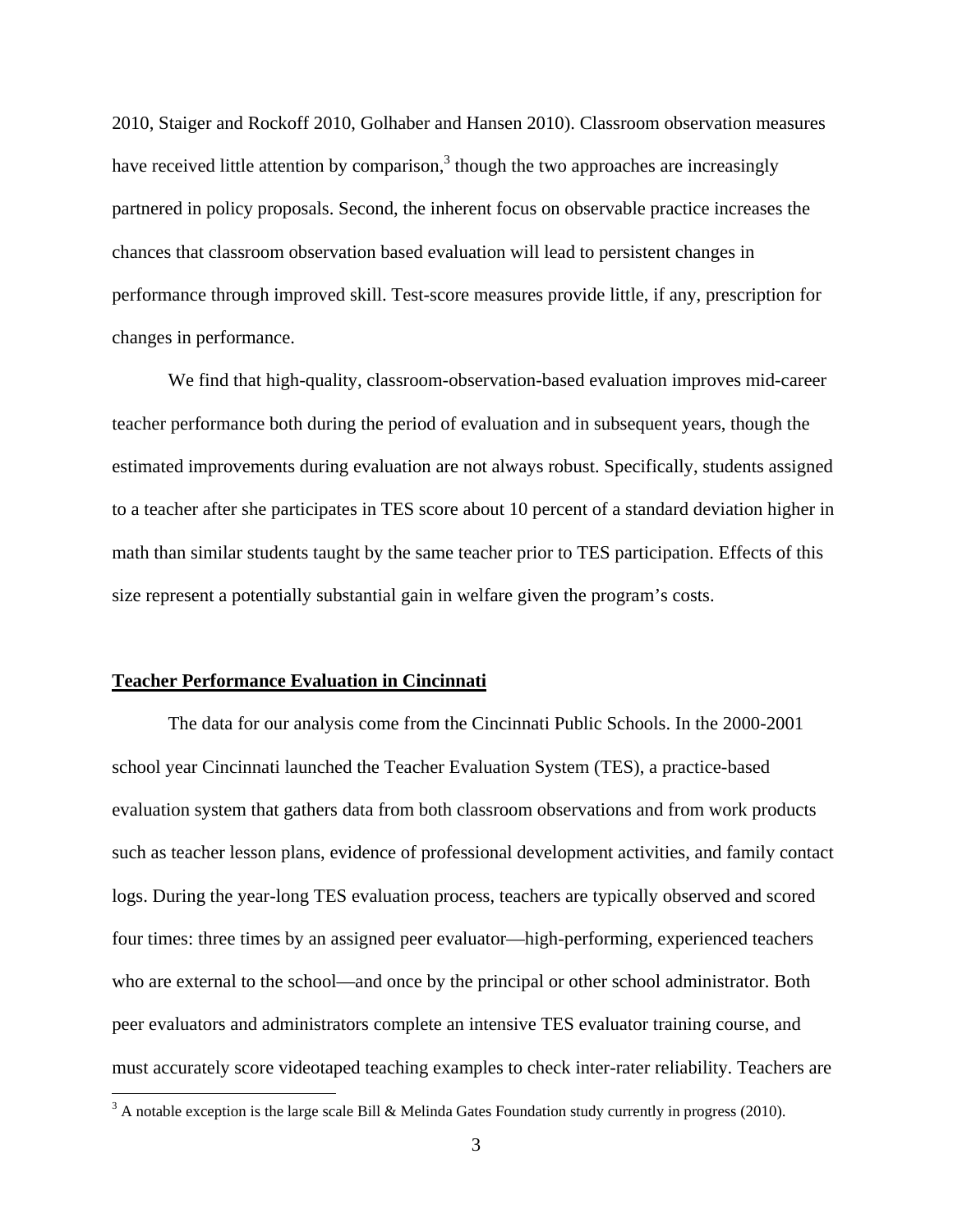informed of the week during which the first observation will occur, with all other observations being unannounced.

Teachers are evaluated on dozens of specific skills and practices covering classroom management, instruction, content knowledge, and planning, among other topics. Evaluators use a scoring rubric, based on Charlotte Danielson's *Enhancing Professional Practice: A Framework for Teaching* (1996), which describes performance of each skill and practice at four levels: "Distinguished", "Proficient", "Basic", and "Unsatisfactory." For example, standard 3.4.B addresses the use of questions in instructional settings:

- Distinguished: "Teacher routinely asks thought-provoking questions at the evaluative, synthesis, and/or analysis levels that focus on the objectives of the lesson. Teacher seeks clarification and elaboration through additional questions. Teacher provides appropriate wait time."
- Proficient: "Teacher asks thought-provoking questions at the evaluative, synthesis, and/or analysis levels that focus on the objectives of the lesson. Teacher seeks clarification through additional questions. Teacher provides appropriate wait time."
- Basic: "Teacher asks questions that are relevant to the objectives of the lesson. Teacher asks follow-up questions. Teacher is inconsistent in providing appropriate wait time."
- Unsatisfactory: "Teacher frequently asks questions that are inappropriate to objectives of the lesson. Teacher frequently does not ask follow-up questions. Teacher answers own questions. Teacher frequently does not provide appropriate wait time." 4

Peer evaluators and administrators provide written feedback to the teacher within ten

days of each classroom observation, and meet with the teacher personally soon after their first

classroom observation. Owing to union-negotiated guidelines, the evaluator is instructed to not

offer suggestions for improvement outside the official rubric language in the feedback and

during the conference. Thus an evaluator may point out the stated characteristics of higher-level

<sup>&</sup>lt;sup>4</sup> The complete TES rubric is available on the Cincinnati Public Schools website: http://www.cpsk12.org/employment/tchreval/stndsrubrics.pdf.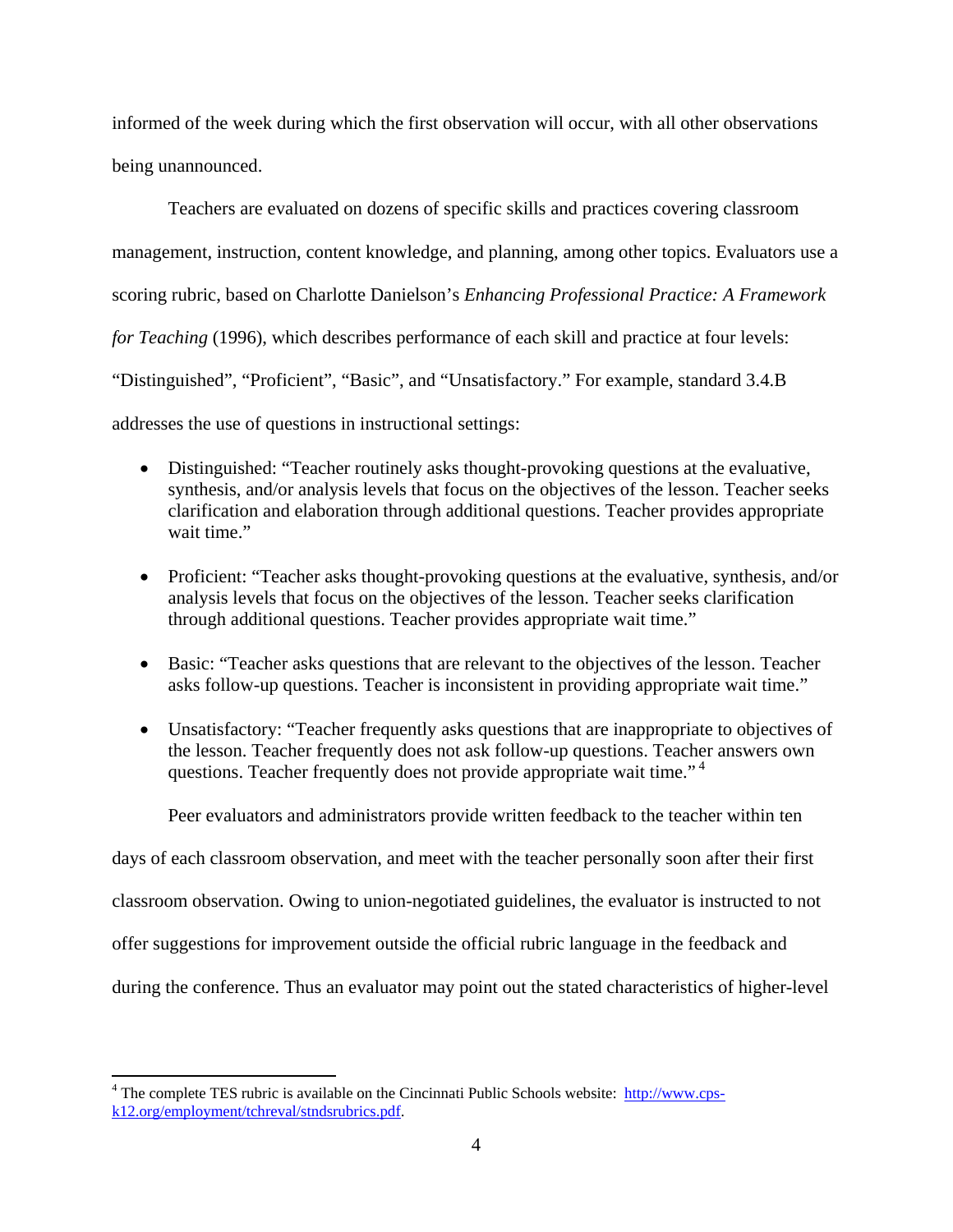performance in a given area and reference details of the observation, but should not give an example from, for example, a different teachers' evaluation.

At the end of the year a final summative score in each of four domains of practice is calculated and presented to the evaluated teacher.<sup>5</sup> For beginning teachers (those evaluated in their first and their fourth years) the consequences of a poor evaluation could be non-renewal of their contract, and a successful evaluation is required before receiving tenure. For tenured teachers, the consequences of the evaluation include determining eligibility for promotions or additional tenure protection, or, if the evaluation was poor, placement in the peer assistance program with only a small risk of termination.

Teachers only undergo TES evaluation periodically; typically the first year as a new hire, the fourth year after being hired, and every five years after that point. However, teachers hired before the TES program began in 2000-01 were "phased in" to the program. That is, the first year these veteran teachers received a TES evaluation was in the middle of their career and determined by a pre-agreed schedule. These mid-career teachers are the focus of our analysis: we observe their performance before, during, and after the TES evaluation process; and the timing of their evaluation is plausibly exogenous. We return to these characteristics in the discussion of our empirical strategy.

Data provided by the Cincinnati Public Schools identify the year(s) in which a teacher was evaluated by TES, the dates when each observation occurred, and the scores. We combine these TES data with additional administrative Cincinnati data that allow us to match teachers to students and student test scores.

#### **Theoretical Framework**

 $<sup>5</sup>$  For more details on the scoring process see Kane et al. (forthcoming).</sup>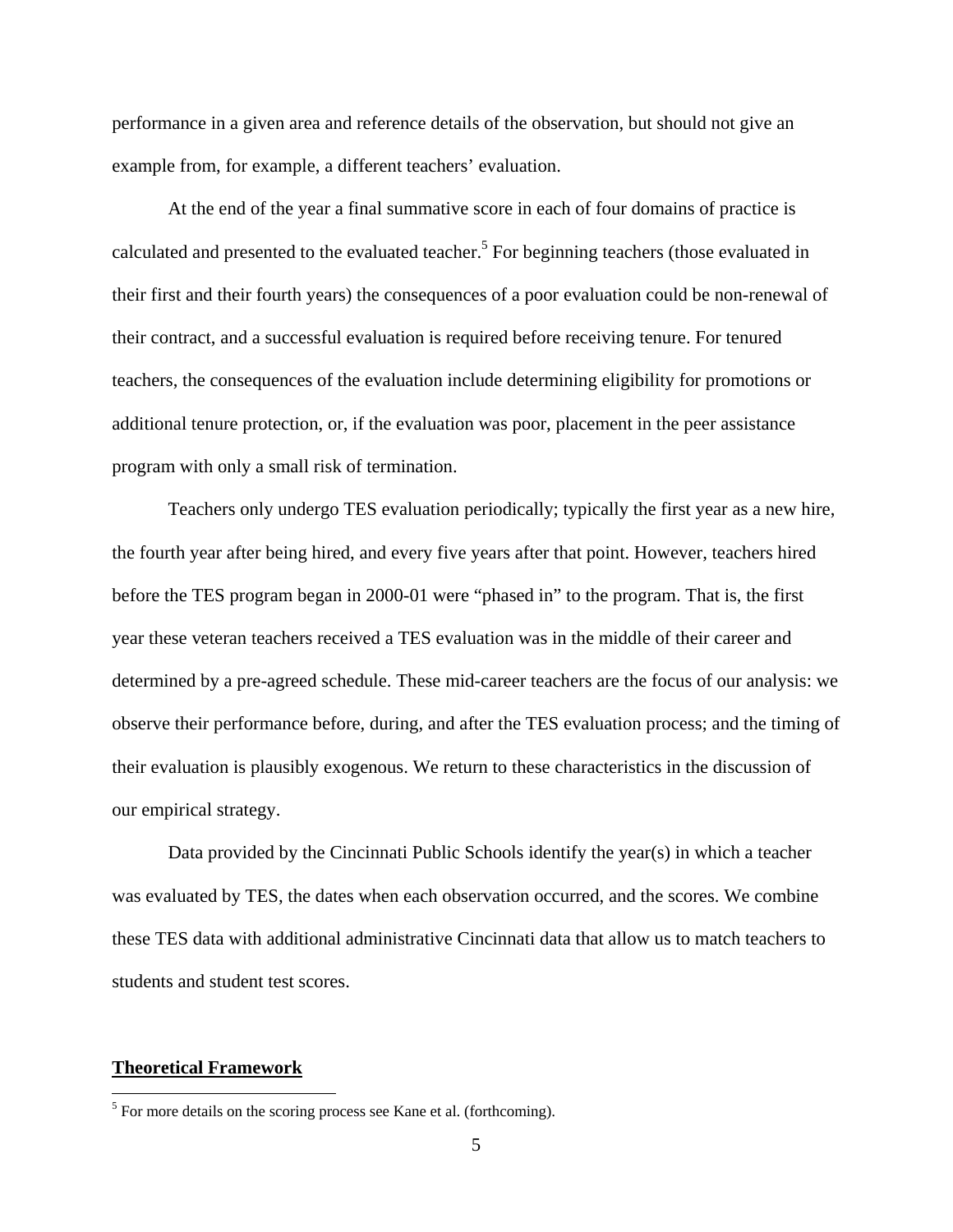## *Personnel Economics and the Proximate Effects of Evaluation*

A broad literature, largely situated in personnel economics, explores the role of evaluation and performance measurement in employer-employee relationships. The authors of this literature have developed nuanced models to address varied principal-agent conditions (for reviews see Prendergast 1999, Gibbons 2005, and Lazear and Oyer forthcoming). However, as Dixit (2002) has discussed, the underlying assumptions often do not hold in public sector labor markets, including teaching (see also the discussion in Neal 2011).<sup>6</sup> Nevertheless, the general intuition behind many of these models can still be instructive in public sector settings such as education.

The extent to which evaluation affects performance, the models from personnel economics generally suggest, is a function of two key dimensions: (i) how performance is measured or evaluated, and (ii) what action is taken with the resulting information. Our discussion here will address these two dimensions with regard to the TES program, and teacher evaluation more generally, including how these dimensions shape predictions for our empirical analysis.

With regard to the first dimension, Holstrom (1979), Holmstrom and Milgrom (1991), Baker (1992), and others discuss how employee behavior is affected when performance measures are imperfect or incomplete. In such circumstances, employees may take actions that improve their performance score at the expense of actual performance or performance in other important areas.

<sup>&</sup>lt;sup>6</sup> Status quo teacher employment arrangements are consistent with Dixit's (2002) analysis. The prevailing teacher compensation contracts are based on seniority and highest degree earned; far from efficient mechanisms for motivating performance (Ballou and Podgursky 2002). Some school systems have or are experimenting with alternative compensation schemes but with noted difficulty (Neal 2011). Additionally, teacher evaluation falls short of traditional employee monitoring models (Shapiro and Stiglitz 1984); most importantly, few teachers are terminated as a result of annual reviews (Weisberg et al. 2009).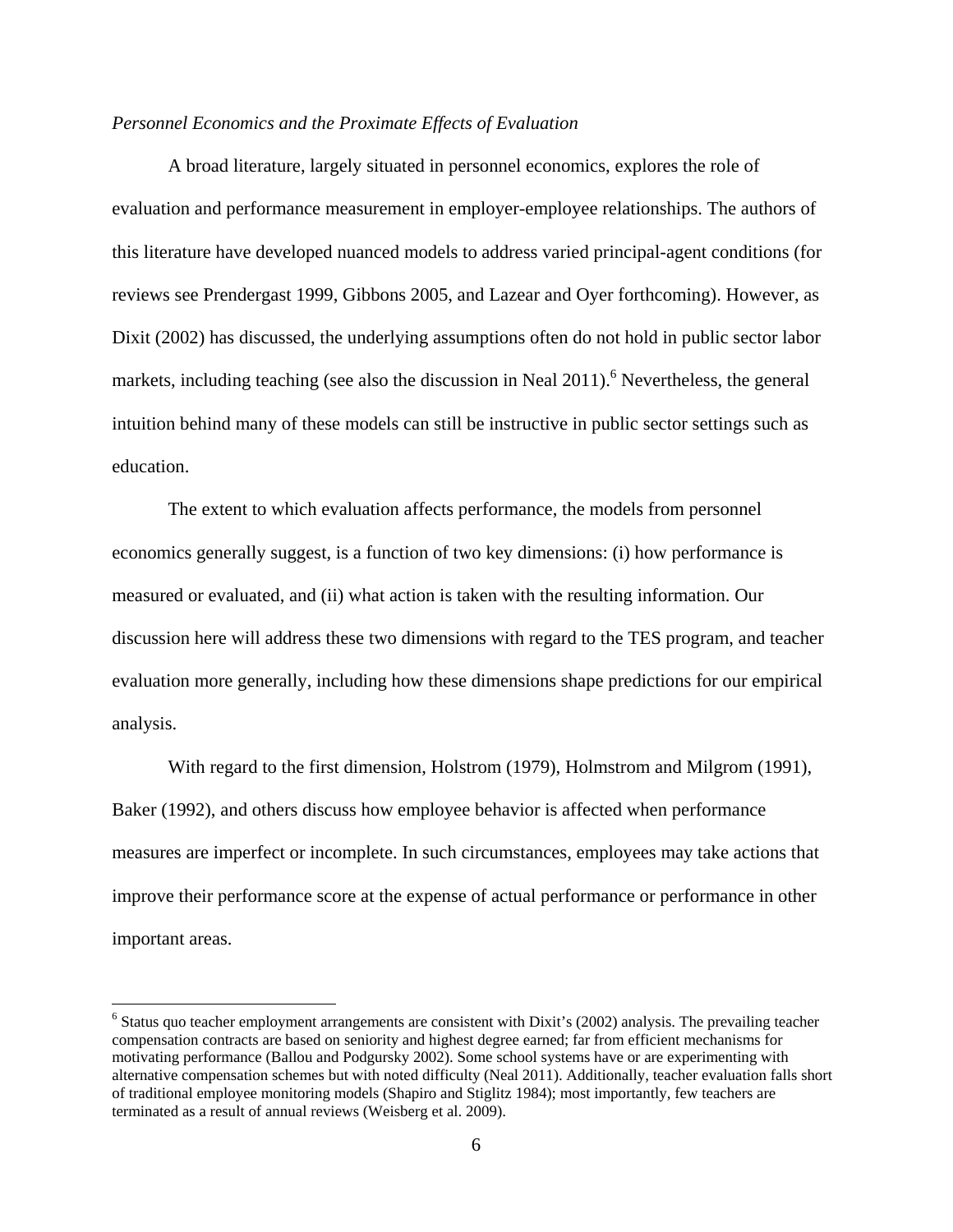Classroom-observation-based evaluations, including Cincinnati's TES, are at best incomplete measures of teaching that produces gains in student achievement and attainment. Additionally, unlike many other teacher evaluation programs, Cincinnati's teachers are only subject to TES evaluation every few years. If, as theory predicts, teachers prioritize actions that improve their evaluation score, these characteristics of TES suggest two predictions. First, during an evaluation, teachers will prioritize behaviors that increase their TES score. Thus TES evaluation will only affect student achievement outcomes to the extent the TES rubric criteria produce higher achievement.<sup>7</sup> Empirical evidence suggests teachers who score higher on the TES rubric do produce greater student achievement gains (Kane et al. forthcoming, Milanowski 2004a, 2004b, Holtzapple 2003).

A second prediction, which we test in this paper, is that TES evaluation will only affect teacher behavior, and thus student achievement, during the TES evaluation year. That is, performance may improve while a teacher is being evaluated, but fall again once the evaluation period ends. The periodic structure of TES evaluation (e.g., one year on TES followed by four years off) creates the opportunity to test this prediction empirically.<sup>8</sup> This periodic structure is not, however, common in status quo teacher evaluation.<sup>9</sup> In the following section on human capital models, we explore reasons why performance in non-TES years may nevertheless be affected.

 $<sup>7</sup>$  In this paper we only analyze data from TES program, thus we cannot explore the role of variation in different</sup> measures' relationship to the output of interest.

<sup>&</sup>lt;sup>8</sup> This periodic structure may result in even larger effects on performance during the TES year, compared to a program in which teachers were evaluated annually. A teacher's TES score will have some influence over her career for five years. Thus, she might rationally choose to "borrow" effort from future years; increasing her performance above her steady state during the TES year at the expense of falling below that steady state in future years. 9

 $9$  For example, the District of Columbia Public Schools recently instituted a similar classroom-observation program with an extensive rubric and trained peer evaluators (District of Columbia Public Schools 2010), but in DC teachers are evaluated every school year.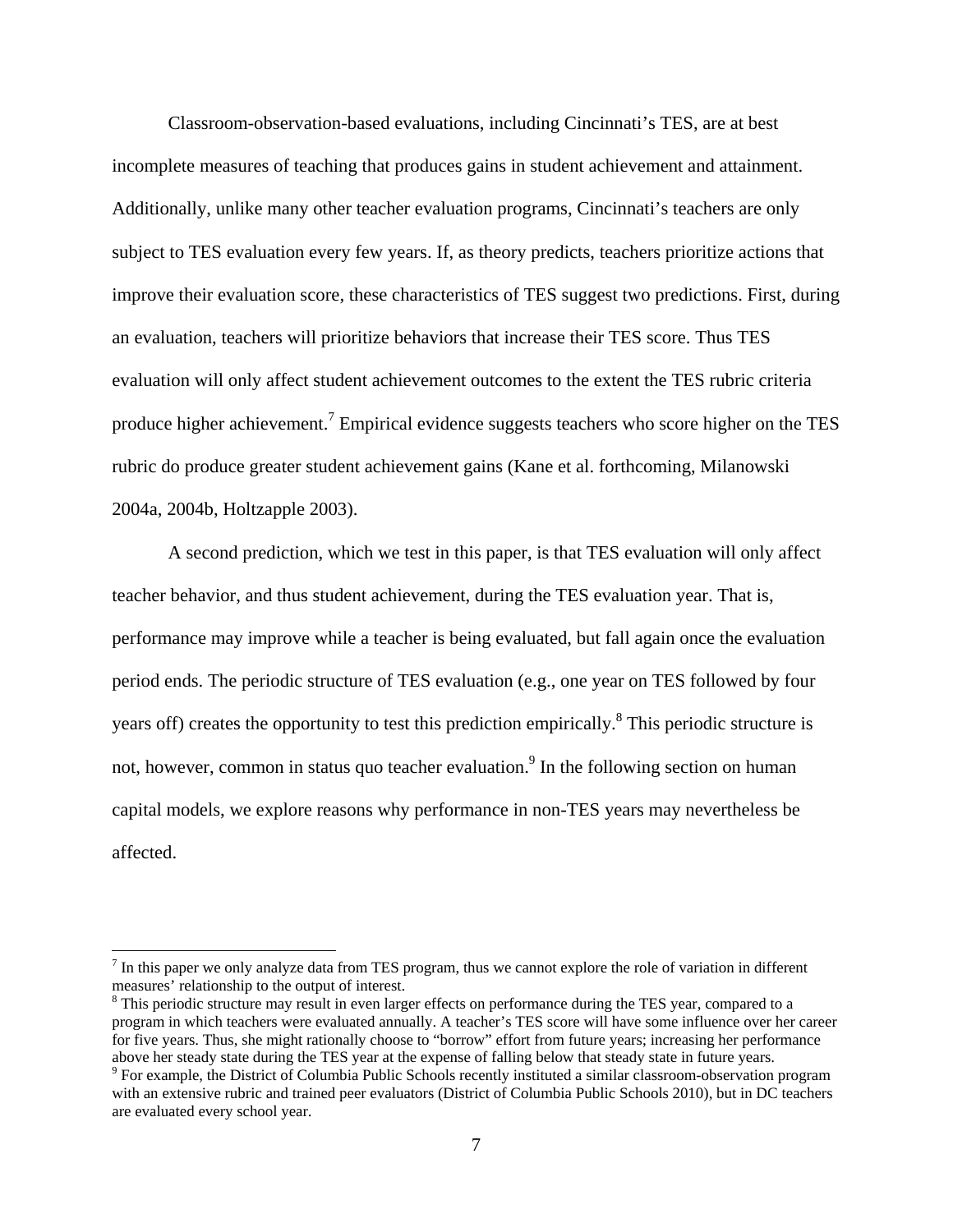We now turn to the second underlying dimension. Here the key prediction is that employee performance will respond to evaluation to the extent that the information created by the evaluation affects, positively or negatively, the employee's own welfare (Lazear and Oyer forthcoming). While we do not observe variation in TES's (expected) effect on individual welfare, a sense of the general stakes is important to forming an expectation about the average effects on performance which we can measure.

These relationships are traditionally studied with relatively straightforward incentive mechanisms, especially performance measures tied to monetary compensation or the threat of termination (Prendergast 1999, Gibbons 2005). However, first, pay-for-performance incentives are rare in teacher contracts (Neal 2011), and Cincinnati is no exception. Second, while many teacher contracts nominally threaten termination the empirical risk is small (Weisberg et al. 2009); again TES is not an exception (TNTP 2009). $^{10}$ 

While not tied to compensation, there are potential consequences, positive and negative, attached to teachers' TES evaluations that might well affect their welfare and thus their desire to perform well during the evaluation. First, low scoring teachers—those rated as "Basic (2)" or "Unsatisfactory (1)" in any one of four domains (see previous section for a description) –are placed on "intervention" status. Teachers on intervention must undergo a year-long process of intensive assistance from a mentor, another full TES evaluation with more frequent classroom observations (i.e., six formal plus two informal versus the regular four formal), along with other miscellaneous meetings and writing assignment. These actions are designed to help the teacher improve, but do place extra burden and scrutiny on teachers whose TES scores are low.

 $10$  The risk of termination is often severely curtailed by other dimensions of the employment contract. However, there is some evidence teacher performance would respond to potential termination. When Chicago school principals were given greater flexibility to fire teachers, teacher effort, as measured by the number of absences, increased (Jacob 2010).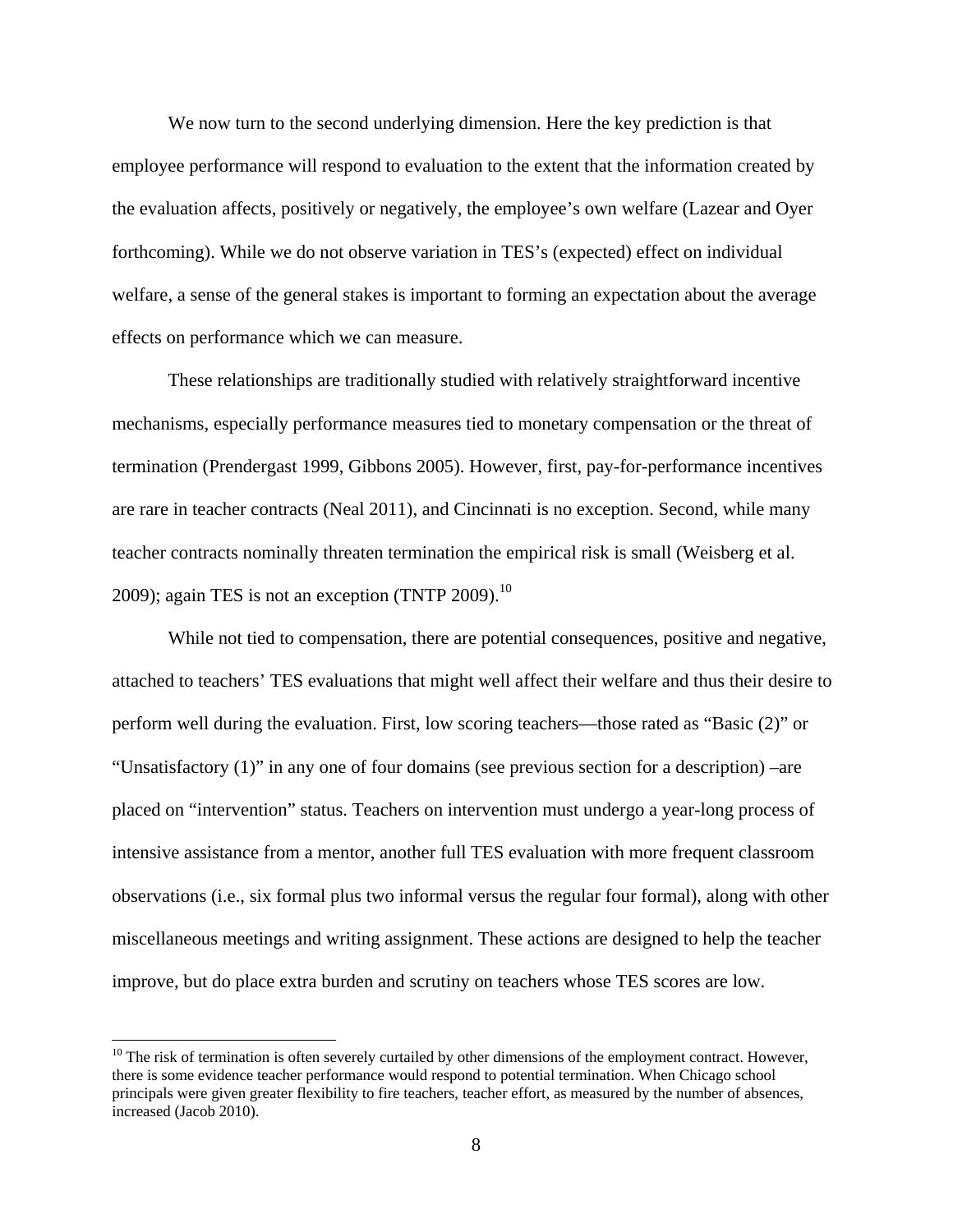Additionally, a teacher on intervention who does not show sufficient improvement can be dismissed.<sup>11</sup>

Second, and on the positive side, teachers who achieve particularly high TES scores values higher than those required for basic tenure—can apply for "lead teacher status."<sup>12</sup> Lead teacher status in Cincinnati is a coveted title. It opens up additional job opportunities such as department chair, curriculum specialist, or TES evaluator; these roles are associated with professional advancement and bring extra compensation. Other lead teachers remain in strictly classroom teacher roles, but again the status confers a sense of extra job security and comes with an extra \$6,000 to \$6,500 annual salary supplement.

In addition to the direct uses of TES scores just discussed, teachers' TES evaluations could impact their welfare in broader ways by affecting their reputation. Fama (1980) and Holmstrom (1999) study situations in which current performance evaluations affect an employee's future labor market outcomes by contributing to her reputation. In these "career concerns" models employees may rationally choose to improve their performance during an evaluation, even if the *formal* consequences of that evaluation in the current job are weak.

"Career concerns" motivations may be particularly salient for teachers (Dixit 2002), even though monetary compensation generally does not vary from school to school within a market. In particular, evaluation may implicitly affect decisions that do differentiate teachers' net utility: which students a teacher is assigned, whether a transfer request is granted, or selection for informal leadership promotions. There is empirical evidence that both teachers' and principals'

<sup>&</sup>lt;sup>11</sup> New teachers must score "Proficient (3)" or higher in all four domains before they are granted tenure; however, our study analyses a sample of tenured teachers. These and other details about the TES program in this paper are drawn from the authors' interactions with the TES staff and from the programs' handbooks which were coauthored by the Cincinnati Public Schools and the Cincinnati Federation of Teachers.

 $12^{\frac{12}{2}}$  Lead teachers must have scored "Distinguished (4)" in the Teaching for Learning domain—the core pedagogical and content knowledge measures, also score "Distinguished" in one other domain, and not score lower than "Proficient (3)" in any domain.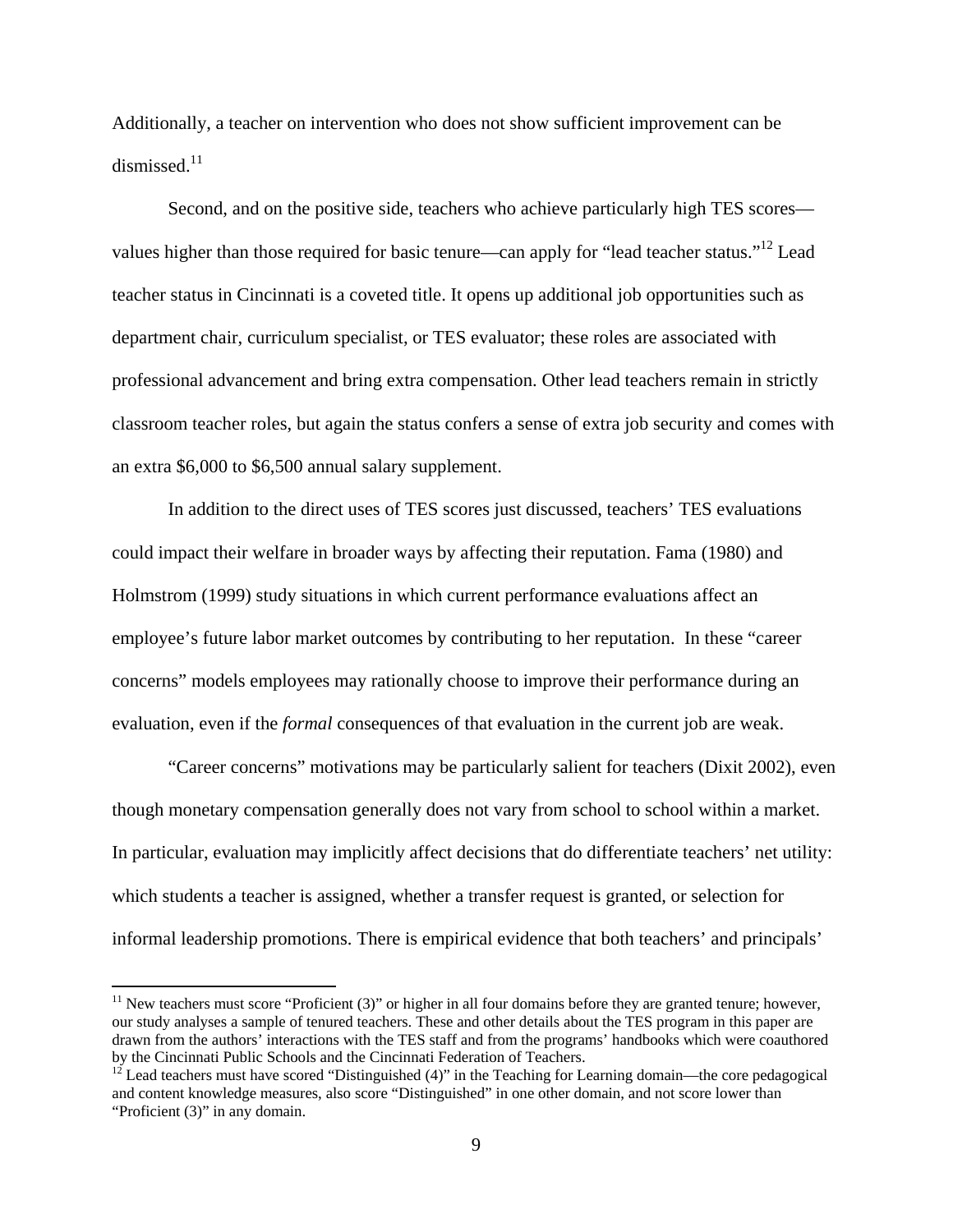decisions in school to school transfers are influenced by teacher effectiveness (Boyd et al. forthcoming). However, direct evidence on how classroom observation data impacts these beliefs and decisions appears to be lacking.<sup>13</sup> Our sample is, however, entirely mid-career teachers, and career concerns models suggest that such performance measure effects will be stronger for newer and less experienced employees.<sup>14</sup>

## *Human Capital Growth through Evaluation*

 In contrast to the proximate effects discussed thus far, evaluation may contribute to lasting improvements in performance if the information generated facilitates a new investment in employee skill development. In other words, under the right conditions employee evaluation could function as a particular form of on-the-job training—an investment in employee human capital (Becker 1993). This mechanism for evaluation affecting performance has been much less studied.

 Evaluation provides information, with more or less clarity, on an individual employee's performance relative to some normative or positive criteria. This new information reduces one important cost in the human capital investment calculus; namely, where to invest and, in some evaluation systems, how to improve. All else equal, a reduction in this cost should lead to greater investment in skill development. Thus, we would predict an increase in performance in years following evaluation relative to years preceding evaluation. In many empirical settings the frequency of evaluation (e.g., annually or quarterly) leaves little room to test this prediction; our data from Cincinnati's TES program are an exception.

<sup>&</sup>lt;sup>13</sup> Rockoff et al. (2010) did find that principals' updated their beliefs about individual teachers when they received new student-test-score-based information on teacher performance.<br><sup>14</sup> See Gibbons and Murphy (1992) and Chevalier and Ellison (1999).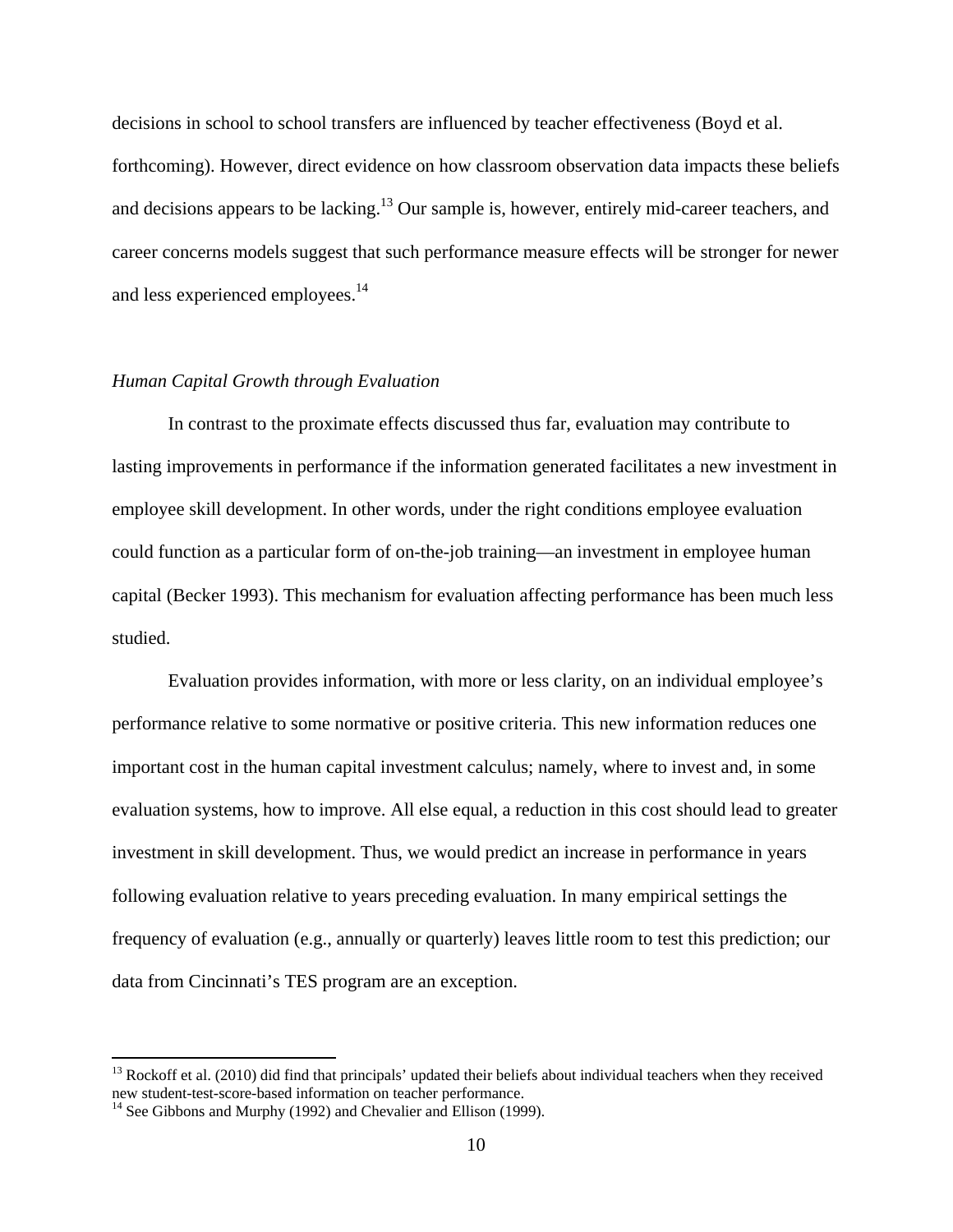To improve performance, however, a first order condition is that the changes inferred by the evaluation information must actually positively affect performance, and not harm performance or simply rearrange the deck chairs. While rational employers should believe their evaluative criteria predict productivity, there is often little empirical evidence, especially in teaching. A lack of evidence is the norm for classroom-observation-based evaluation programs, though the TES measures are an exception having been shown to predict student achievement growth (Kane et al. forthcoming, Milanowski 2004a, 2004b, Holtzapple 2003).

 But even good information can be poorly communicated or disregarded. Literature on teachers suggests a few characteristics that should improve the probability of take up. First, feedback should be intentionally prescriptive and should identify how change might proceed (Milanowski and Hememan 2001, Kimball 2002, Milanowski 2004). Second, the criteria against which individuals are being judged should be well-defined and should clearly differentiate levels of practice. Milanowski (2001) suggests that when done well the descriptive language of an evaluation rubric alone can provide useful information, even to those who have not been formally evaluated. Unfortunately, the criteria in teacher evaluations are often constructed to minimize differentiation (Donaldson 2009). Third, feedback may be most effective when it comes from multiple sources, particularly from the employee's peers (Seifert, Yukl and McDonald 2003). Multi-source evaluations, often called "360 degree feedback" have become popular in many sectors, though the evidence on their relative effectiveness is mixed.15

 Measured against these dimensions, Cincinnati's TES program is relatively well designed to foster teacher performance-improving skill development, at least when compared to other teacher evaluation programs. If Cincinnati's teachers do respond to TES by working to improve

<sup>&</sup>lt;sup>15</sup> In their meta-analysis Kluger and DNisi (1996) found only small improvements, and negative effects one-third of the time. Luthans and Peterson (2003) and Smither et al. (2003) find more positive effects, but the treatments also included coaching and workshops.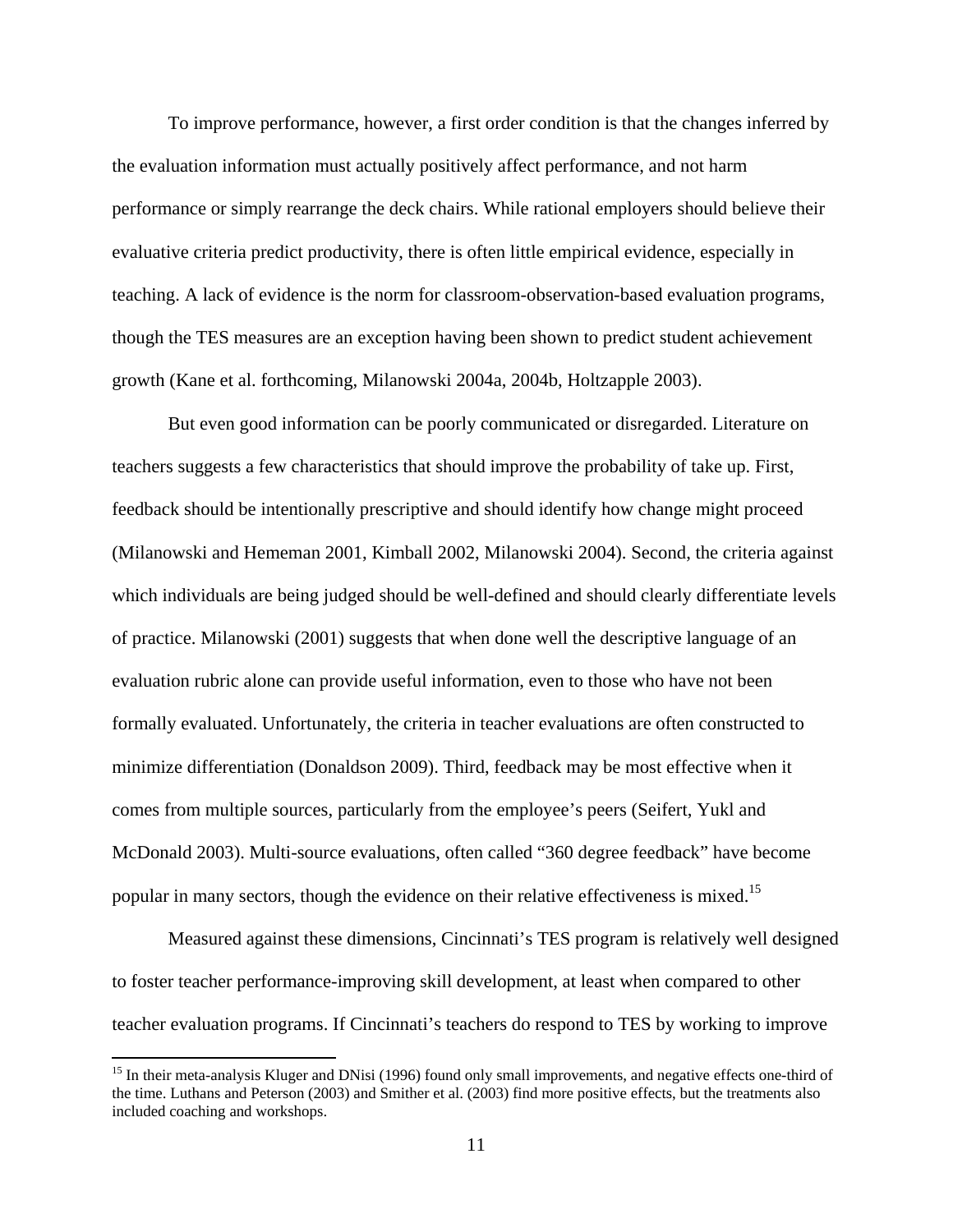their skill level, then we should see improved performance in years after participation in TES even if the teacher is not actively being evaluated. Performance might also improve during the TES evaluation year if the changes inferred by feedback are easy to adopt quickly.

#### **Empirical Strategy**

 Our objective is to estimate the extent to which a teacher's participation in TES improves her performance or effectiveness in promoting student achievement growth. Using annual district administrative data on students, teachers, and classes in the 2003-04 through 2009-10 school years we estimate the following specification:

(1) 
$$
A_{ijt} = \alpha + \delta_1
$$
 current  $TES_{jt} + \delta_2$  past  $TES_{jt} + X_{ijt}\beta + \epsilon xper_{jt}\gamma + \tau_j + \theta_t + \epsilon_{ijt}$ 

where  $A_{ijt}$  is the math achievement of student *i* taught by teacher *j* in school year *t*, as measured by the end-of-year state test.<sup>16</sup> Throughout the paper test scores have been standardized (mean zero, standard deviation one) within test administration (grade-level, school-year) using the district distribution. The variable  $currentTES_{it}$  is equal to one if teacher *j* participated in TES during school year *t* and zero otherwise (i.e., *T=t* where *T* represents the year teacher *j* participated in TES). Similarly  $pastTES_{it}$  is equal to one if teacher *j* participated in some past school year (i.e.,  $t > T$ ). The coefficients of interest capture differences in the achievement of students taught during,  $\delta_1$ , or after,  $\delta_2$ , teacher participation in TES compared to students taught before participation (the implicit left-out category, i.e., *t<T*).

<sup>&</sup>lt;sup>16</sup> Between 2002-03 and 2009-10 Cincinnati students, in general, took end of year exams in reading and math in third through eighth grades. Over the course of 2003-04 to 2005-06 the state switched tests from the State Proficiency Test (SPT) and its companion the Off Grade Proficiency Test (OGPT) to the Ohio Achievement Test (OAT). In all cases we standardize (mean zero, standard deviation one) test scores by grade and year. In tested grades and years we have math test scores for 93 percent of students (ranging from 83 percent to 97 percent in any particular grade and year) and reading scores for 94 percent of students (ranging from 83 percent to 98 percent in any particular grade and year). Our empirical strategy requires both an outcome test (e.g., end of year test in school year *t*) and a baseline test (e.g., end of year test in school year *t-1*). Thus, our analysis sample will exclude some entire grade-by-year cohorts for whom the state of Ohio did not administer a test in school year *t* or *t-1*.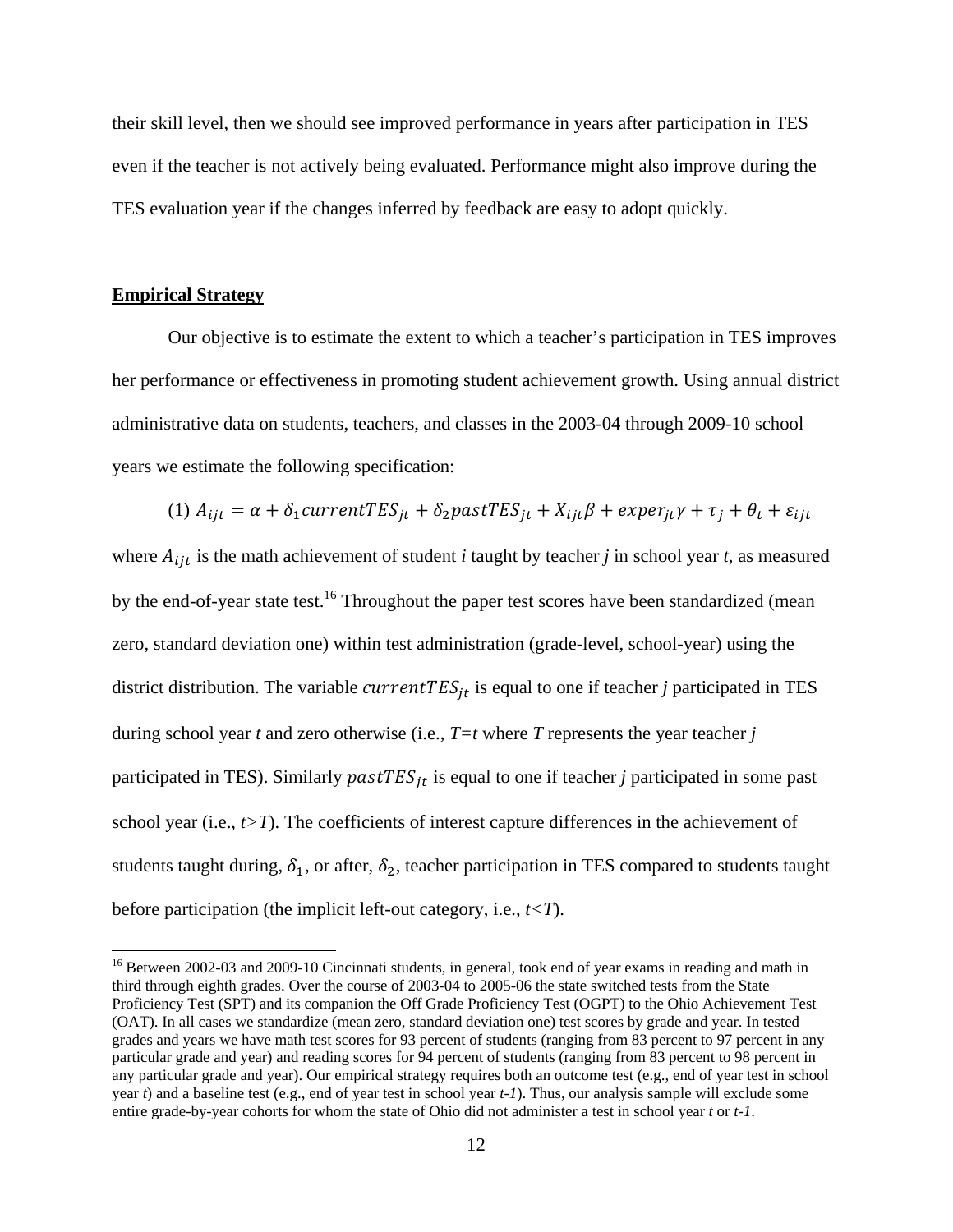Our specification also includes a teacher fixed effect, represented in equation 1 by  $\tau_i$ . We prefer the resulting within-teacher estimates of  $\delta_1$  and  $\delta_2$  for two primary reasons. First, existing evidence suggests that both inexperienced and experienced teachers vary greatly in their ability to promote student achievement (see reviews in Hanushek and Rivkin 2010, Gordon, Kane and Staiger 2006). To the extent high (low) ability teachers are more likely to participate in TES (e.g., through differential attrition from the district, or volunteering for the program) simple cross-sectional estimates would be biased. Second, the teacher fixed effect will account for timeinvariant, non-random differences in the assignment of students to specific teachers. Some teachers may year after year be asked to teach classes with high (low) potential for achievement gains (e.g., through principal favoritism, or school assignment).

However, not all the dynamics of student-teacher assignment need be time-invariant. To account for variation in students assigned to a given teacher from year to year, we include a vector of observable student characteristics,  $X_{ijt}$ . Most notably,  $X_{ijt}$  captures the student's prior achievement including the main effect of the prior year math test score, the score interacted with each grade-level, and fixed effects for each test (i.e., grade-by-year fixed effects). When the baseline score was missing for a student, we imputed with the grade-by-year mean, and included an indicator for missing baseline score.<sup>17</sup> Additionally,  $X_{i}$  includes separate indicators for student gender, racial/ethnic subgroup, special education classification, gifted classification, English proficiency classification, and whether the student was retained in grade.

 And while teacher effectiveness varies across careers, there is evidence of returns to experience on average especially early in the career (Gordon, Kane and Staiger 2006). Accordingly we include controls for the teacher's years of experience and years of experience

 $17$  Our estimates are robust to excluding students with missing baseline test scores.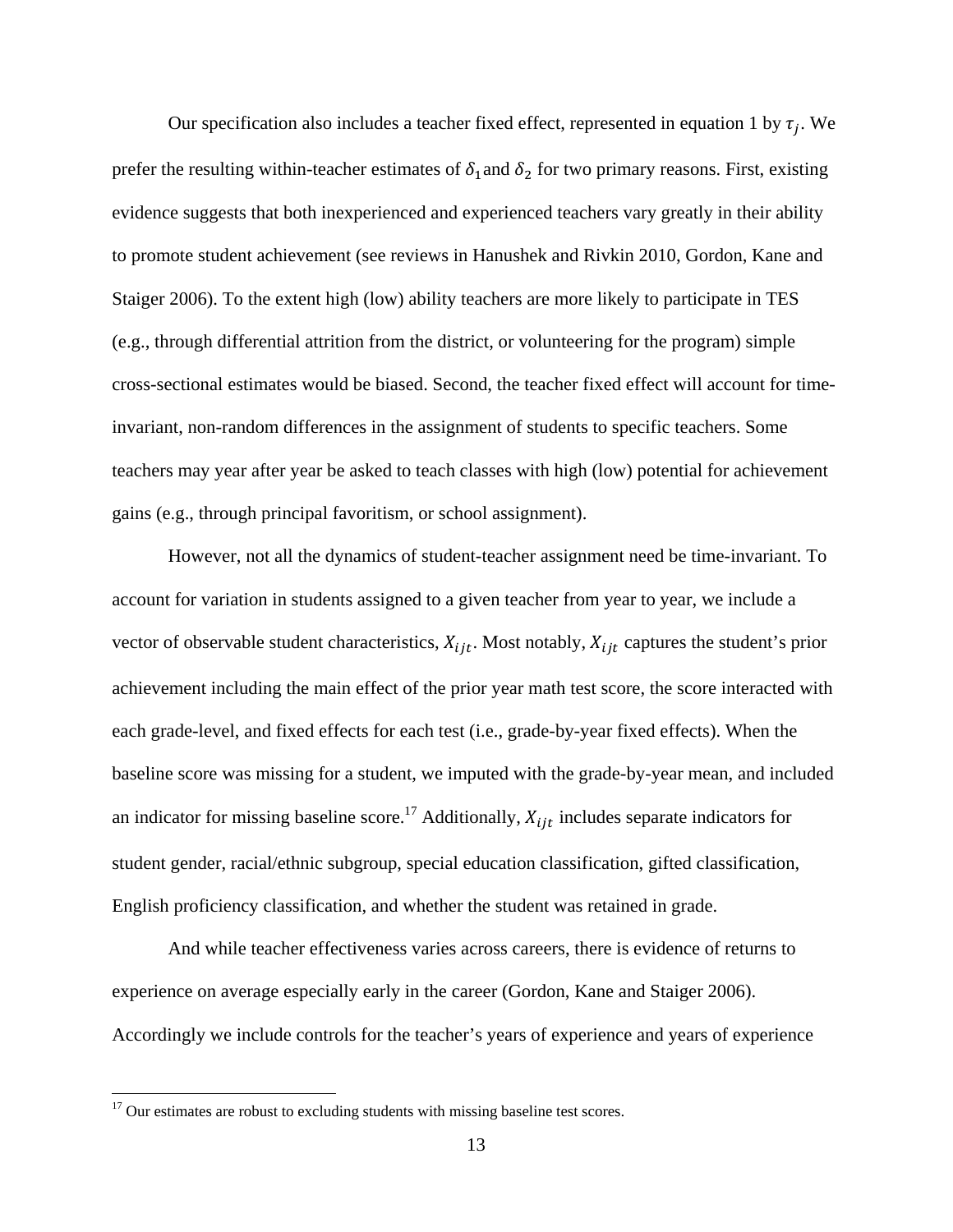squared, represented by  $exper_{it}$ . Our estimates are robust to, alternatively, specifying  $exper_{it}$ with a series of indicator variables for categorized experience-levels. Lastly we include a vector of grade-level by school-year fixed effects,  $\theta_t$ , to account for secular trends in student test scores within each grade level which would be confounded with our before, during, and after strategy.

We estimate equation 1 using the sample of teachers (and their students) who were hired by Cincinnati Public Schools between 1993-94 and 1999-2000—before the implementation of the TES program in 2000-01—but who were eventually required to participate in TES according to a schedule which "phased-in" veteran teachers. The phase-in schedule, determined during the TES program's planning stages and detailed in table 1, delayed the participation of teachers already working in the district as of the 1999-2000 school year. The delay allows us to observe student achievement for this sample of teachers' classes before they participated in TES; as implied above, these *before* years serve as our counterfactual.

 The pattern of scheduled participation years for our sample creates relatively exogenous variation in the timing of teachers' TES participation. Thus, for example, a teacher hired in 1998- 99 would participate in 2007-08 which for the average teacher would be their tenth year teaching; while a teacher hired the prior year in 1997-98 would participate in 2005-06, their ninth year (see table 1). This variation allows us to identify the returns to experience and overall temporal trends, if any, separately from the year of TES participation. Had the TES program designers decided to build the phase-in schedule based on experience level this separation would likely not have been possible. While we can and do control for teacher experience, the existing literature suggests the marginal returns to experience are relatively small beyond year five (see for example Rockoff 2004), and as reported later our estimates are not substantively changed by the exclusion of experience controls.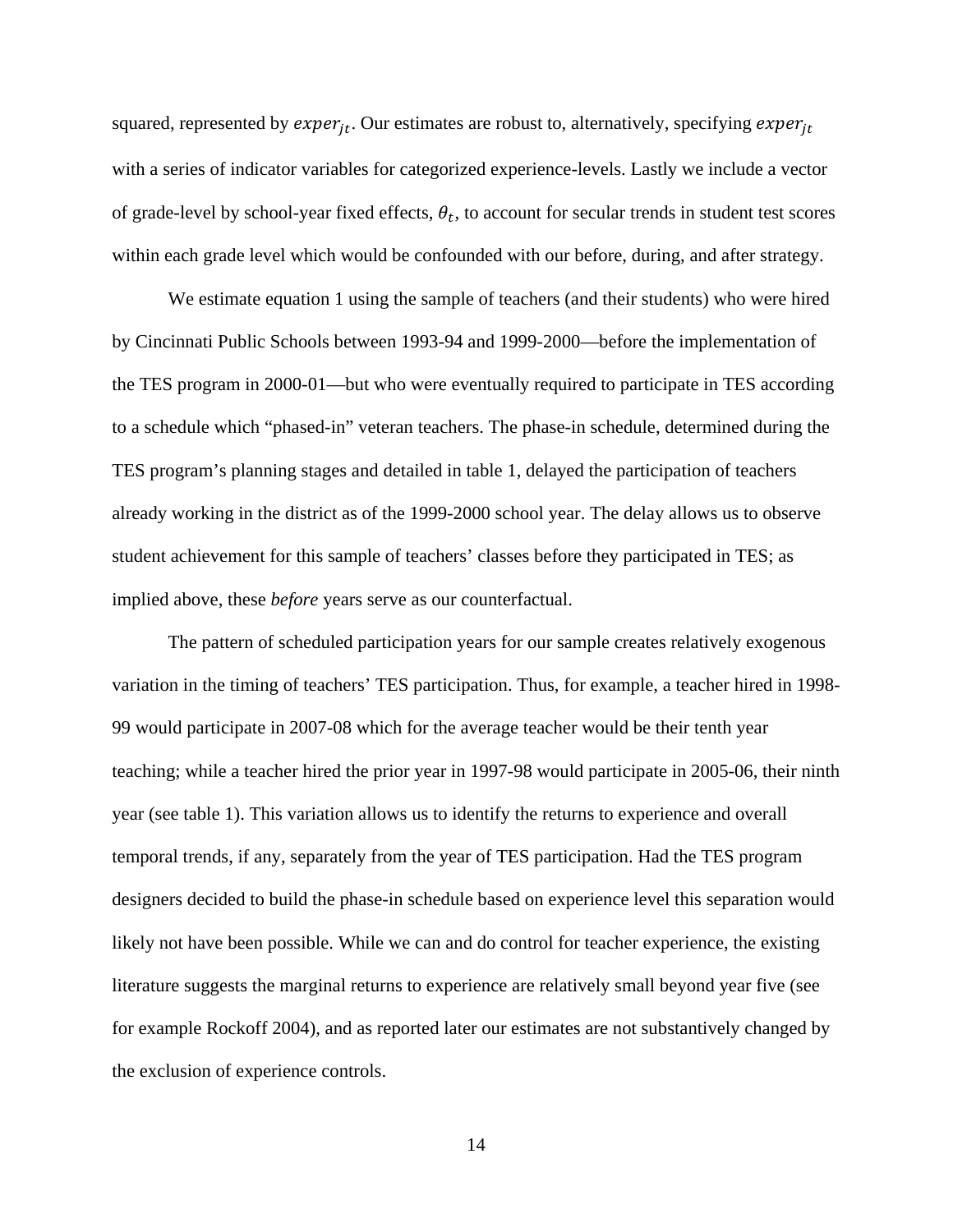| <b>Teacher Contract Year</b> | <b>Scheduled First</b><br>Participation Year | <b>Experience at Time</b><br>of Scheduled<br>Participation* |
|------------------------------|----------------------------------------------|-------------------------------------------------------------|
|                              |                                              |                                                             |
| 1999-2000                    | 2006-07                                      | 8 years                                                     |
| 1998-99                      | 2007-08                                      | 10 years                                                    |
| 1997-98                      | 2005-06                                      | 9 years                                                     |
| 1996-97                      | 2006-07                                      | 11 years                                                    |
| 1995-96                      | 2007-08                                      | 13 years                                                    |
| 1994-95                      | 2008-09                                      | 15 years                                                    |
| 1993-94                      | 2009-10                                      | 17 years                                                    |

Table 1: Timing of First Scheduled TES Participation for Veteran Teachers

\*Note: "Experience" is the expected value. Teachers who take a leave of absence, or began employment at CPS with prior experience would have different levels of experience.

 Table 2 reports descriptive characteristics for the teachers and students included in our estimation sample (column 2), and for those excluded from our sample (column 1). The excluded group is composed of teachers (and their assigned students): (a) hired in 1992-93 or earlier, (b) hired in 2000-01 or later, and (c) hired between 1993-94 and 1999-2000 who did not remain teaching in the district. The first excluded group, those hired in 1992-93 or earlier, will be phased-into the program during future school years. The second excluded group, teachers hired since 2000-01, are required to participate in TES during their first year working in the district; this requirement holds for both true novices and veterans moving to the district from elsewhere, and prohibits a before-TES counterfactual observation.

 Our analysis sample is, as expected given its selection using the phase-in schedule, more likely to be mid-career: as reported in table 2 column 2, 83.4 percent of our observations are teachers in their fifth through 19th year of teaching, compared to just 47.9 percent of the other teachers in the district who are not in our estimation sample. Students taught by our analysis teachers have similar baseline test scores in both math (a mean of 0.072 versus 0.054, a test of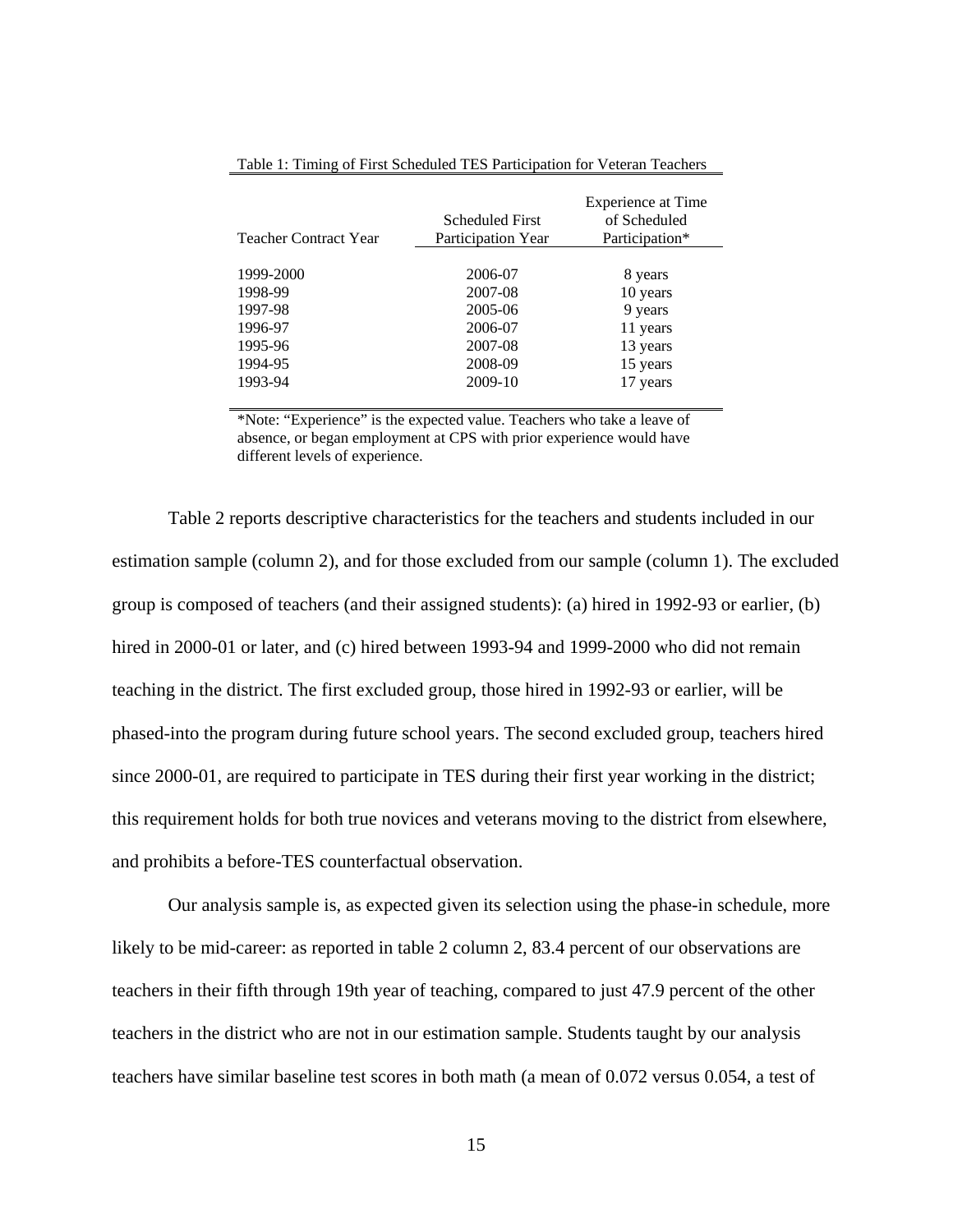the difference yields a p-value of 0.06), and reading (a mean of 0.066 versus 0.072, a test of the difference yields a p-value of 0.53). Additionally, analysis sample teachers were slightly more likely to be teaching earlier grades, but had similar students in terms of demographic and program participation characteristics.

 Most but not all teachers hired between 1993-94 and 1999-2000 participated in TES during their scheduled phase-in year reported in table 1. We extend our main estimates in two ways to address two different potential motivations for of non-compliance. First, about 25 percent of teachers in our sample participated early; they volunteered to participate in TES before their scheduled phase-in year. Many teachers who requested to participate early especially those who participate many years early—did so to fulfill the requirements for obtaining "lead teacher status" (eligibility for certain valued positions with greater compensation). Thus in many cases volunteering should be a signal of some latent characteristic that may be positively correlated with teacher effectiveness. Accordingly, in one robustness check, we estimate the coefficients of interest separately for volunteers and non-volunteers.

 Table 2 provides descriptive statistics for our analysis sample (column 2) separated into scheduled participants (column 3) and volunteer participants (column 4). On average, the students of volunteer participants begin the school year with higher achievement—a difference of 0.041 standard deviations in math ( $p=0.02$ ) and 0.069 in reading ( $p<0.01$ ). This difference may be in partly influenced by slightly fewer special education and English language learner students. Volunteers also are noticeably more likely to be teaching earlier grade levels. Volunteers and scheduled participants, however, have similar experience profiles.

Second, about one in five of our sample participated one year early or one year late relative to their scheduled phase-in year. These early participants still had to volunteer (and are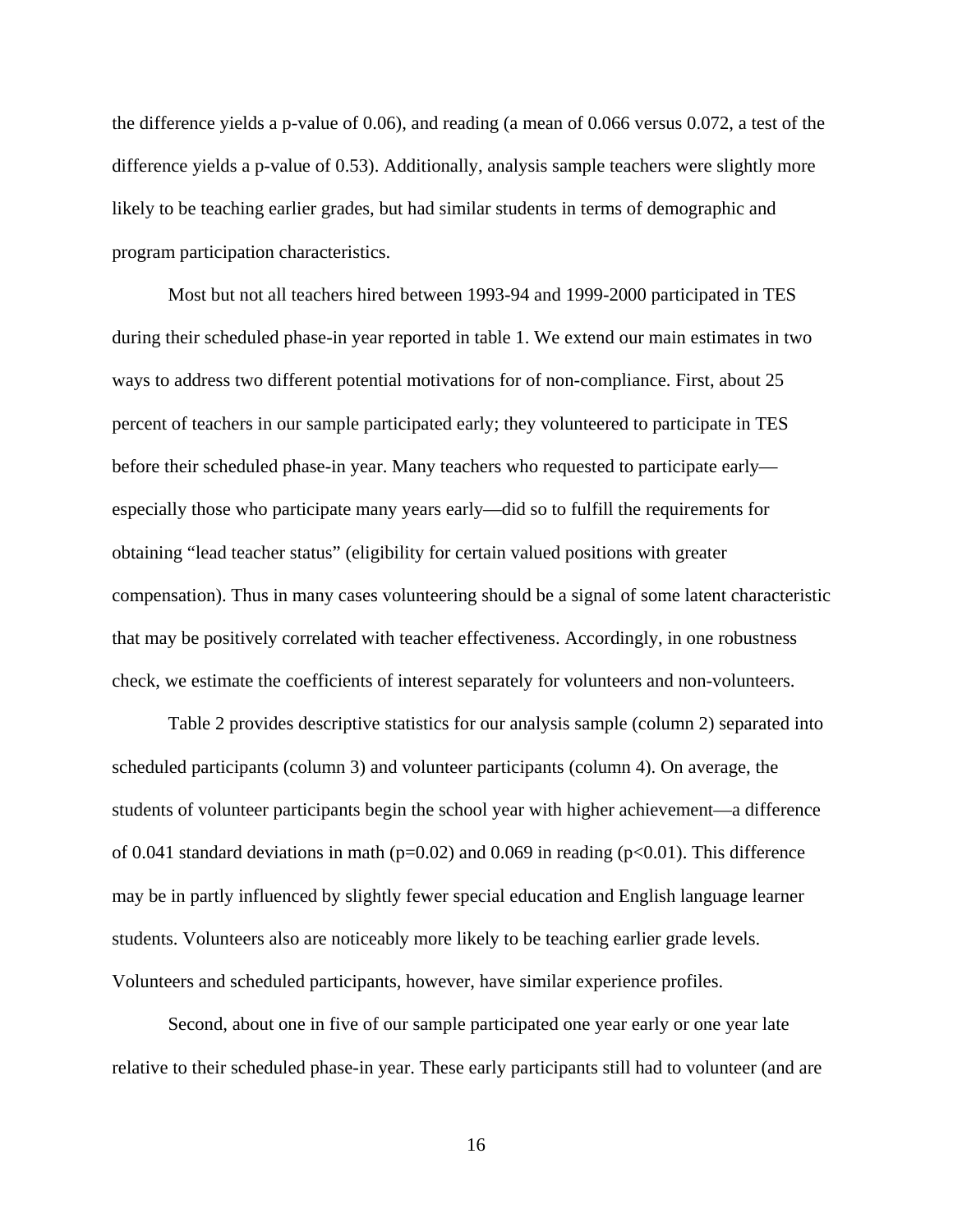included in table 2 column 4), but may have had different motives for volunteering. For example, a teacher aware they will be required to participate next year may volunteer to participate this year if they feel their currently assigned class of students is an unusually positive draw. Although TES is an evaluation of teaching practice, students may affect the teacher's TES score (Kane et al. forthcoming). And, though more difficult to accomplish than volunteering for early evaluation, teachers may have worked to delay their TES participation for symmetric reasons. Also, teachers' evaluations could be delayed a year or two if the teacher was on leave, if there were too few evaluators available in a particular year, or for other idiosyncratic reasons.

Thus, in a second robustness check, we estimate equation 1 using two-stage least squares where we instrument for the timing of TES participation, i.e.  $currentTES_{it}$  and  $pastTES_{it}$ , using the teacher's *scheduled* participation year. Specifically, our excluded instruments are a vector of indicator variables for the interaction of teacher contract year and school year, *t*. In these estimates we exclude nine teachers who volunteered to participate four or more years early.

We conclude this section with two final notes. First, some teachers hired between 1993- 94 and 1999-2000 stopped teaching in the district before their scheduled TES participation year. It is possible the decision to leave was influenced by the prospect of having to participate in TES. Perhaps, for example, a teacher self-aware of his own limited effectiveness may have chosen to leave the district rather than face formal evaluation. If such correlated attrition occurred, our within teachers strategy will still produce internally valid estimates of the effect on the "treated" teachers, but the attrition would suggest potential general equilibrium effects of the TES program as a whole.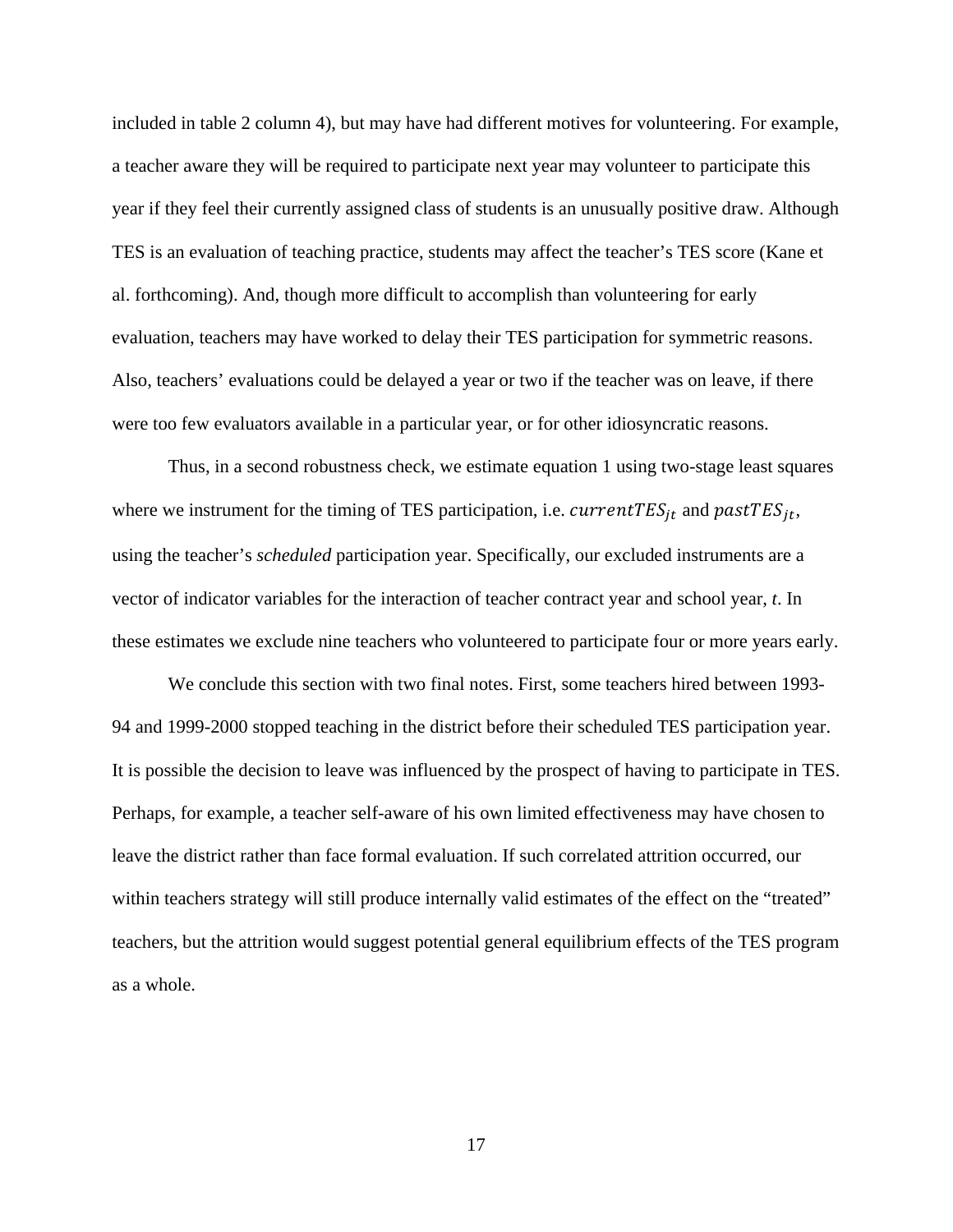Second, about 33 percent of our sample teachers do not appear in our sample after their TES participation year.<sup>18</sup> In this context attrition means no longer teaching math in grades 4-8 in years with state math tests. Thus teachers may attrit without separating from the district, and indeed at least 91 percent of attriters were still employed by the district after TES participation but in roles outside our sample (e.g., teaching other grades or subjects, or working outside of classrooms). If, however, this attrition is correlated (positively or negatively) with the effect of TES participation on performance than our estimates will be biased. We discuss this issue further in the next section and offer bounds for our estimates.

## **Results**

 We find that, on average, participation in the Teacher Evaluation System (TES), a highquality classroom observation based approach, improves mid-career teachers' effectiveness in promoting student achievement growth in math. Teacher performance improves both during the school year the teacher is being evaluated and in the years after evaluation, though the estimated improvements during evaluation are not always robust.

Table 3 columns 1 through 5 report the coefficients of interest estimated using variations on equation 1 and the sample described in the previous section. Column 1 reports the uncontrolled differences in mean math achievement levels for students assigned to teachers during and after TES participation relative to students assigned to teachers before participation. The differences are small and not significant. However, the essentially descriptive statistics in column 1 ignore any non-random assignment of students across teachers or across years within

<sup>&</sup>lt;sup>18</sup> An additional 7 percent of our sample, teachers hired in 1993-94, participated in TES during the 2009-10 school year, and thus our data cannot observe them after participation. As with attriters these cases contribute to estimating other coefficients.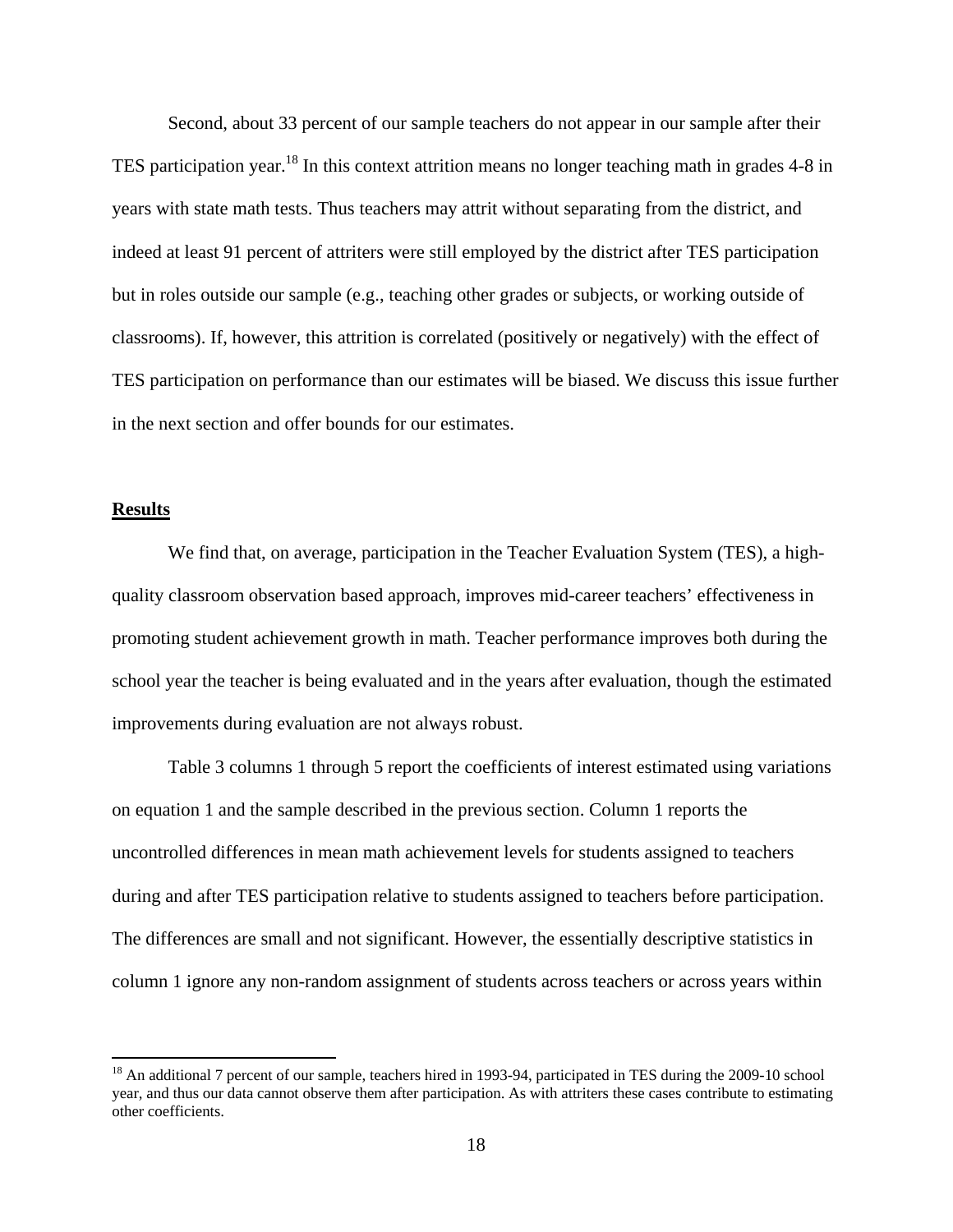teachers, and thus inferences based on column 1 risk under (or over) stating the influence of TES participation.

 When we estimate differences within teachers (column 2 which adds teacher fixed effects), students assigned to a teacher during the year the teacher is undergoing TES evaluation score 0.072 standard deviations higher in math, on average, than students assigned to the same teacher in years before she participated in TES. And students assigned to teachers in years after the teacher participates in TES score 0.111 standard deviations higher in math on average. In other words, we would expect students' test scores to be higher if their teacher has participated in TES.

 The differences reported in table 3 could, however, be artifacts of changes over time in the type of students assigned to a teacher, or in the teacher's experience level. However, when we add controls for observable student characteristics (column 3) and then controls for teacher experience (column 4), the estimates remain similar. With student and teacher experience controls, math achievement is 0.062 standard deviations higher in the year of TES participation, and 0.113 standard deviations higher in subsequent years.

 The stability of estimates across columns 2 and 3 may surprise readers who are aware of the typical variation in average incoming student achievement across teachers and classes. Indeed for the estimation sample, cross-teacher differences account for about one-quarter of the variation in baseline math test scores. Despite the variation *across* teachers, we observe little variation *within* teachers over time. To explore this idea further, Table 4 reports a series of simple regressions with baseline student characteristics as outcomes and indicators for our within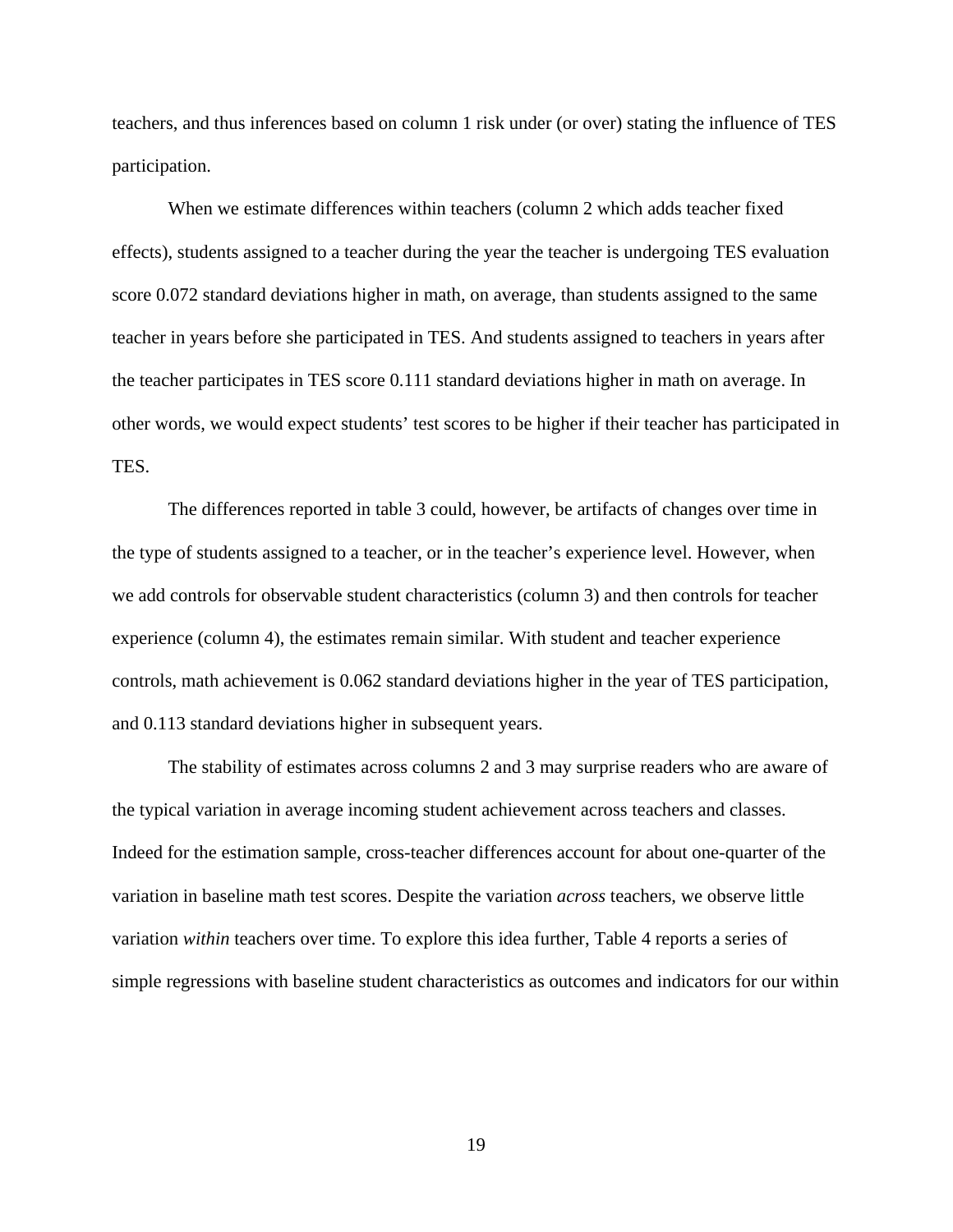teacher periods of interest,  $currentTES_{it}$  and  $pastTES_{it}$  in equation 1 terms, as predictors. Most coefficients are small and not statistically significantly different from zero.<sup>19</sup>

 Returning to our primary estimates of interest in table 3, for column 5 we add an indicator for the school year immediately prior to the year the teacher participated in TES (i.e.,  $t=(T-1)$ ; accordingly the reported coefficients are now differences relative to students taught two or more years prior to TES participation (i.e.,  $t<(T-1)$ ). Separating out the year prior to participation allows us to test whether teachers who were about to participate in TES were already on an upward trajectory. As reported in column 5, the coefficient on prior year is positive (0.033 standard deviations) but not statistically significantly. Additionally, the coefficients of interest are somewhat larger than in the previous models. These results suggest that teachers may have been on an upward trajectory not captured by the returns to experience, but we cannot rule out that the slight trend we estimate is the result of chance.

The estimates in table 3 column 4 suggest that a student taught by a mid-career postevaluation teacher will score about 0.1113 standard deviations higher in math than a similar student taught by the same teacher before the teacher was evaluated by TES. If those two students began their respective years with the teacher at the  $50<sup>th</sup>$  percentile of math achievement, the first student would score about 4.5 percentile points higher at the end of the year. Additionally, a student taught in the year the teacher participates in TES will score 0.062 standard deviations higher than students taught before participation.<sup>20</sup>

<sup>&</sup>lt;sup>19</sup> While student assignment patterns may not be correlated with TES participation timing, the accumulated experience of any individual teacher will be correlated—each teacher's experience level after TES participation must necessarily be greater than his experience before participation. However, most existing evidence suggests that the marginal returns to experience are small after the first five years teaching (Rockoff 2004, Gordon, Kane and Staiger 2006), and essentially none of the teachers in our sample have fewer than five years experience by 2003-04 when our observations begin.

<sup>&</sup>lt;sup>20</sup> For comparison, the standard deviation in total teacher effect on match achievement for our analysis sample is about 0.22. The magnitude is on the high-end of estimates obtained by other researchers using a similar empirical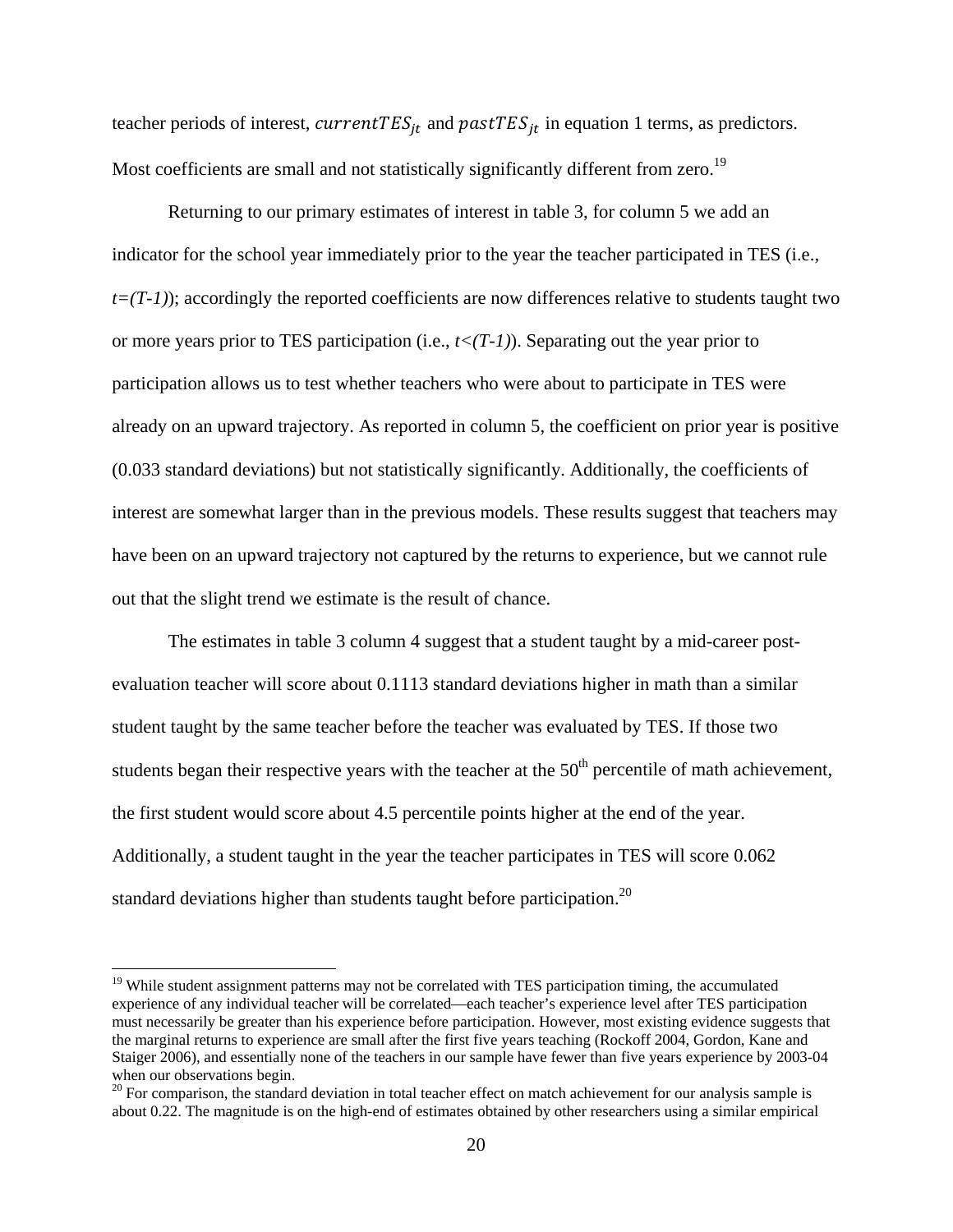#### *Attrition Following Evaluation*

The estimates in table 3, columns 1-5 are potentially sensitive to teacher attrition. Given TES is an *evaluation* program, teachers who scored low may be more likely to separate from the district after their TES year. As it turns out, teachers who scored *high* may also be more likely to leave teaching for a promotion since high TES scores are explicitly used by the district in some promotion decisions. But attrition correlated with high or low TES *scores* per se is not necessarily a problem given our teacher fixed effects strategy; our estimates measure the average teacher improvement (decline) in post-TES years compared to each teacher's own pre-TES years. Our estimates would, however, be affected by attrition that is correlated with the trajectory of change in teacher effectiveness after TES participation. For example, teachers who did not benefit from TES participation may be more likely to leave which would lead to positive bias in our estimates.

Columns 6 and 7 of table 3 replicate columns 4 and 5 respectively except that the sample is limited to the 61 teachers whom we explicitly observe after TES participation. The story does not dramatically change under this restricted sample, though the estimates are less precise. The similarity supports the notion that our empirical strategy is relatively robust to attrition correlated with *levels* of effectiveness.

Still, attrition correlated with TES-induced *change* in effectiveness remains a concern. To get a sense of the magnitude of the potential bias we can make different assumptions about the post-TES performance of attrtiers and update our estimate of average performance in post-TES years. First, assume that the performance of the attriter teachers was unaffected by TES

<u> 1989 - Johann Stoff, amerikansk politiker (d. 1989)</u>

strategy in other settings, but mostly over a broader range of teacher experience levels (see Hanushek and Rivkin 2010).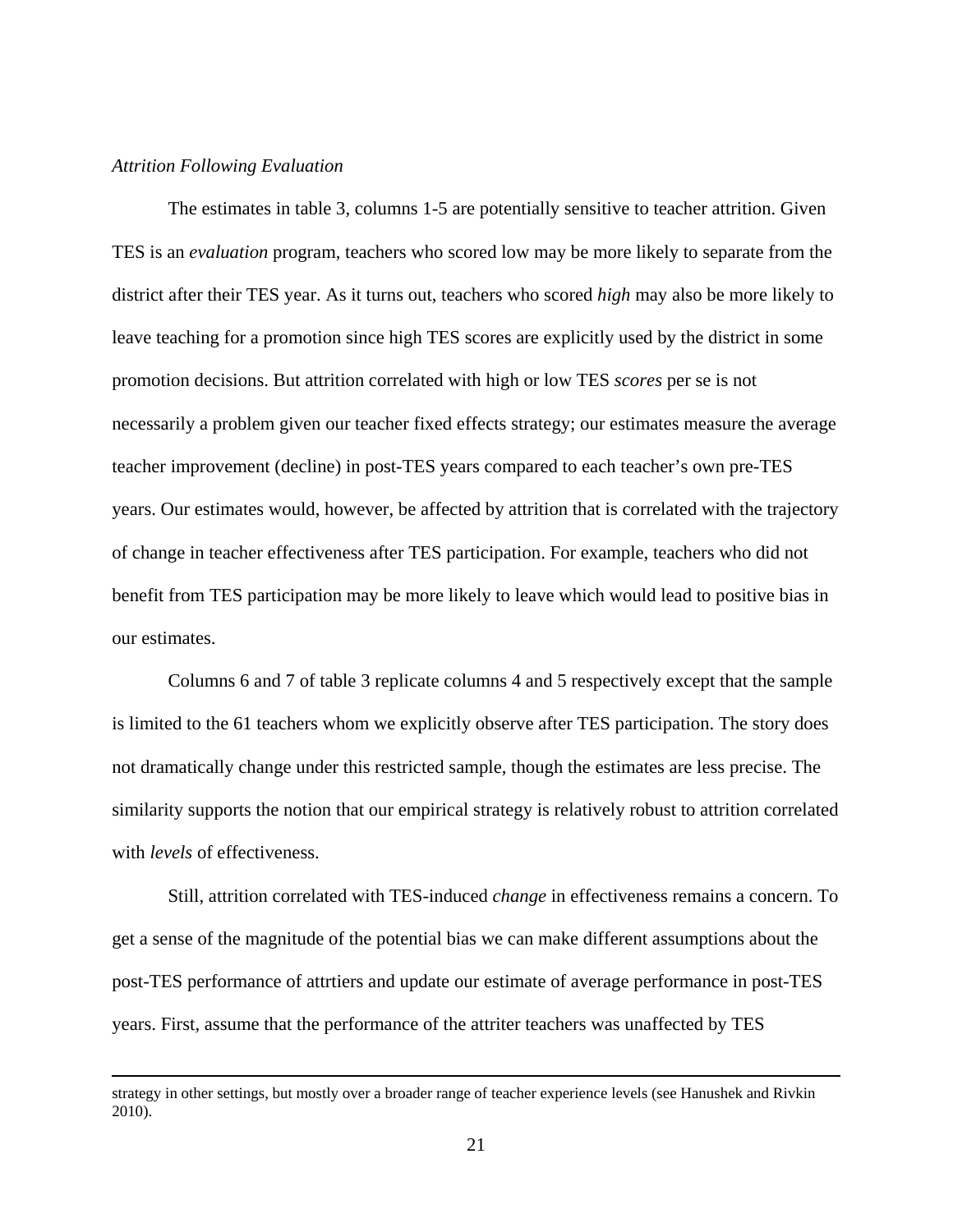participation; their unobserved post-TES performance was (or would have been) the same as their pre-TES performance. Thus, if we could estimate equation 1 using the sample of attriters we would expect the coefficient on "Years After" to be zero. Under this first assumption our updated estimate of the post-TES performance boost—the true coefficient on "Years After" would be about 58 percent as large as what is reported in table  $3<sup>21</sup>$  For example, the coefficient from column 4, 0.113, would become 0.066 student level standard deviations, smaller but still a meaningful improvement.

Alternatively, the performance of the attriter teachers may have been negatively affected by TES participation. However, the selection would have to have been fairly strong to erase the positive estimates reported in table 3. Our updated estimate of the overall post-TES performance boost would be zero only if the negative effect for attriters was 1.4 times larger in absolute value than the positive estimated effect.

#### *Deviations from the Phase-in Schedule*

The estimates in table 3 do not make a distinction between teachers who participated in the TES evaluation process early, late, or when their scheduled phase-in year came up. We explore the sensitivity of our estimates to such deviations in tables 5 and 6. In table 5 column 2 we estimate our coefficients of interest separately for scheduled participants and volunteer participants.22 Volunteering may signal some latent characteristic positively correlated with

<sup>&</sup>lt;sup>21</sup> The scalar 0.58 is simply the weight afforded to the sample that does not attrit in the weighted average given by:  $0.58 * \hat{\delta}_{\text{PearsAfter}} + 0.42 * 0$ 

Of course under different assumptions about the effect of TES participation on attriters' performance the zero above could be positive or negative. Also, the weights 0.58 and 0.42 are based on the counts of teachers, but we find the similar proportions when we weight the attriters and non-attriters by the number of students they taught in years before TES participation (when we observe everyone teaching). Student-weighted attrition rates range from 0.37 to 0.42.

 $22$  Econometrically, we interact the variables of interest both with an indicator for volunteer, *vol*, and also with an indicator for scheduled participant, *sch*. In equation 1 notation: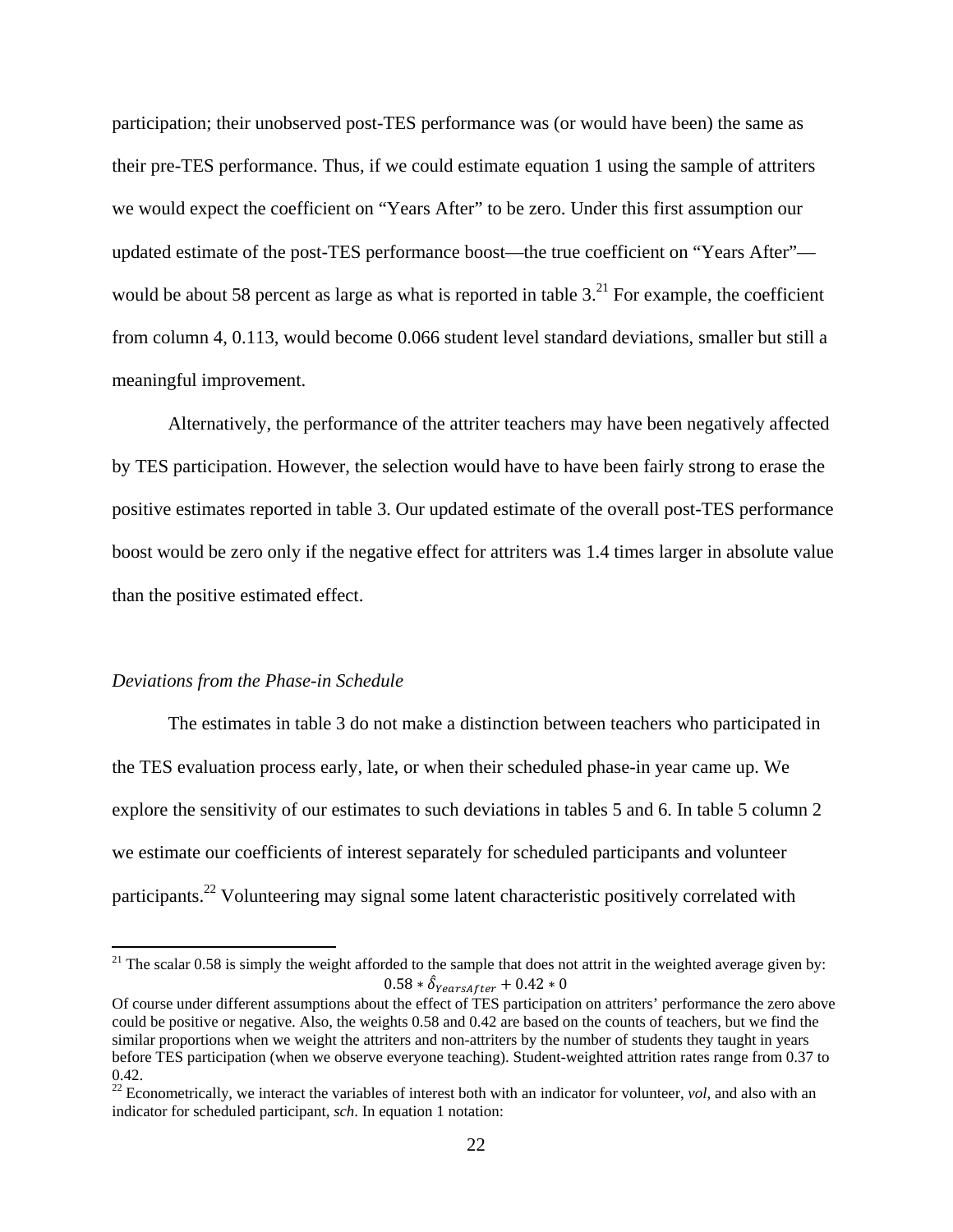teacher effectiveness, and possibly also correlated with growth from TES participation. The coefficients for scheduled participants—non-volunteers—remain similar to the combined estimates (column 1 which simply repeats table 3 column 5) though slightly smaller. In other words, the estimates in table 3 are not driven by more effective teachers who volunteer to be evaluated.

However, the point estimates in column 2 for volunteer participants are larger. The results for volunteers suggest two things. First, volunteering is indeed likely a signal of latent ability. Students taught by TES volunteers score one-tenth to one-twelfth of a standard deviation better in math beginning in at least the year of TES participation. Second, even though they are unlikely to be representative, the estimated coefficients in column 2 suggest volunteers may also be improving as a result of TES participation. The coefficients increase from 0.053 to 0.161 and then to 0.226; a positive trajectory though not as steep as for non-volunteers.

Table 6 reports two-stage least squares estimates where we instrument for the timing of TES participation, i.e.  $currentTES_{jt}$  and  $pastTES_{jt}$  in equation 1, using the teacher's *scheduled* participation year as determined by her hire cohort. In all table 6 estimates we exclude nine teachers who volunteered four or more years before their scheduled phase-in year on the assumption that they were most clearly signaling their high ability. Columns 1 and 4 provide ordinary least squares estimates similar to table 3 for this sample, and columns 2 and 5 report the joint significance F-statistics for the excluded instruments in stage one. The instrumented estimates in columns 3 and 6 are generally larger, though only the improvement in years after TES evaluation remains statistically significant.

<u> 1989 - Johann Stein, marwolaethau a gweledydd a ganlad y ganlad y ganlad y ganlad y ganlad y ganlad y ganlad</u>

The inclusion of teacher fixed effects precludes estimating a main effect of *vol*.

 $A_{ijt} = \alpha + \delta_{11}$ current $TES_{jt} * sch_{jt} + \delta_{21}$ past $TES_{jt} * sch_{jt} + \delta_{12}$ current $TES_{jt} * vol_{jt} + \delta_{22}$ past $TES_{jt} * vol_{jt}$  $+ X_{ijt}\beta + exper_{jt}\gamma + \tau_j + \theta_t + \varepsilon_{ijt}$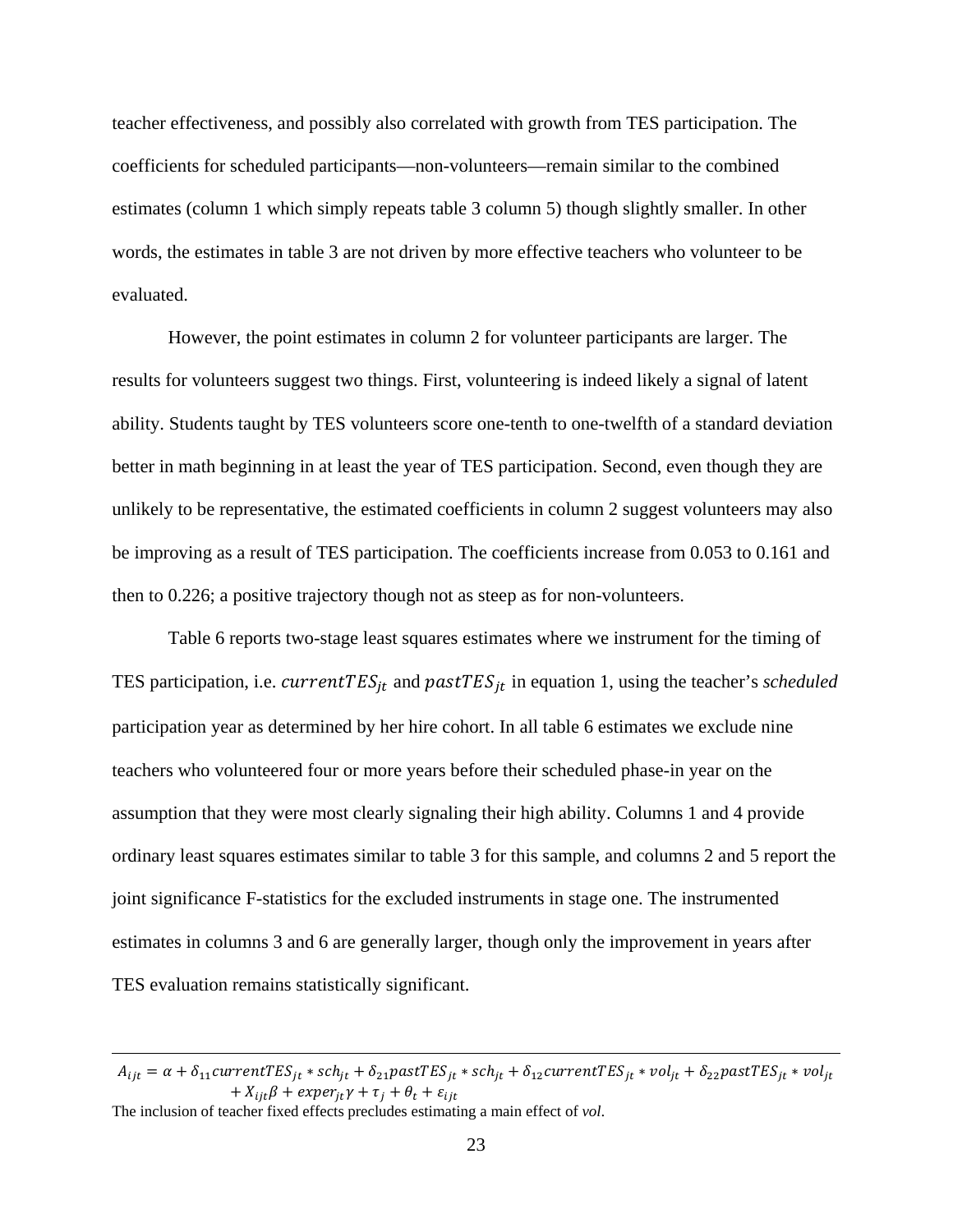## *Heterogeneous Effects*

Last, as shown in table 7, we find some evidence that the effects of TES participation are not uniform. The change in teacher performance from before to after evaluation is larger for both teachers who received relatively low TES scores (panel A) and teachers whose TES scores grew the most during TES participation (panel B). In table 7 panel A, we interacted our indicator for past TES participation,  $pastTES_{it}$ , with indicators for quartile of overall TES score received during the year of participation, *T*. This overall TES score is the average of more than two dozen teaching practices scored in four separate classroom observations.<sup>23</sup> The difference between average math student achievement after TES participation versus before participation was largest for teachers with bottom-quartile TES scores: 0.279 student-level standard deviations.

Similarly in table 7 panel B, the estimated difference is largest for teachers in the top two quartiles of TES score *growth*: 0.183 for the quartile of largest growth and 0.229 for the quartile of second largest growth, though we cannot reject that these coefficients are equal. This TES score growth is the change in overall TES score from the first to the last classroom observation during the TES year.

## **Discussion**

 The estimates presented here—greater student achievement gains even in years following TES evaluation—are consistent with the hypothesis that teachers develop human capital as a result of participating in the evaluation process, at least in terms of promoting math achievement. As additional support for this hypothesis, we find that teachers who were least skilled at the time of their evaluation benefit most from the evaluation process.

 $23$  These two dozen teaching practices are collectively known as TES Domains 2 and 3. See Kane et al. (forthcoming) for more information about the process, rubric, and scores.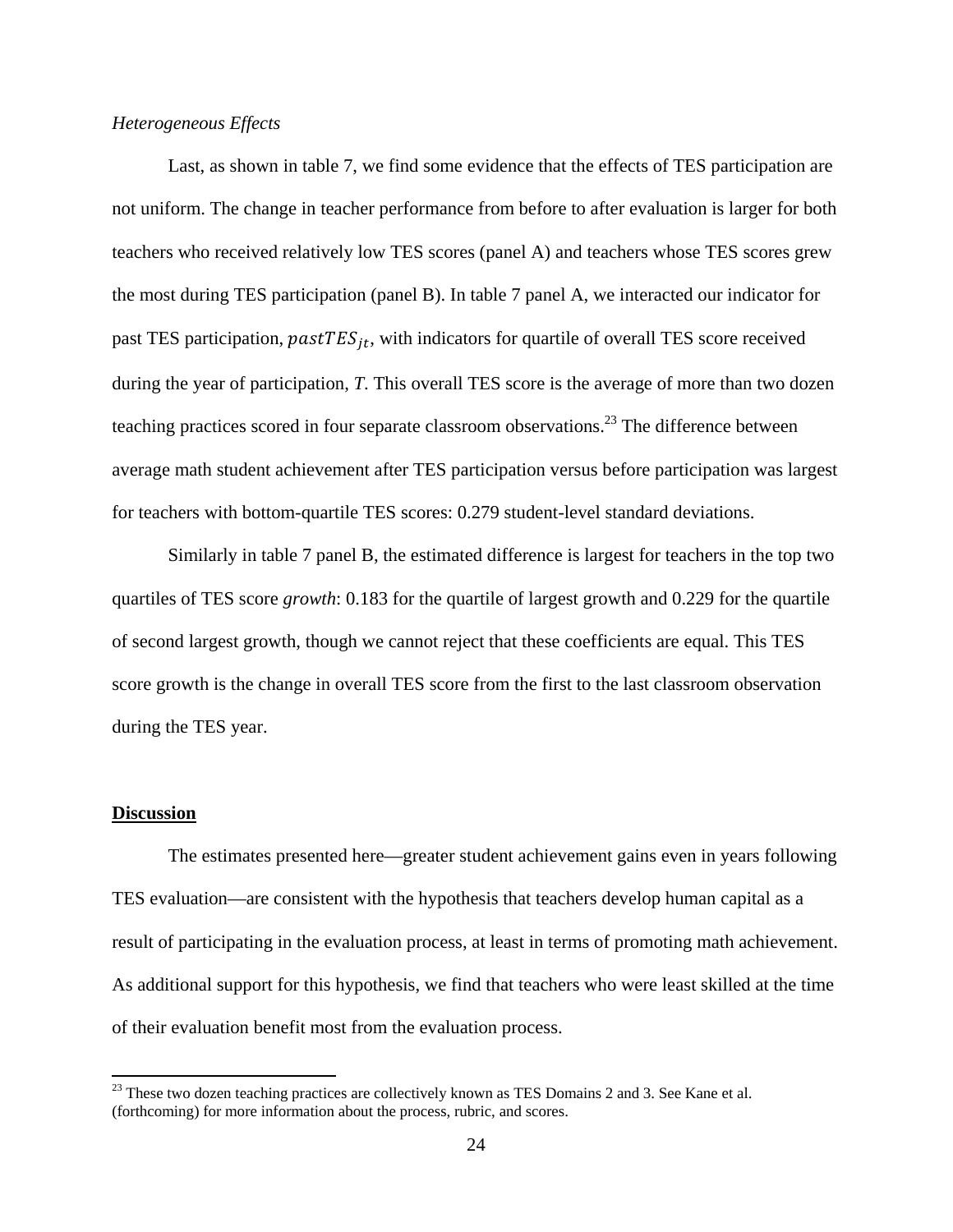By contrast, we do not find the kind of transitory boost in performance during the year of TES evaluation that would support models where teachers only adjust their behavior when actively under evaluation. There is, however, some evidence of improvement during the evaluation period. The estimated performance improvement of around 10 percent of a standard deviation is not trivial. Hill et al. (2008) estimate that average annual gains in math achievement from fourth through eighth grade range from 56 to 30 percent of a standard deviation with larger gains in the earlier grades to which our sample is weighted.

A natural comparison for these effects would be teacher professional development programs (in-service training often delivered in formal classroom settings). Unfortunately, despite the substantial budgets allocated to such programs, there is little rigorous evidence on their effects (see Yoon et al. 2007 for an extensive review).

There are, however, other estimates from the general literature on teacher human capital development. First, among extant evidence the largest gains in teacher effectiveness occur as teachers gain on-the-job experience in the first three to five years. Rockoff (2004) reports gains of about 0.10 standard deviations over the first two years of teaching when effectiveness is measured by math computation gains; when measured by math concepts the gains are about half as big and not statistically significant. Second, Jackson and Bruegmann (2009) study the effect of working around more effective colleagues, and find that better teacher peers improves a teacher's own performance. A one standard deviation increase in teacher-peer quality was associated with 0.04 standard deviation increase in math achievement. Additionally, the effects both accumulated over time and persisted even after the working relationships ended. The TES program's use of peer evaluators may capture some of the same benefits.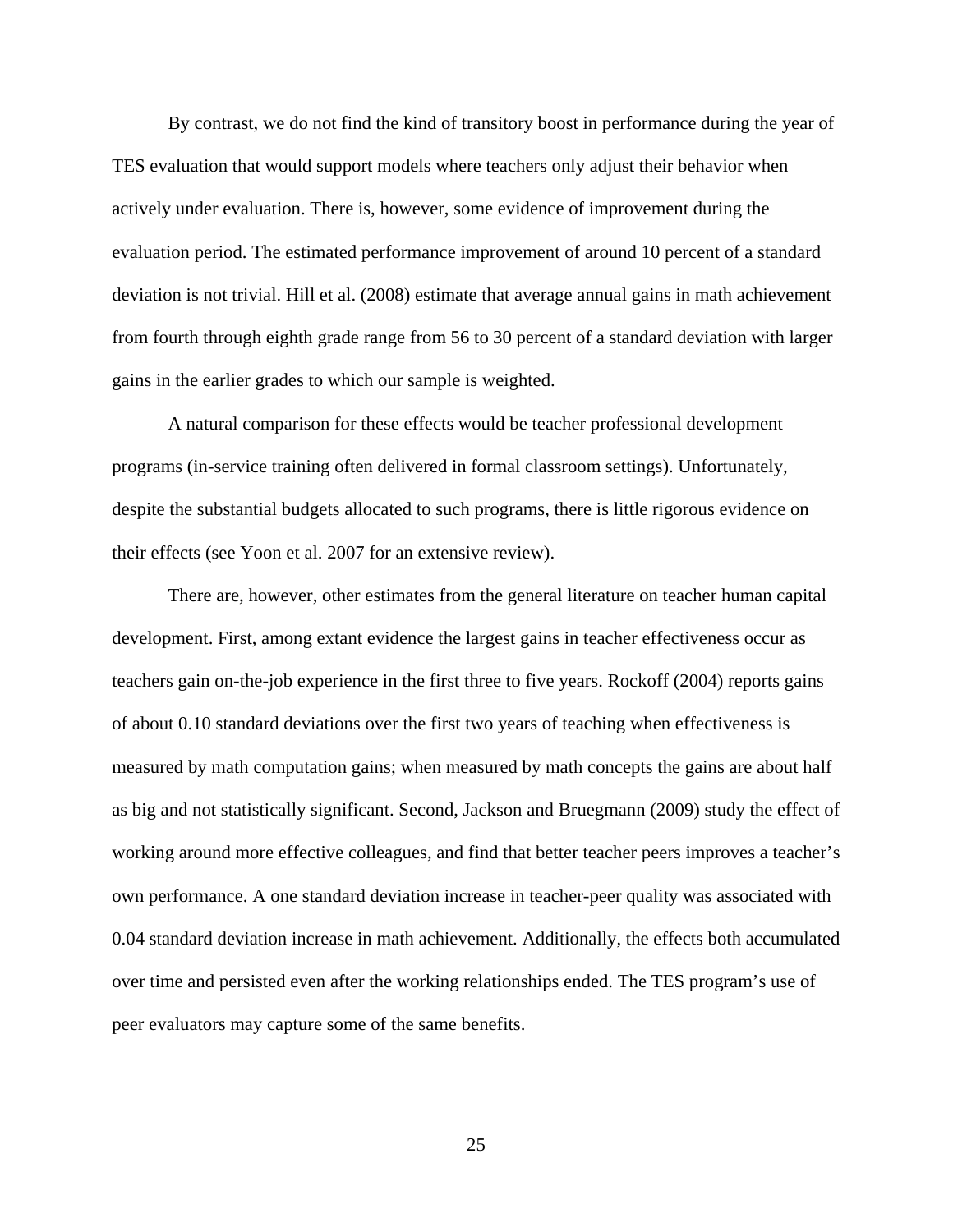While our estimates are consistent with human capital gains, much of the causal story remains unclear. First, even if teachers' actions changed after evaluation we do not know what their expectations were when the evaluation process began. For example, some teachers may have begun the TES participation year planning to adhere to the TES rubric only during evaluation, or not expecting to learn much from the process; but found the feedback helpful and ultimately adjusted their behavior long run. Second, we cannot say what teachers changed about their behavior, nor which changes were most important to student achievement growth. Following the TES rubric's explicit suggestions for best practices is only one possible mechanism. Alternatively, the general peer- and self-scrutiny may have uncovered opportunities for improvement in areas not addressed by the TES rubric.

Additionally, while our focus in this paper has been on math achievement, in similar analyses of reading achievement we do not find significant differences in student achievement associated with TES participation.<sup>24</sup> For reading, the coefficients of interest are close to zero and not statistically significant. Several studies now have found less variation in teachers' effects on reading achievement compared to the variation in teachers' effects on math achievement (Hanushek and Rivkin 2010). Some have hypothesized that these smaller reading teacher differences could arise because students learn reading in many settings at school and at home outside a formal reading class. If teachers have less influence on reading achievement variation, then changes in teacher practices may have smaller returns.

## *Evaluation Costs and Returns*

 $24$  Results based on reading instead of math test scores for all tables included in this paper are available from the authors upon request.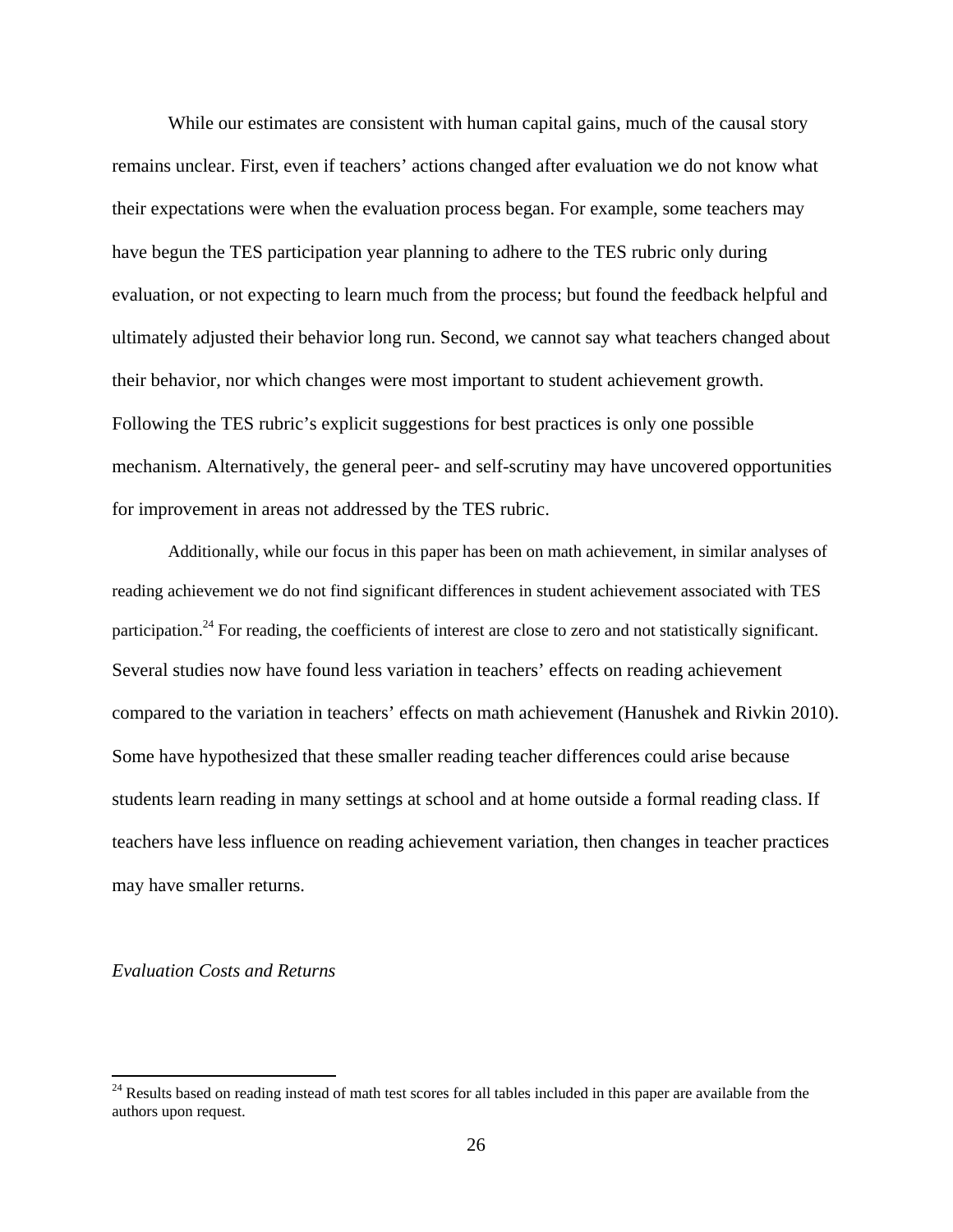Finally, before concluding we turn briefly to the costs of the TES evaluation program in comparison to the gains estimated in this paper. The TES program carries two important types of cost: (a) the salaries of TES evaluators and staff, and other direct program costs; and (b) the student achievement losses incurred by allocating effective, experienced classroom teachers to evaluator roles.

 Given the a-typically intense nature of the TES evaluation process, it should not be surprising that the budget expenditure is relatively large. From 2004-05 to 2009-10 the district budget directly allocated between \$1.8M and \$2.1M per year to the TES program, or about \$7,000-7,500 per teacher evaluated (Cincinnati Public Schools 2010). However, these figures do not include time spent by the teachers being evaluated. By comparison the district formal professional development budget (excluding TES) is approximately \$695 per teacher.

 The district also incurs a cost in terms of lost student achievement. The TES program selects effective, experienced classroom teachers to serve as full-time evaluators. The teaching positions they vacate will, presumably, be filled with less-effective, likely novice teachers.<sup>25</sup> Viewing evaluation from a human capital development perspective, the net loss in productivity—the production of student achievement—from these substitutions is a central cost of the investment (Becker 1962).

 To make the discussion concrete, assume that TES evaluators are drawn from the top quartile of the district's teacher effectiveness distribution, and their replacements from the bottom quartile. In Cincinnati a student in the classroom of a  $75<sup>th</sup>$  percentile teacher would score about 0.16 standard deviations higher than if he had instead been assigned to the classroom of a

 $25$  From the perspective of the school district, the replacement is always a new hire. While a principal may be able to replace a peer evaluator with a veteran who transfers from elsewhere in the district, the district will need to replace that transfer with a new hire.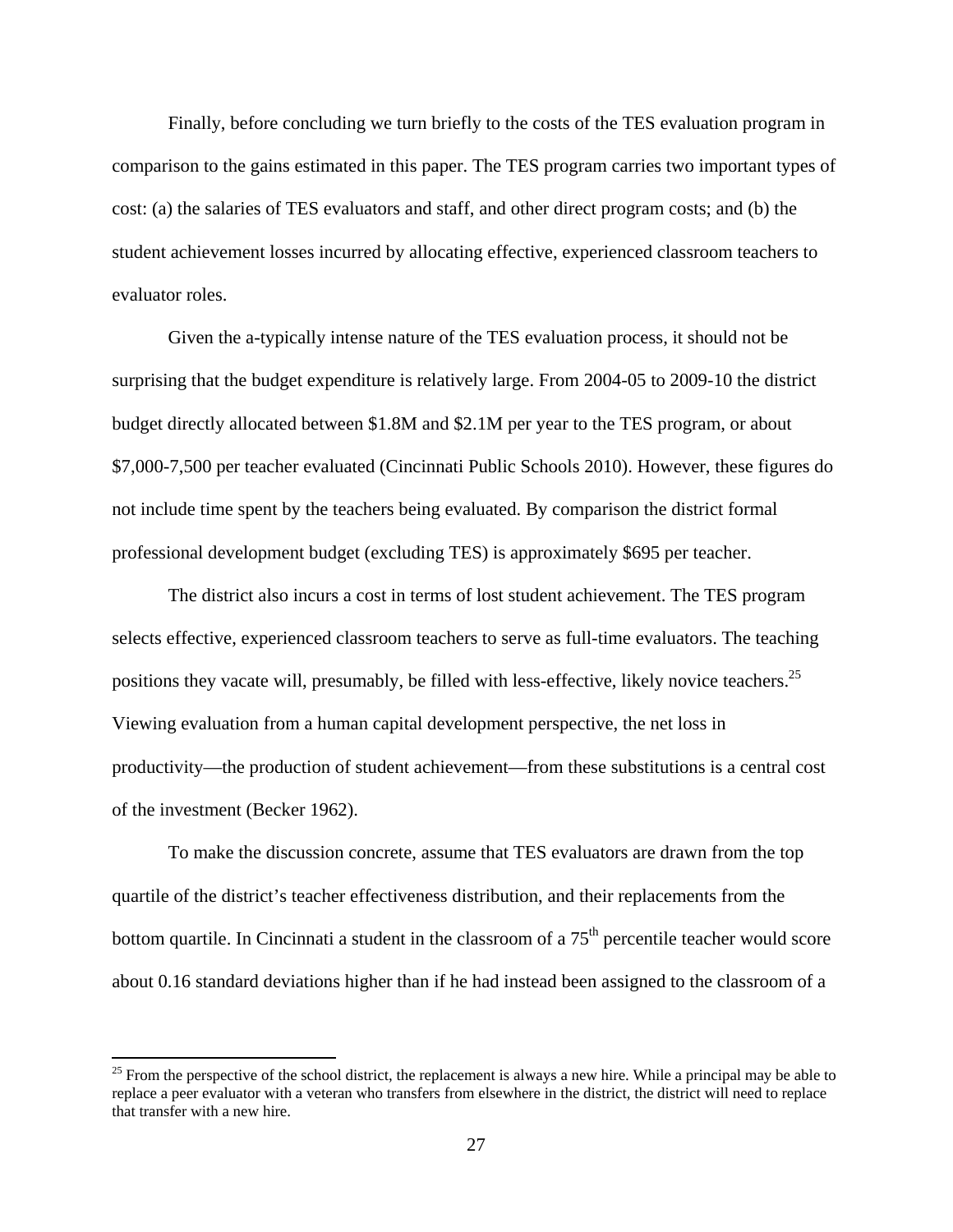$25<sup>th</sup>$  percentile teacher.<sup>26</sup> Thus the expected student achievement "cost" of one evaluator is approximately 0.16 multiplied by the number of students she would have been teaching instead of serving as an evaluator. Using Hanushek's (2010) estimates, this loss in student achievement would translate to approximately \$300,000 in lost student lifetime earnings for each class of 20 students the evaluator would have otherwise taught.<sup>27</sup> The average TES evaluator caseload is about 20-25teachers per year making the cost per teacher evaluated about \$12,000-15,000 in lost student lifetime earnings.

 While substantial, these costs nevertheless compare favorably to the estimated returns. Using the estimates in table 3 column 4, students taught by a teacher who has previously participated in the TES evaluation will score 0.113 standard deviations higher than they otherwise would have. Again following Hanushek (2010), this achievement boost predicts an additional \$200,000 in student lifetime earnings for each class of 20 students taught.<sup>28</sup> Thus even if the effect of evaluation lasted just one school year, the returns would be approximately \$177,500-181,000 per teacher evaluated (\$200,000 minus \$7,000-7,500 in salary costs and \$12,000-15,000 in lost student achievement induced costs). Additionally, our estimates suggest the returns would continue at least over the first few years following a teacher's TES evaluation. <sup>29</sup> The net gain is smaller but still positive at the lower bound estimate of 0.066 under pessimistic attrition assumptions.

#### **Conclusion**

 $26$  Kane et al. (forthcoming) estimate the standard deviation in overall teacher effect in Cincinnati at 0.12 studentlevel standard deviations in math. This variation is consistent with, but on the small side of estimates from other districts (Hanushek and Rivkin 2010).

<sup>&</sup>lt;sup>27</sup> Hanushek's estimate of the difference between a  $25<sup>th</sup>$  and  $75<sup>th</sup>$  percentile teacher is larger, a little over \$500,000 (figure 1) but he assumes a wider distribution of teacher effectiveness.

 $^{28}$  The distribution of teacher effectiveness among our sample of mid-career teachers is somewhat wider than the district overall. The standard deviation is approximately 0.22, making the coefficient of 0.113 about half of a standard deviation.

 $29$  Even if Hanushek's estimates are off by an order of magnitude our calculus would still likely support the TES investment.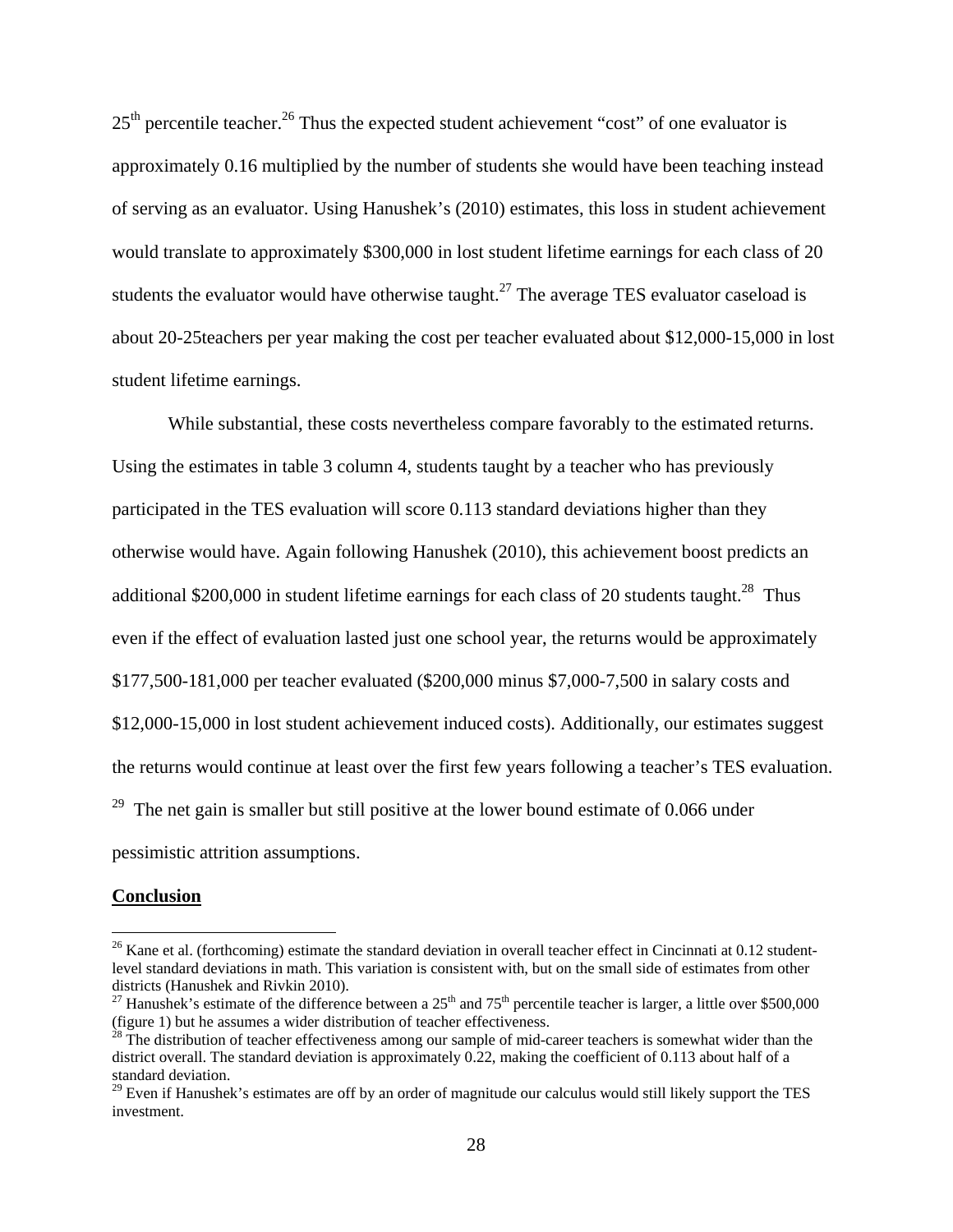The estimates presented here are consistent with the hypothesis that employee evaluation programs, at least in the case of teachers, can improve performance even after the evaluation period ends. One likely mechanism for such productivity growth is that the feedback provided in the evaluation spurs employee investments in human capital development.

In particular, we find higher student achievement in classrooms taught during the evaluation year and especially in the years following evaluation. Our estimates suggest that a student taught by a teacher after that teacher participates in the TES evaluation program will score about 10 percent of a standard deviation higher in math than a similar student taught by the same teacher before the teacher participated in TES. If those two students began their respective years with the teacher at the  $50<sup>th</sup>$  percentile of math achievement, the first student would score about 4.5 percentile points higher at the end of the year.

Advocates of teacher evaluation should, however, take caution when extrapolating these results to other programs and proposals. First, Cincinnati's investment in the Teacher Evaluation System is substantial: a detailed rubric describing practices shown to correlate positively with student achievement, multiple observations and feedback opportunities over the course of an entire school year, regular evaluator training. If the district's teachers are using evaluation feedback to improve their skills, the effect is likely sensitive to the quality and reputation of the feedback. Second, we do not find effects of TES evaluation on students' reading achievement. Third, the teachers in our analysis sample were all beyond their fifth year of teaching when they participated in the evaluation. The effects may be larger (smaller) for teachers earlier in (or very late in) their career.

Our results suggest optimism that well-structured teacher evaluation programs can improve the average effectiveness of mid-career teachers at least in mathematics. And,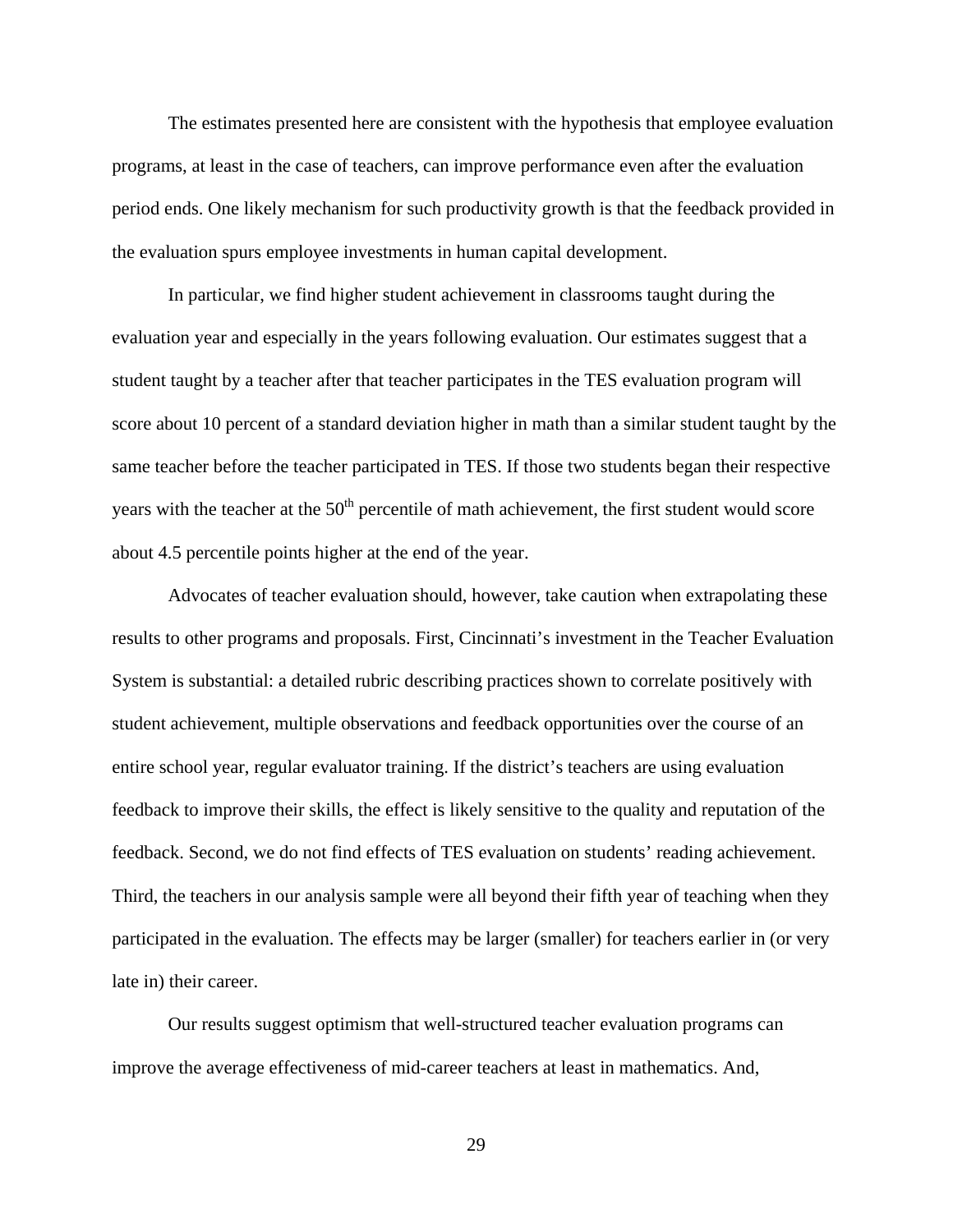importantly, that such a program can net substantial returns. Thus gains from evaluation need not only come through selective termination of teachers who score low. However, the dimensions of "well-structured" remain elusive; a critical gap in a time when many new evaluation systems are under development. The entire sector would be well served by K-12 systems willing to experimentally vary the components of their evaluation system (including the timing of teacher participation), and measure any resulting differences in teacher effectiveness.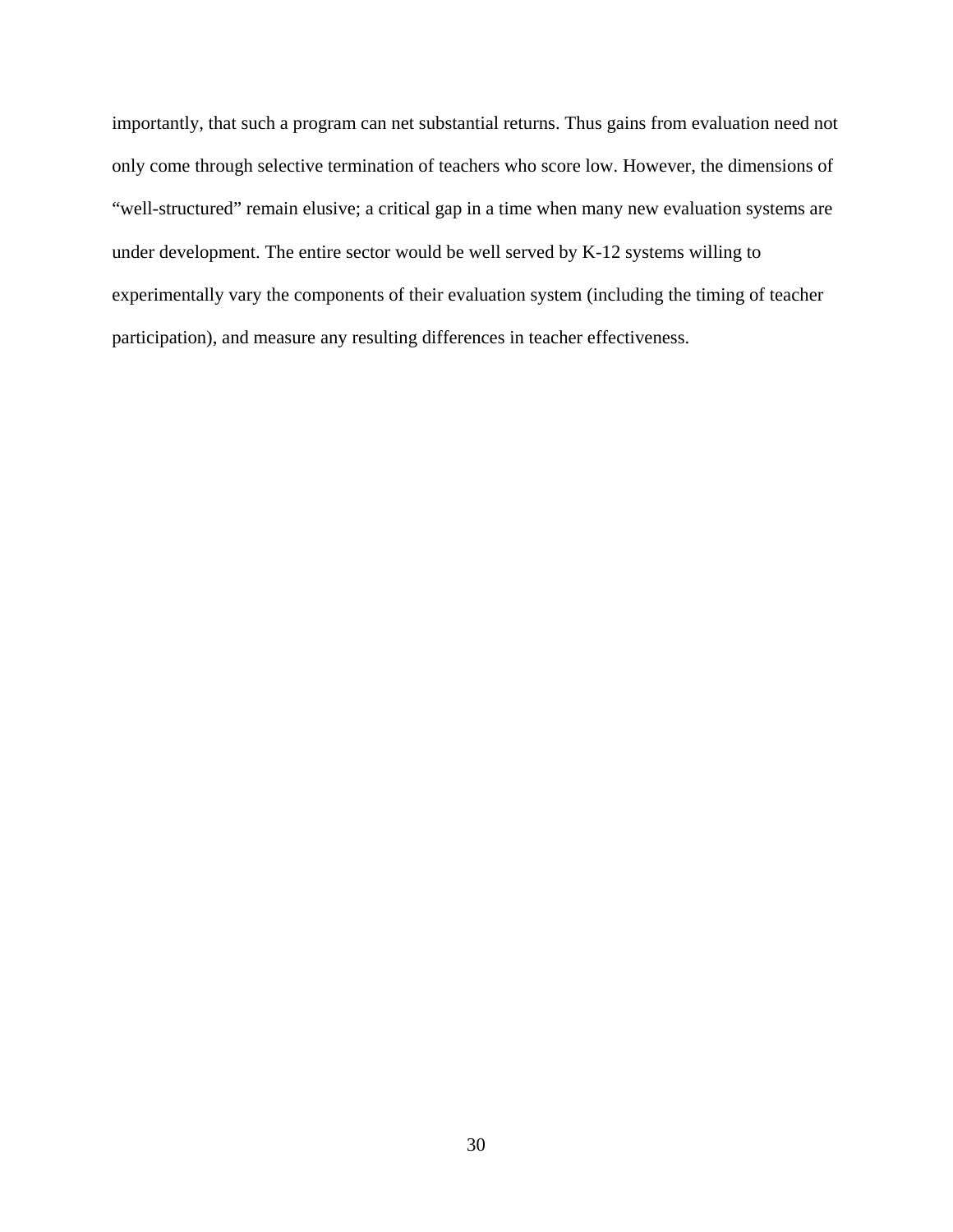## References

- Aaronson, Daniel, Lisa Barrow, and William Sander. 2003. "Teachers and Student Achievement in the Chicago Public Schools." Federal Reserve Bank of Chicago Working Paper WP-2002-28.
- Baker, George P. 1992. "Incentive Measures and Performance Measurement." *Journal of Political Economy*, 100(3):598-614.
- Becker, Garry S. 1962. "Investment in Human Capital: A Theoretical Analysis." *Journal of Political Economy* 70(5): 9-49.
- Becker, Gary S. 1993. *Human Capital: A Theoretical and Empirical Analysis with special Reference to Education,* Third Edition. Chicago, IL: The University of Chicago Press.
- Bill & Melinda Gates Foundation. 2010. "Learning About Teaching: Initial Findings from the Measures of Effective Teaching Project." MET Project Research Paper.
- Boyd, Don, Hamilton Lankford, Susanna Loeb, Matthew Ronfeldt, and James Wyckoff. Forthcoming. "The Role of Teacher Quality in Retention and Hiring: Using Applicationsto-Transfer to Uncover Preferences of Teachers and Schools." *Journal of Policy Analysis and Management*.
- Chetty, Raj, John Friedman, Nathaniel Hilger, Emmanuel Saez, Diane Whitmore Schanzenbach, and Danny Yagan. 2010. "How Does Your Kindergarten Classroom Effect Your Earnings? Evidence from Project STAR." National Bureau of Economic Research Working Paper 16381.
- Chevalier, Judith and Glenn Ellison. 1999. "Career Concerns of Mutual Fund Managers." *The Quarterly Journal of Economics*, 114(2):389-432.

Cincinnati Public Schools. 2010. "Superintendent's 2010-11 General Fund Budget." (Also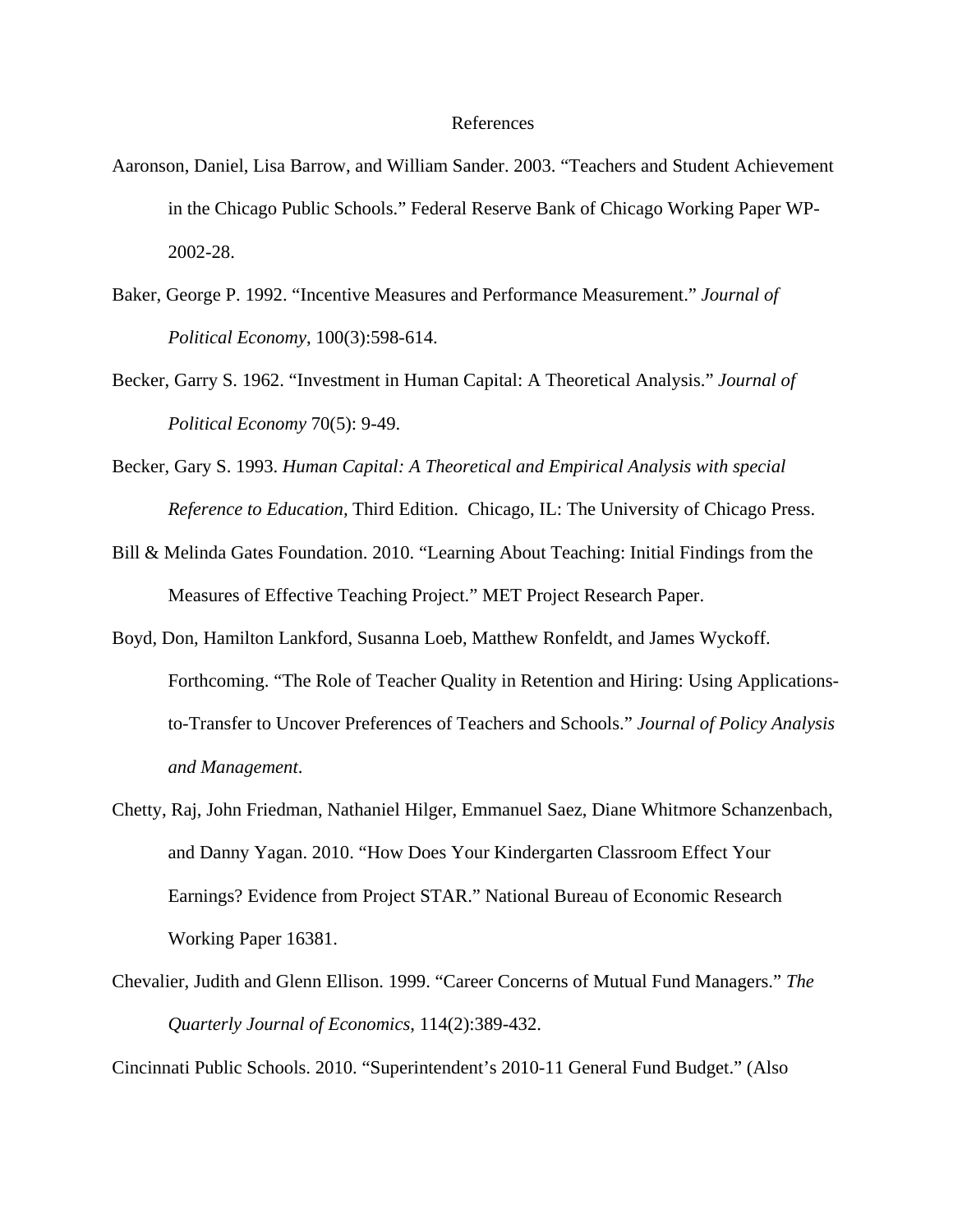similar documents for 2005, 2006, 2007, 2008 and 2009.)

- Danielson, Charlotte. 1996. *Enhancing Professional Practice: A Framework for Teaching*. Alexandria, Va.: Association for Supervision and Curriculum Development.
- Dixit, Avinash. 2002. "Incentives and Organizations in the Public Sector: An Interpretative Review." *The Journal of Human Resources,* 37(4): 696-727.
- Donaldson, Morgaen. L. 2009. "So long, Lake Wobegon? Using teacher evaluation to raise teacher quality." Center for American Progress.
- Fairman, Sarah Edith, Susan Moore Johnson, Mindy Sick Munger, John P. Papay, and Emily Kalejs Qazilbash. 2009. "Teachers Leading Teachers: The Experiences of Peer Assistance and Review Consulting Teachers." Paper presented at the annual meeting of the American Educational Research Association, San Diego, April 2009.
- Fama, Eugene F. 1980. "Agency Problems and the Theory of the Firm." *Journal of Political Economy*, 88(2):288-307.
- Gibbons, Robert. 2005. "Incentives Between Firms (and Within)." *Management Science*, 51(1): 2-17
- Glazerman, Steven, Susanna Loeb, Dan Goldhaber, Douglas Staiger, Stephen Raudenbush, and Grover Whitehurst. 2010. "Evaluating Teachers: The Important Role of Value-Added." Brown Center on Education Policy. Washington, DC.: Brookings Institution.
- Goldhaber, Dan and Emily Anthony. 2007. "Can Teacher Quality Be Effectively Assessed?" *Review of Economics and Statistics,* 89(1): 134-150.
- Goldhaber, Dan and Michael Hansen 2010. "Assessing the Potential of Using Value-Added Estimates of Teacher Job Performance for Making Tenure Decisions," National Center for Analysis of Longitudinal Data in Education Research, Working Paper 31.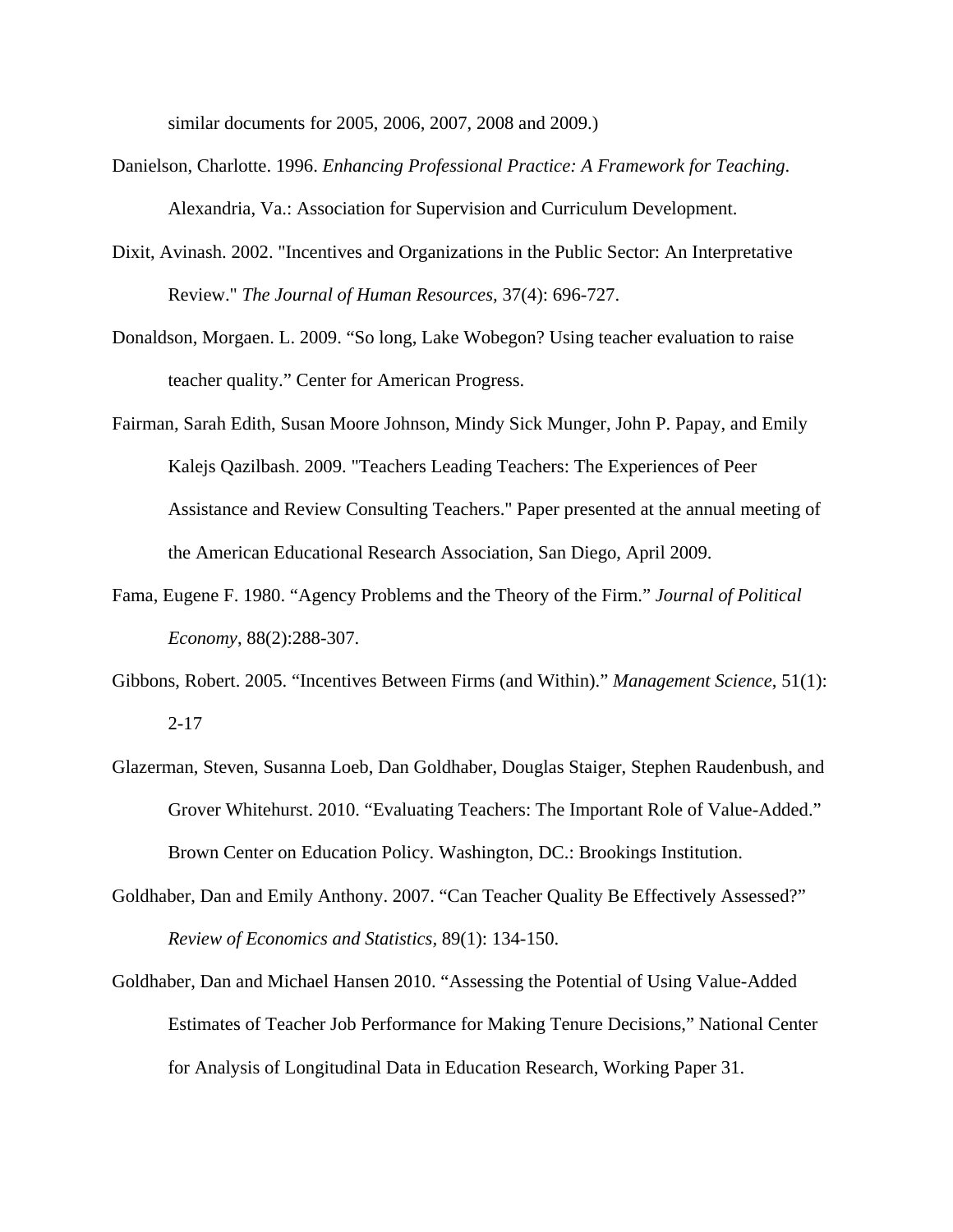- Gordon, Robert, Thomas J. Kane, and Douglas O. Staiger. 2006. "Identifying Effective Teachers Using Performance on the Job." Hamilton Project Discussion Paper. Washington, DC.: Brookings Institution.
- Hanushek, Eric A. 1971. "Teacher Characteristics and Gains in Student Achievement: Estimation Using Micro Data." *The American Economic Review* 61(2): 280-288.
- Hanushek, Eric A. 2010. "The Economic Value of Higher Teacher Quality." National Bureau of Economic Research Working Paper 16606.
- Hanushek, Eric A., and Steven G. Rivkin. 2010. "Using Value-Added Measures of Teacher Quality." *American Economic Review* 100(2):267-271.
- Harkins, S. G. 2006. "Mere Effort as the Mediator of the Evaluation-Performance Relationship." *Journal of Personality and Social Psychology* 91(3): 436-455.
- Hill, Carolyn J., Howard S. Bloom, Alison Rebeck Black, and Mark W. Lipsey. 2008. "Empirical Benchmarks for Interpreting Effect Sizes in Research." *Child Development Perspectives,* 2(3): 172-177.
- Holmstrom, Bengt. 1979. "Moral Hazard and Observability." *Bell Journal of Economics,* 10(1): 74-91.
- Holmstrom, Bengt. 1999. "Managerial Incentive Problems: A Dynamic Perspective." *Review of Economic Studies*, 66(1):169-182.
- Holmstrom, Bengt. and Paul Milgrom. 1991. "Multitask Principal-Agent Analyses: Incentive Contracts, Asset Ownership, and Job Design," *Journal of Law, Economics, and Organization*, 7(Sp): 24-52.

Holtzapple, Elizabeth. 2003. "Criterion-Related Validity Evidence for a Standards-Based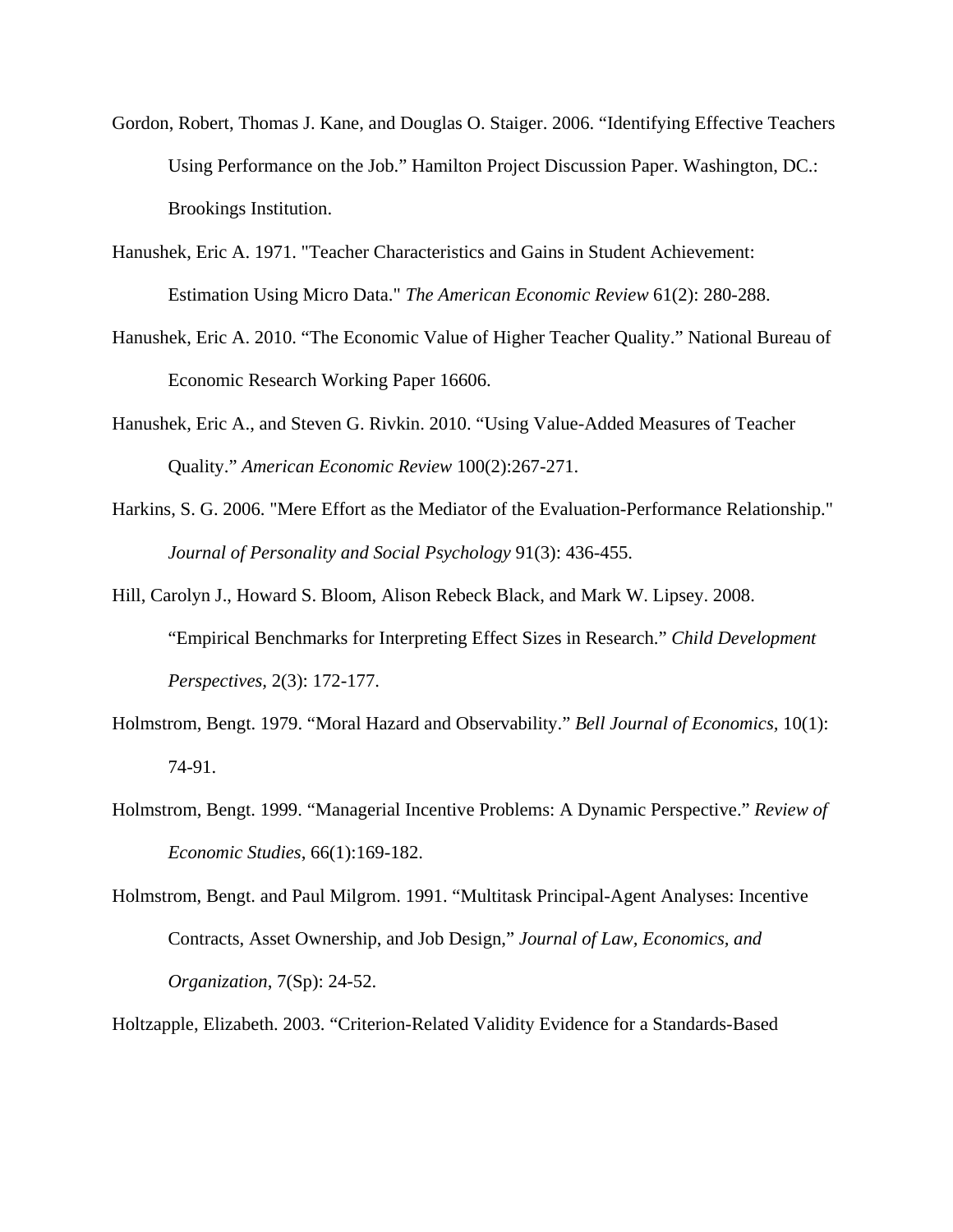Teacher Evaluation System." *Journal of Personnel Evaluation in Education,* 17(3):207- 219.

- Jacob, Brian A. 2010. "Do Principals Fire the Worst Teachers?" National Bureau of Economic Research Working Paper 15715.
- Jackson, C. Kirabo, and Elias Bruegmann. 2009. "Teaching Students and Teaching Each Other: The Importance of Peer Learning for Teachers." *American Economic Journal: Applied Economics,* 1(4):1-27.
- Johnson, Susan Moore. 1990. *Teachers at Work: Achieving Success in Our Schools*. New York, Basic Books.

Johnson, Susan Moore. 2010. Personal communication.

- Kane, Thomas J., Jonah E. Rockoff, and Douglas O. Staiger. 2008. "What Does Certification Tell Us About Teacher Effectiveness? Evidence from New York City." *Economics of Education Review* 27(6):615-631.
- Kane, Thomas J., and Douglas O. Staiger. 2008. "Estimating Teacher Impacts on Student Achievement: An Experimental Evaluation." National Bureau of Economic Research Working Paper 14601.
- Kane, Thomas J., Eric S. Taylor, John H. Tyler, and Amy L. Wooten. Forthcoming. "Identifying Effective Classroom Practices Using Student Achievement Data." *Journal of Human Resources*.
- Kimball, S. M. 2002. "Analysis of Feedback, Enabling Conditions and Fairness Perceptions of Teachers in Three School Districts with New Standards-Based Evaluation Systems." *Journal of Personnel Evaluation in Education,* 16(4): 241-268.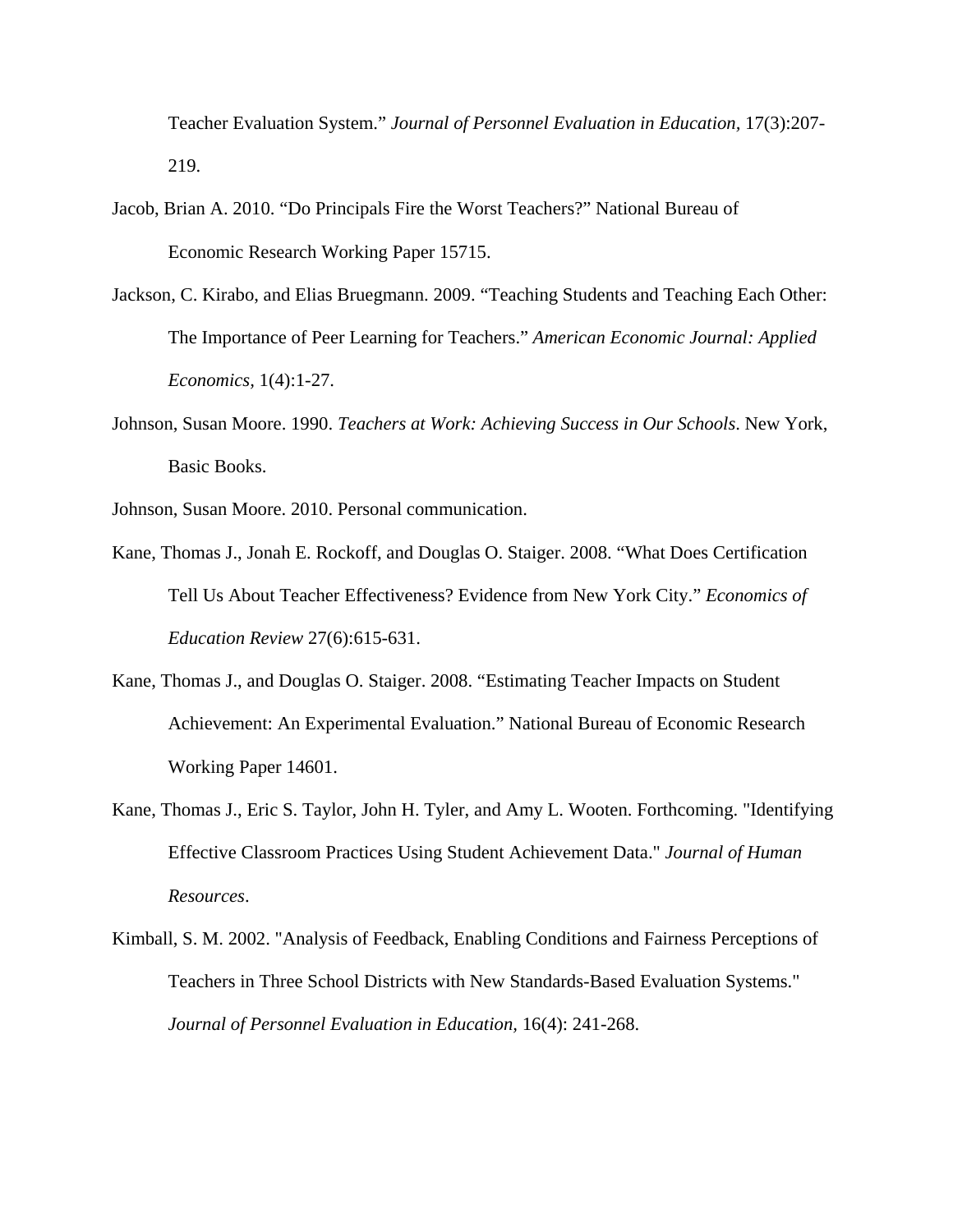- Koedel, Corey. and Julian R. Betts. 2009. "Does Student Sorting Invalidate Value-Added Models of Teacher Effectiveness? An Extended Analysis of the Rothstein Critique." University of Missouri, Working Paper 0902.
- Kluger, Avraham N. and Angelo DeNisi. 1996. "The Effects of Feedback Interventions on Performance: A Historical Review, a Meta-Analysis, and a Preliminary Feedback Intervention Theory." *Psychological Bulletin,* 119(2): 254-284.
- Lazear, Edward P. and Paul Oyer. Forthcoming. "Personnel Economics." In *The Handbook of Organizational Economics,* Robert Gibbons and D. John Roberts (eds.). Princeton, N.J.: Princeton Universty Press.
- Luthans, F. and S. J. Peterson. 2003. "360-degree feedback with systematic coaching: Empirical analysis suggests a winning combination." *Human Resource Management,* 42(3): 243- 256.
- Milanowski, Anthony. 2004a. "The Relationship Between Teacher Performance Evaluation Scores and Student Achievement: Evidence from Cincinnati." *Peabody Journal of Education* 79(4):33-53.
- Milanowski, Anthony. 2004b. "Relationships Among Dimension Scores of Standards-Based Teacher Evaluation Systems, and the Stability of Evaluation Score-Student Achievement Relationships Over Time." Consortium for Policy Research in Education, University of Wisconsin Working Paper Series TC-04-02.
- Milanowski, A. T. and H. G. Heneman. 2001. "Assessment of Teacher Reactions to a Standards-Based Teacher Evaluation System: A Pilot Study." *Journal of Personnel Evaluation in Education,* 15(3): 193-212.

Murnane, Richard. J., and Barbara R. Phillips. 1981. "What Do Effective Teachers of Inner-City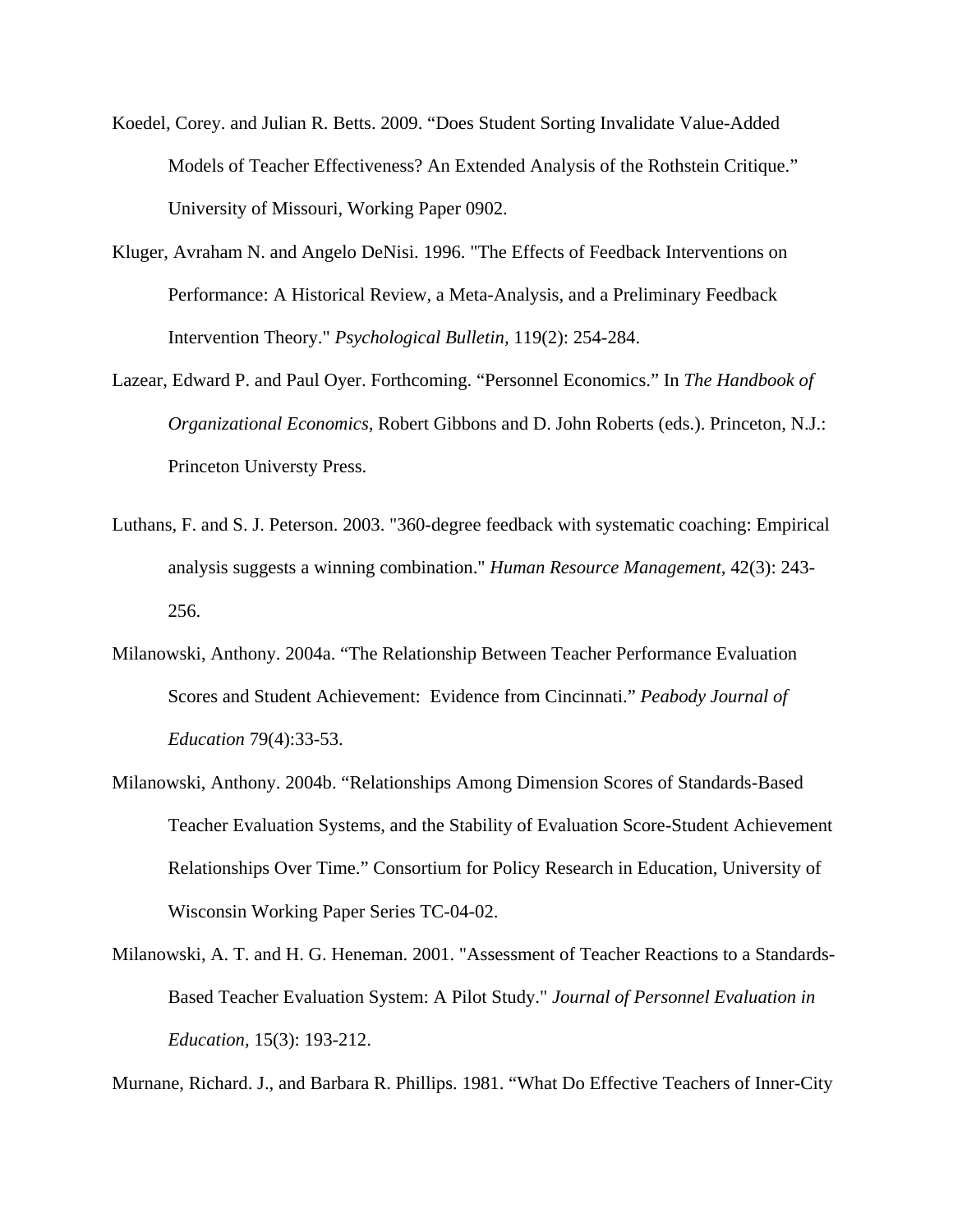Children Have in Common?" *Social Science Research,* 10(1):83-100.

- Neal, Derek. 2011. "The Design of Performance Pay in Education." National Bureau of Economic Research Working Paper 16710.
- The New Teacher Project. 2009. "Human Capital Reform in Cincinnati Public Schools: Strengthening Teacher Effectiveness and Support." New York City, N.Y.: The New Teacher Project.
- Prendergast, Canice. 1999. "The Provision of Incentives in Firms." *Journal of Economic Literature*, 37(1): 7-63.
- Rivkin, Steven G., Eric A. Hanushek, and John Kain. 2005. "Teachers, Schools and Academic Achievement." *Econometrica* 73(2):417-458.
- Rockoff, Jonah E. 2004. "The Impact of Individual Teachers on Student Achievement: Evidence from Panel Data." *American Economic Review* 94(2):247-252.
- Rockoff, Jonah E., Douglas O. Staiger, Thomas J. Kane, and Eric S. Taylor. 2010. "Information and Employee Evaluation: Evidence from a Randomized Intervention in Public Schools." National Bureau of Economic Research Working Paper 16240.
- Rothstein, Jesse. 2010. "Teacher Quality in Educational Production: Tracking, Decay, and Student Achievement." *Quarterly Journal of Economics* 25(1):175-214*.*
- Seifert, C. F., G. Yukl, et al. 2003. "Effects of Multisource Feedback and a Feedback Facilitator on the Influence Behavior of Managers Toward Subordinates." *Journal of Applied Psychology,* 88(3): 561-569.
- Smither, J. W., M. London, et al. 2003. "Can Working With an Executive Coach Improve Multisource Feedback Ratings Over Time? A Quasi-Experimental Field Study." *Personnel Psychology,* 56(1): 23-44.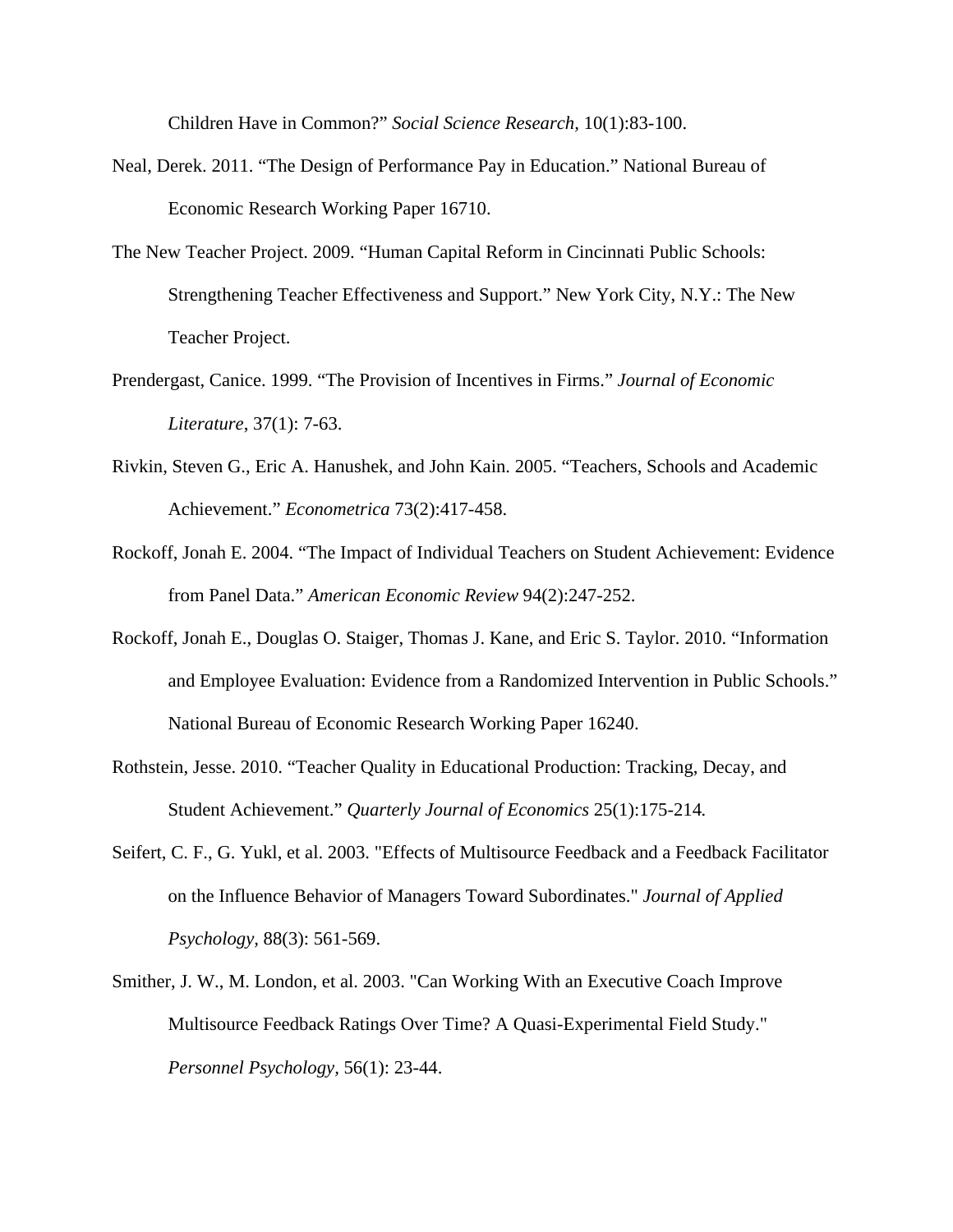- Staiger, Douglas O. and Jonah E. Rockoff. 2010. "Searching for Effective Teachers with Imperfect Information." *The Journal of Economic Perspectives* 24: 97-117.
- Todd, Petra E. and Kenneth I. Wolpin. 2003. "On the Specification and Estimation of the Production Function for Cognitive Achievement" *Economic Journal,* 113(485).
- Weisberg, Daniel, Susan Sexton, Jennifer Mulhern, and David Keeling. 2009. *The Widget Effect: Our National Failure to Acknowledge and Act on Teacher Effectiveness.* New York City, N.Y.: The New Teacher Project.
- Yoon , Kwang Suk, Teresa Duncan, Silvia Wen-Yu Lee, Beth Scarloss, Kathy L. Shapley. 2007. "Reviewing the Evidence on How Teacher Professional Development Affects Student Achievment." Issues & Answers Report, REL 2007–No. 033. Washington, DC: U.S. Department of Education, Institute of Education Sciences, National Center for Education Evaluation and Regional Assistance, Regional Educational Laboratory Southwest.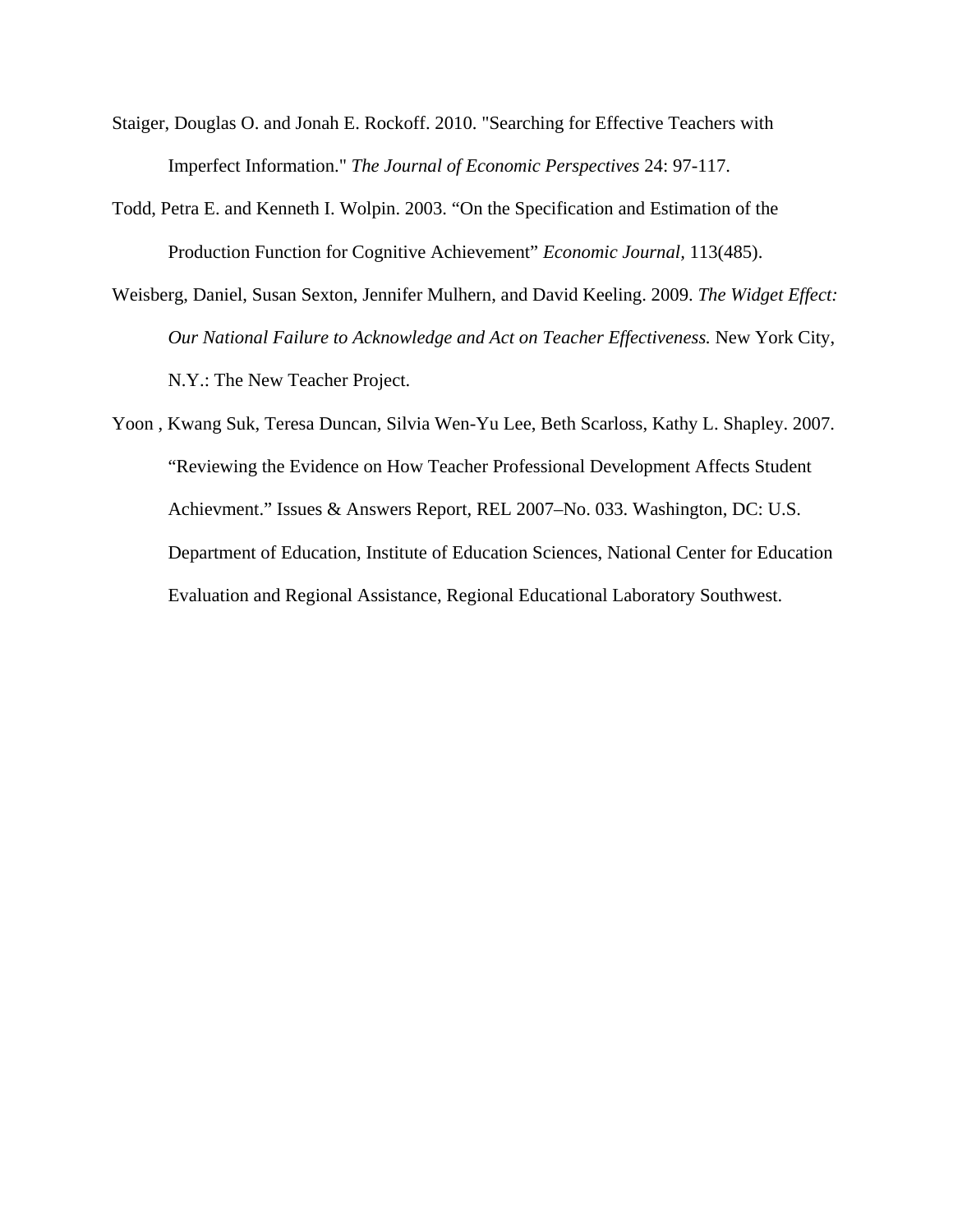|                                | Not In     | <b>Main Estimation Sample</b> |               |               |  |
|--------------------------------|------------|-------------------------------|---------------|---------------|--|
|                                | Estimation |                               | Scheduled     | Volunteer     |  |
|                                | Sample     | Total                         | Participation | Participation |  |
|                                | (1)        | (2)                           | (3)           | (4)           |  |
| <b>Student Characteristics</b> |            |                               |               |               |  |
| <b>Baseline Math Score</b>     | 0.072      | 0.054                         | 0.043         | 0.084         |  |
| <b>Standard Deviation</b>      | (1.009)    | (0.938)                       | (0.941)       | (0.930)       |  |
| <b>Baseline Reading Score</b>  | 0.066      | 0.072                         | 0.054         | 0.123         |  |
| <b>Standard Deviation</b>      | (1.000)    | (0.937)                       | (0.950)       | (0.899)       |  |
| Grade 4                        | 22.0%      | 25.9%                         | 22.3%         | 36.1%         |  |
| Grade 5                        | 16.8%      | 26.0%                         | 22.5%         | 36.0%         |  |
| Grade 6                        | 13.0%      | 18.7%                         | 21.2%         | 11.6%         |  |
| Grade 7                        | 25.6%      | 17.5%                         | 20.0%         | 10.2%         |  |
| Grade 8                        | 22.5%      | 12.0%                         | 14.0%         | 6.2%          |  |
| Male                           | 50.4%      | 48.1%                         | 47.2%         | 50.4%         |  |
| Racial/Ethnic Minority         | 76.1%      | 79.7%                         | 79.1%         | 81.1%         |  |
| White                          | 23.8%      | 20.4%                         | 20.9%         | 18.9%         |  |
| <b>Special Education</b>       | 19.1%      | 17.7%                         | 18.2%         | 16.5%         |  |
| English Language Learner       | 2.6%       | 3.0%                          | 3.6%          | 1.5%          |  |
| Gifted & Talented              | 9.8%       | 11.4%                         | 11.8%         | 10.1%         |  |
| Retained in Grade              | 1.1%       | 0.7%                          | 0.8%          | 0.7%          |  |
| Number of Students             | 44,648     | 14,208                        | 10,503        | 3,705         |  |
| <b>Teacher Characteristics</b> |            |                               |               |               |  |
| <b>First Year Teaching</b>     | 0.9%       | 0.0%                          | 0.0%          | 0.0%          |  |
| 1 Year Experience              | 2.0%       | 0.0%                          | 0.0%          | 0.0%          |  |
| 2 Years Experience             | 2.6%       | 0.0%                          | 0.0%          | 0.0%          |  |
| 3 Years Experience             | 3.0%       | 0.0%                          | 0.0%          | 0.0%          |  |
| 4 Years Experience             | 4.2%       | 0.9%                          | 0.8%          | 1.3%          |  |
| 5-9 Years Experience           | 19.2%      | 15.6%                         | 14.2%         | 20.1%         |  |
| 10-19 Years Experience         | 28.7%      | 67.8%                         | 68.4%         | 66.3%         |  |
| 20 or More Years Experience    | 39.5%      | 15.6%                         | 16.6%         | 12.5%         |  |
| Contract Year 1992 or earlier  | 36.9%      | 0.0%                          | 0.0%          | 0.0%          |  |
| Contract Year 1993             | 1.6%       | 8.6%                          | 10.0%         | 4.0%          |  |
| Contract Year 1994             | 1.8%       | 18.1%                         | 15.0%         | 28.0%         |  |
| Contract Year 1995             | 0.9%       | 3.8%                          | 3.7%          | 4.0%          |  |
| Contract Year 1996             | 0.9%       | 13.3%                         | 16.3%         | 4.0%          |  |
| Contract Year 1997             | 0.5%       | 21.0%                         | 23.7%         | 12.0%         |  |
| Contract Year 1998             | 0.5%       | 21.9%                         | 18.8%         | 32.0%         |  |
| Contract Year 1999             | 1.2%       | 13.3%                         | 12.5%         | 16.0%         |  |
| Contract Year 2000 or later    | 44.9%      | 0.0%                          | 0.0%          | 0.0%          |  |
| Number of Teachers             | 561        | 105                           | 80            | 25            |  |

# Table 2: Observable Student and Teacher Characteristics of Estimation Sample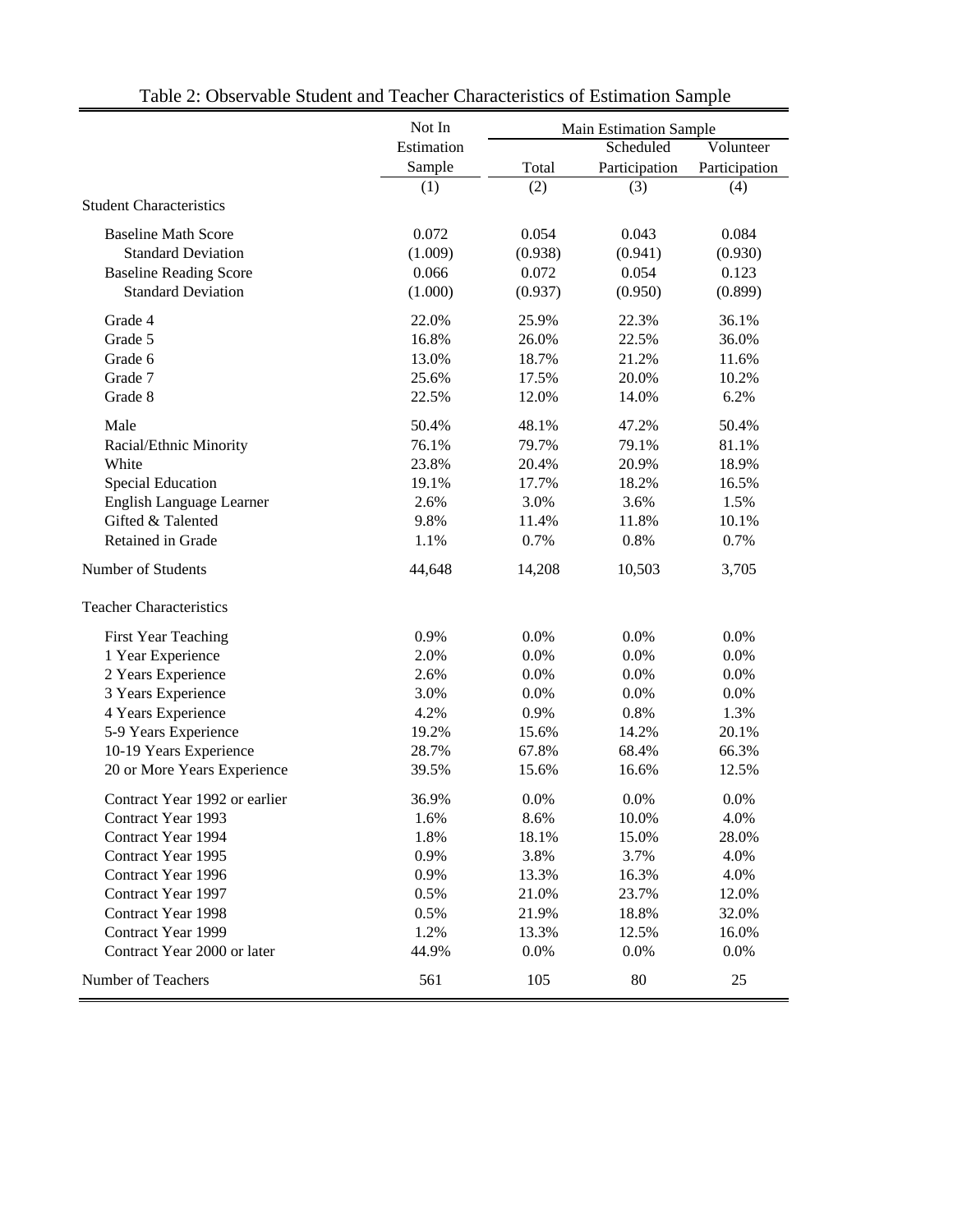# Table 3: Estimated Differences in Math Achievement for Students Taught During and After TES Participation (Compared to Students Taught Before)

|                                                                                              |                        |                        | <b>Full Sample</b>     |                        |                        |                       | <b>Only Teachers Observed</b><br>After Participation <sup>a</sup> |
|----------------------------------------------------------------------------------------------|------------------------|------------------------|------------------------|------------------------|------------------------|-----------------------|-------------------------------------------------------------------|
|                                                                                              | (1)                    | (2)                    | (3)                    | (4)                    | (5)                    | (6)                   | (7)                                                               |
| School Year Relative to Year of TES Participation (Years Prior Omitted)                      |                        |                        |                        |                        |                        |                       |                                                                   |
| Year Immediately Prior                                                                       |                        |                        |                        |                        | 0.033<br>(0.042)       |                       | $-0.027$<br>(0.048)                                               |
| Year of Participation                                                                        | $-0.012$<br>(0.087)    | $0.072+$<br>(0.043)    | $0.063+$<br>(0.036)    | $0.062+$<br>(0.036)    | $0.086+$<br>(0.045)    | $0.107*$<br>(0.046)   | 0.085<br>(0.061)                                                  |
| <b>Years After</b>                                                                           | 0.047<br>(0.106)       | $0.111*$<br>(0.054)    | $0.116*$<br>(0.047)    | $0.113*$<br>(0.048)    | $0.145*$<br>(0.060)    | $0.130*$<br>(0.059)   | 0.104<br>(0.079)                                                  |
| Teacher Fixed Effects<br><b>Teacher Experience Controls</b><br><b>Student-level Controls</b> |                        | Y                      | Y<br>Y                 | Y<br>Y<br>Y            | Y<br>Y<br>Y            | Y<br>Y<br>Y           | Y<br>Y<br>Y                                                       |
| Teacher Clusters<br><b>Student Observations</b><br>Adjusted R-squared                        | 105<br>14,208<br>0.013 | 105<br>14,208<br>0.245 | 105<br>14,208<br>0.576 | 105<br>14,208<br>0.576 | 105<br>14,208<br>0.576 | 61<br>11,107<br>0.579 | 61<br>11,107<br>0.579                                             |

Note: Each column represents a separate student-level specification predicting math test score as a function of grade-by-year fixed effects, and the indicated covariates. Student-level controls include prior year achievement (main effect, interaction with grade level, and indicator for missing value) and indicators for gender, race/ethnicity subgroup, special education classification, English language learner classification, gifted and talented classification, and students retained in grade. Clustered (teacher) standard errors in parentheses.

<sup>a</sup> The excluded attriters include (i) any teacher who does not teach grades 4-8 math in years with state tests after TES participation, as well as (ii) teachers who participated in TES in 2009-10, the last year in out data.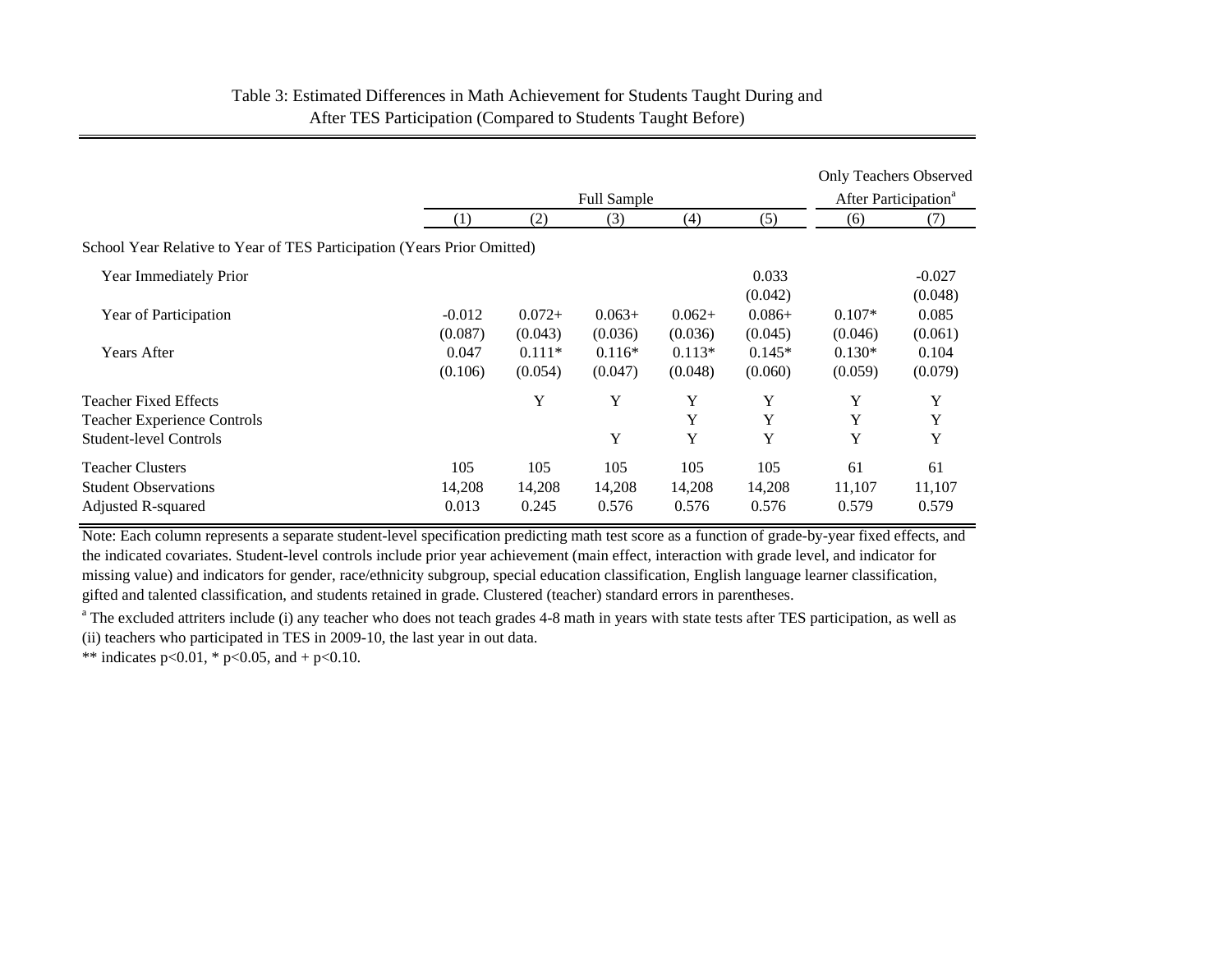|                                                                         | Baseline<br>Math Test<br>Score<br>(1) | Male<br>(2) | Racial/<br>Ethnic<br>Minority<br>(3) | White<br>(4) | Special<br>Education<br>(5) | English<br>Language<br>Learner<br>(6) | Gifted $&$<br>Talented<br>(7) | Retained<br>in Grade<br>(8) |
|-------------------------------------------------------------------------|---------------------------------------|-------------|--------------------------------------|--------------|-----------------------------|---------------------------------------|-------------------------------|-----------------------------|
| School Year Relative to Year of TES Participation (Years Prior Omitted) |                                       |             |                                      |              |                             |                                       |                               |                             |
| Year of Participation                                                   | $-0.046$                              | 0.011       | $-0.046$                             | 0.046        | 0.019                       | $-0.001$                              | 0.025                         | $-0.001$                    |
|                                                                         | (0.042)                               | (0.014)     | (0.033)                              | (0.033)      | (0.015)                     | (0.004)                               | (0.025)                       | (0.004)                     |
| <b>Years After</b>                                                      | $-0.038$                              | 0.001       | $-0.005$                             | 0.005        | 0.007                       | 0.011                                 | 0.010                         | $-0.002$                    |
|                                                                         | (0.045)                               | (0.016)     | (0.020)                              | (0.020)      | (0.014)                     | (0.007)                               | (0.016)                       | (0.005)                     |
| <b>Teacher Clusters</b>                                                 | 105                                   | 105         | 105                                  | 105          | 105                         | 105                                   | 105                           | 105                         |
| <b>Student Observations</b>                                             | 14,208                                | 14,208      | 14,208                               | 14,208       | 14,208                      | 14,208                                | 14,208                        | 14,208                      |
| R-squared                                                               | 0.192                                 | 0.035       | 0.241                                | 0.241        | 0.131                       | 0.227                                 | 0.130                         | 0.015                       |

Table 4: Within Teacher Variation in Assigned Student Characteristics Relative to TES Participation Timing

Note: Each column represents a separate student-level specification predicting the student characteristic indicated as a function of the indicated covariates, teacher experience, and teacher fixed effects. Clustered (teacher) standard errors in parentheses.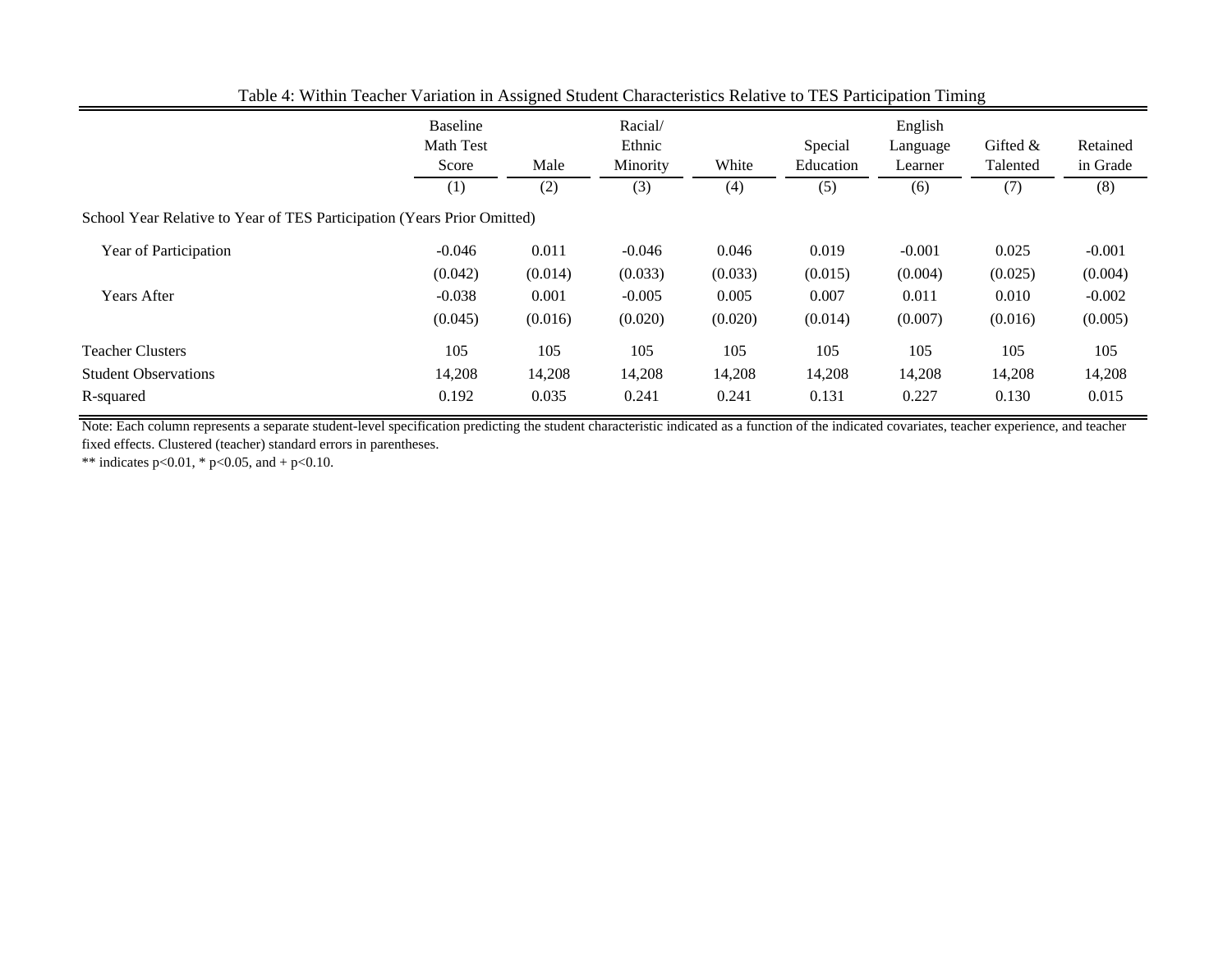|                                                                         | (1)             | (2)                 |
|-------------------------------------------------------------------------|-----------------|---------------------|
| School Year Relative to Year of TES Participation (Years Prior Omitted) |                 |                     |
| Year Immediately Prior                                                  | 0.033           |                     |
|                                                                         | (0.042)         |                     |
| Year Immediately Prior * Scheduled Participant                          |                 | 0.035               |
| Year Immediately Prior * Volunteer Participant                          |                 | (0.046)<br>0.053    |
|                                                                         |                 | (0.072)             |
| Year of Participation                                                   | $0.086+$        |                     |
|                                                                         | (0.045)         |                     |
| Year of Participation * Scheduled Participant                           |                 | $0.077+$            |
|                                                                         |                 | (0.045)             |
| Year of Participation * Volunteer Participant                           |                 | 0.161               |
|                                                                         |                 | (0.103)             |
| <b>Years After</b>                                                      | $0.145*$        |                     |
|                                                                         | (0.060)         |                     |
| Years After * Scheduled Participant                                     |                 | $0.127*$            |
|                                                                         |                 | (0.059)             |
| Years After * Volunteer Participant                                     |                 | $0.226*$<br>(0.106) |
|                                                                         |                 |                     |
| <b>Teacher Clusters</b>                                                 | 105             | 105                 |
| <b>Student Observations</b>                                             | 14,208<br>0.576 | 14,208<br>0.576     |
| Adjusted R-squared                                                      |                 |                     |

# Table 5: Separating Estimated Effects for Teachers Who Volunteered to Particiate in TES Ahead of Schedule

Note: Each column represents a separate student-level specification predicting math test score. Besides the coefficients reported, the specification is the same as in table 3 including teacher fixed effects, teacher experience controls, and student controls.Clustered (teacher) standard errors in parentheses.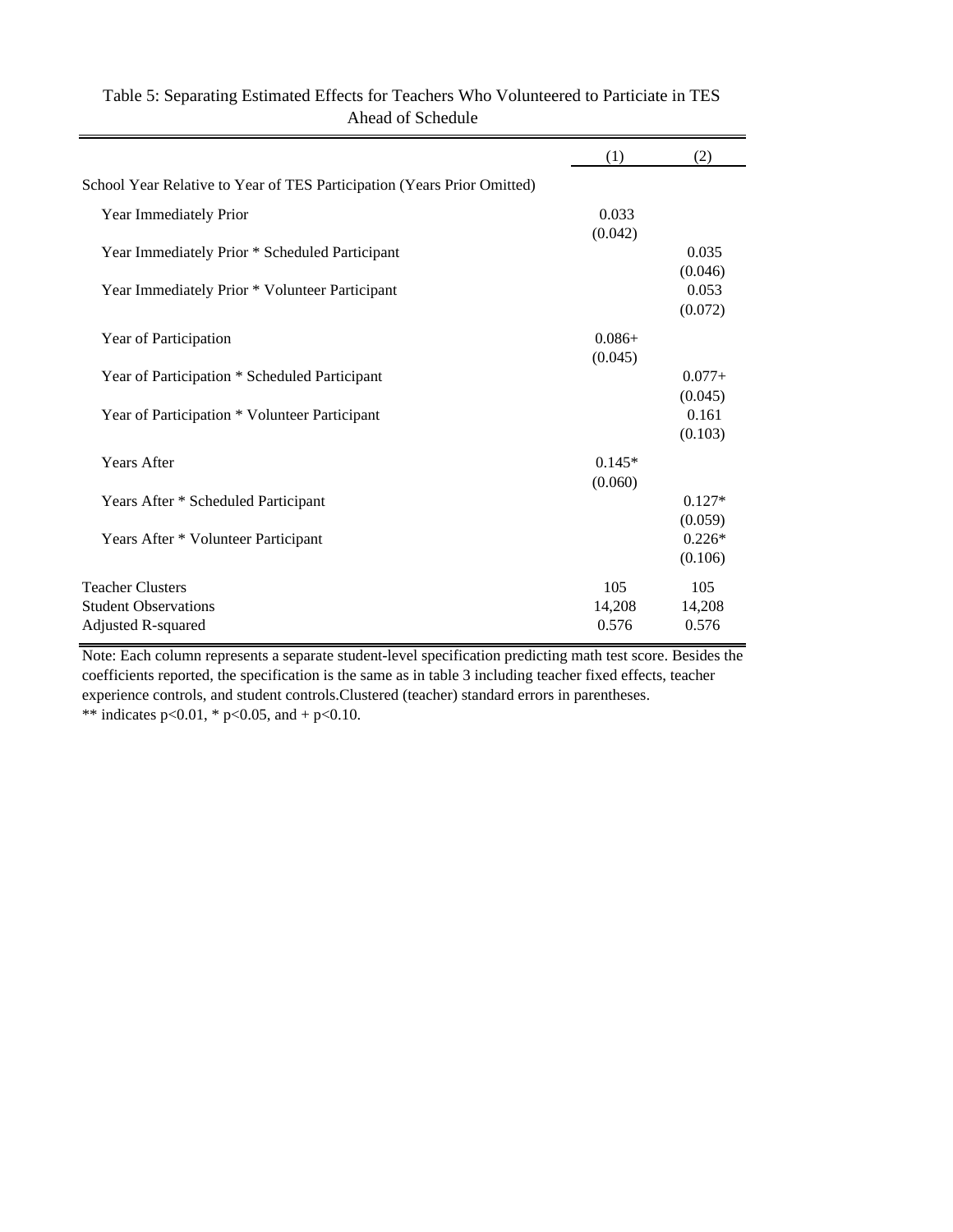|                                                                         | First-Stage F-<br>test on<br>Excluded |             |                     | First-Stage F-<br>test on<br>Excluded |             |                      |  |
|-------------------------------------------------------------------------|---------------------------------------|-------------|---------------------|---------------------------------------|-------------|----------------------|--|
|                                                                         |                                       |             |                     |                                       |             |                      |  |
|                                                                         | <b>OLS</b>                            | Instruments | IV                  | <b>OLS</b>                            | Instruments | IV                   |  |
|                                                                         | (1)                                   | (2)         | (3)                 | (4)                                   | (5)         | (6)                  |  |
| School Year Relative to Year of TES Participation (Years Prior Omitted) |                                       |             |                     |                                       |             |                      |  |
| Year Immediately Prior                                                  |                                       |             |                     | 0.030<br>(0.042)                      | 45.16       | 0.131<br>(0.095)     |  |
| Year of Participation                                                   | 0.054<br>(0.037)                      | 13.05       | 0.052<br>(0.078)    | $0.077 +$<br>(0.046)                  | 13.05       | 0.127<br>(0.092)     |  |
| <b>Years After</b>                                                      | $0.094*$<br>(0.046)                   | 114.54      | $0.150*$<br>(0.061) | $0.124*$<br>(0.058)                   | 114.54      | $0.251**$<br>(0.089) |  |
| <b>Teacher Clusters</b>                                                 | 96                                    |             | 96                  | 96                                    |             | 96                   |  |
| <b>Student Observations</b>                                             | 13,111                                |             | 13,111              | 13,111                                |             | 13,111               |  |
| Adjusted R-squared                                                      | 0.587                                 |             | 0.586               | 0.587                                 |             | 0.586                |  |

## Table 6: IV Estimates of Differences in Math Achievement for Students Taught During and After TES Participation

Note: The estimation sample excludes teachers who volunteered to participate four or more years before their scheduled year. Columns 1, 3, 4 and 6 each represent a separate student-level specification predicting math test score. Besides the coefficients reported, the specification is the same as in table 3 including teacher fixed effects, teacher experience controls, and student controls. The excluded instruments are a vector of dummary variables for each interaction of teacher hire cohort (which determined TES participation schedule) and school year. Clustered (teacher) standard errors in parentheses.